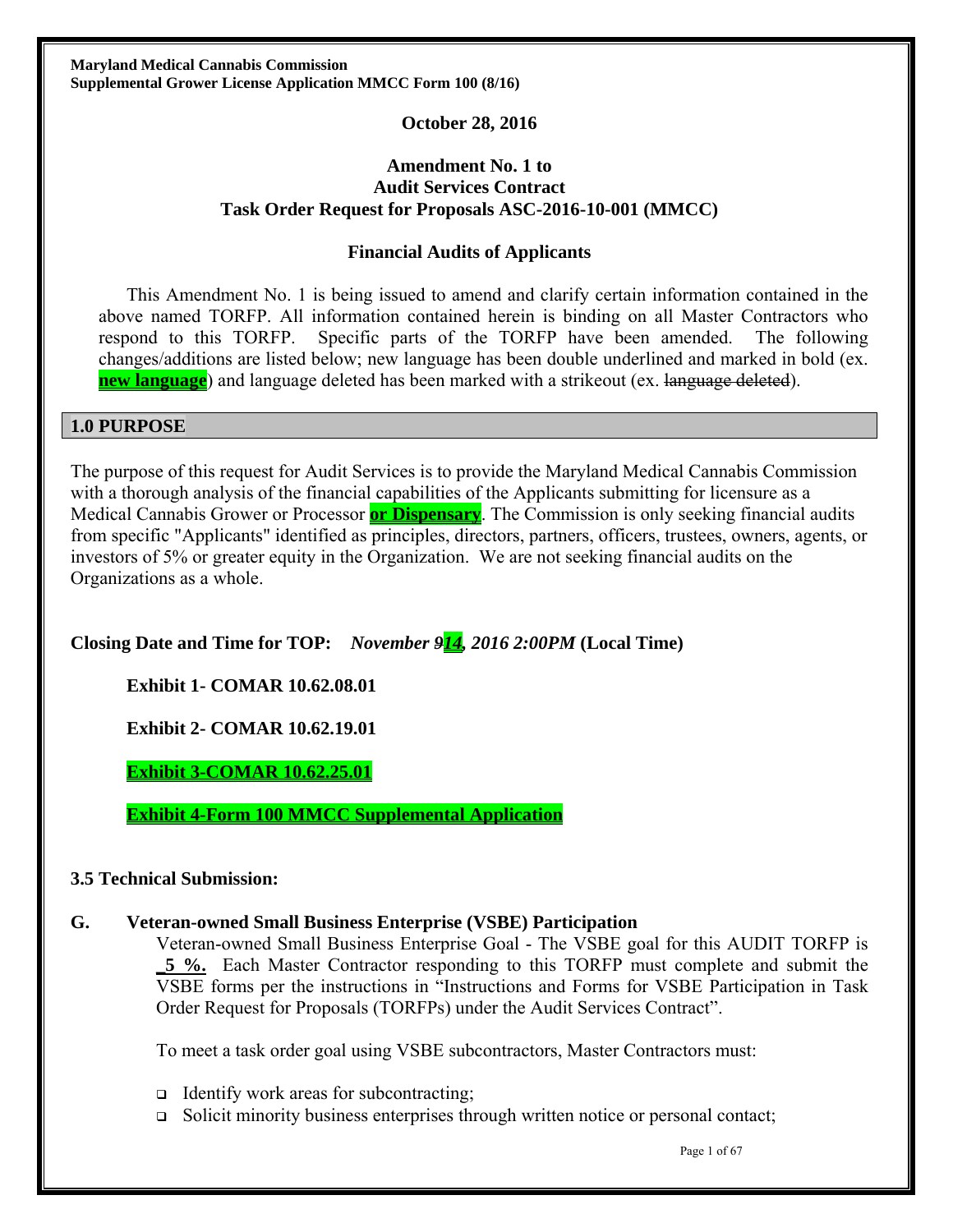- Help minority businesses meet bonding requirements or grant them a waiver of bonding requirements; and
- Identify their MBE subcontractors at the time they submit their task order proposals.

An VSBE **must be** verified at the time of task order proposal submission in order to have its MBE **VSBE** participation counted toward the TORFP Contract goal.

## **ATTACHMENT A – SCOPE OF WORK**

## **1.0 Purpose**

The purpose of this request for Audit Services is to provide the Maryland Medical Cannabis Commission with a thorough analysis of the financial capabilities of the Applicants submitting for licensure as a Medical Cannabis Grower or Processor **or Dispensary**. The Commission is only seeking financial audits from specific "Applicants" identified as principles, directors, partners, officers, trustees, owners, agents, or investors of 5% or greater equity in the Organization. We are not seeking financial audits on the Organizations as a whole.

The financial audit is required of each Applicant as a condition to apply for the Maryland Medical Cannabis Grower or Processor License **or Dispensary** . The financial due diligence request provides the Commission with a comprehensive appraisal of the Applicant's assets, liabilities and an evaluation of the Applicant's commercial potential to qualify for a Medical Cannabis Grower or Processor License **or Dispensary**. The financial due diligence audit applies to all principals, directors, partners, officers, trustees, owners and each individual investor with 5 percent equity or more in the Organization applying for licensure.

## **3.0 The Agency's goal for this financial audit service is:**

Complete detailed financial audits on approximately 200 individuals (i.e., "Applicants" identified as principles, directors, partners, officers, trustees, owners, agents, or investors of 5% or greater equity in the Organization) that are associated with the approximately 30 Organizations applying for the Maryland Cannabis Grower or Maryland Cannabis Processor License. **There will be up to an additional 109 Dispensaries which will have on average two (2) principals in each which will need to be included in the financial audit service over the one year contract.** 

Should you require clarification of the information provided in this amendment to the TORFP, please contact Ms. Joy Epstein at 410-260-7570 at the DBM Contracts Management Office.

Date Issued: October 28, 2016 By: Oay Epstein

Joy Epstein DBM Contract Manager

Enclosures: Exhibit 3- COMAR 10.62.25.01

Exhibit 4- Maryland Medical Cannabis Commission Supplemental Grower License Application MMCC-Form 100 (8/16).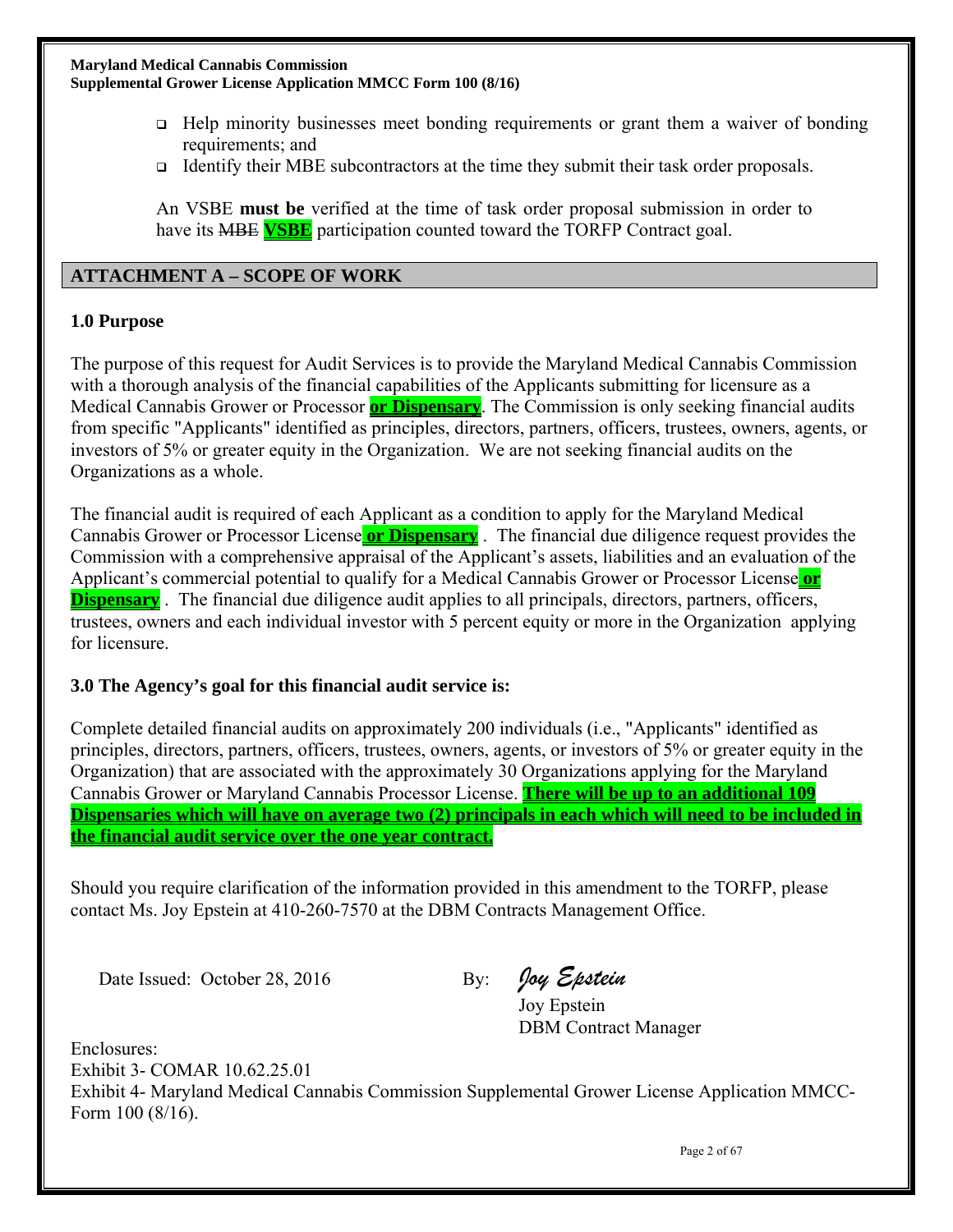## **Exhibit 3**

## *Code of Maryland Regulations – Medical Cannabis Dispensary License*

*10.62.25.01* 

## **.01 Definitions.**

A. In this chapter the following terms have the meanings indicated.

B. Terms Defined.

(1) "Audited financial statement" means an audited financial statement that is performed by a certified public accountant licensed or with practice privileges in Business Occupations and Professions Article, Title 2, Annotated Code of Maryland, that is prepared in accordance with the Professional Standards of the American Institute of Certified Public Accountants and in the case of a publicly owned corporation in conformity with the standards of the Public Company Oversight Board.

(2) "License" means a license issued by the Commission to operate as a licensed dispensary.

(3) "Licensee" means a licensed dispensary.

*10.62.25.02* 

## **.02 Application.**

A. An applicant shall submit to the Commission an application for a license for each Senatorial district in which it is competing for a license.

B. An application on a form developed by the Commission shall be completed and submitted to the Commission for consideration. In addition to the application form, the applicant shall submit the following documents to be included as addenda to the application form:

(1) A list identifying the applicant's potential dispensary agents;

(2) A list identifying each individual investor with 5 percent or more of investment known at the time of application;

(3) A detailed business plan including an organizational chart;

(4) Documentation and source of adequate capitalization;

(5) If the applicant is a corporation, a copy of the articles of incorporation and authorization to do business in Maryland;

(6) Evidence that no tax obligation is in arrears in any jurisdiction on the part of the applicant and any investor with 5 percent or more of investment known at the time of application;

(7) A description of the proposed premises, including a preliminary site plan;

(8) A security plan;

(9) A plan for quality control;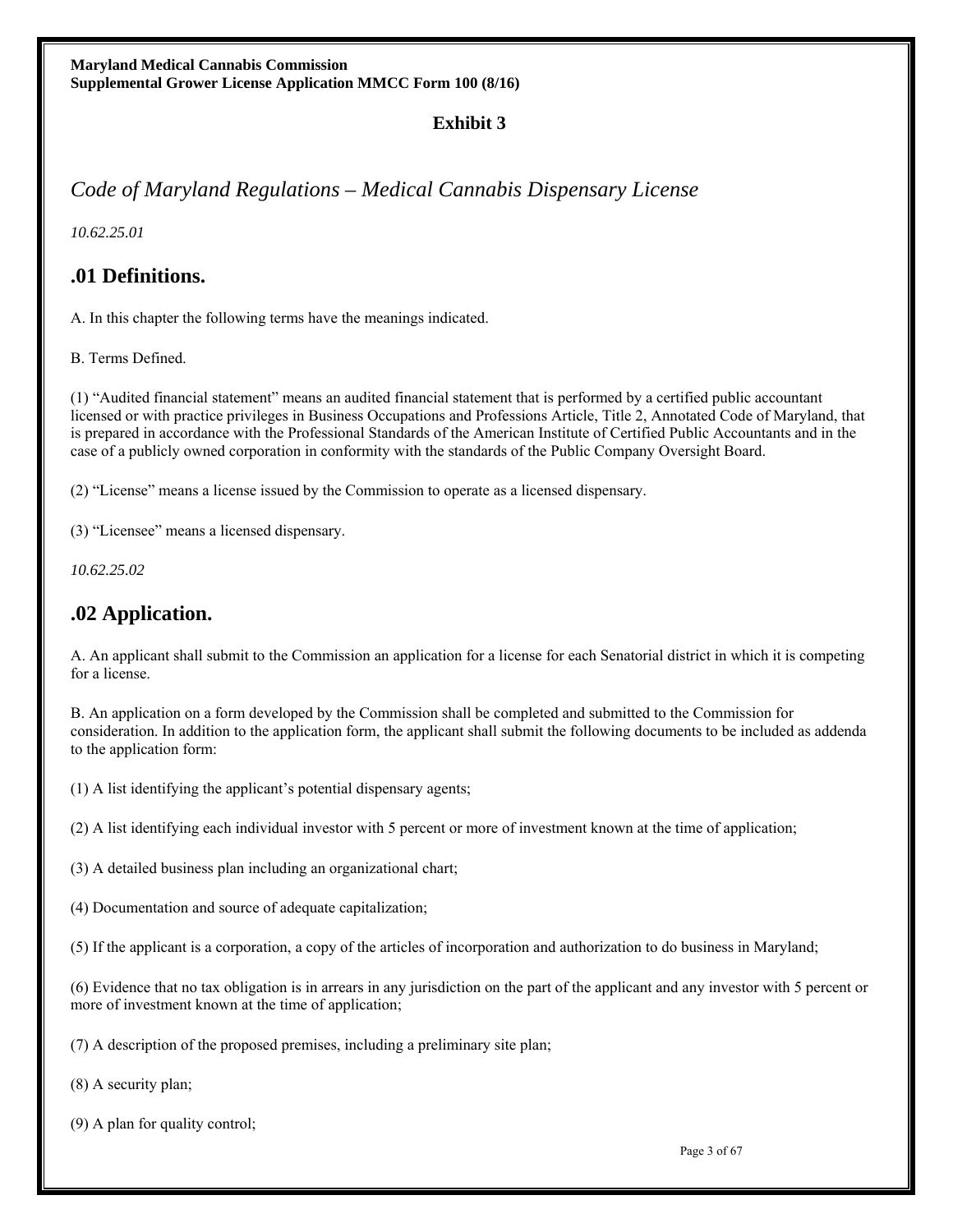(10) A plan for inventorying, safekeeping and tracking medical cannabis from entry into inventory to sale or disposal of medical cannabis waste;

(11) A plan for the disposal of medical cannabis waste;

(12) A plan for training employees and volunteers;

(13) A plan for counseling qualifying patients and caregivers in the use of medical cannabis; and

(14) A plan of the medical cannabis and medical cannabis-infused products proposed to be dispensed with the proposed cannabinoid profiles.

C. The application shall be accompanied by the stage 1 application fee specified in COMAR 10.62.35.

D. An applicant shall amend an application within 3 business days to include the name and documentation of a request to forward the criminal history record information and audited financial statement to the Commission of a new individual investor of an interest of 5 percent or more, or another manager or director of the entity, even after a license is issued.

E. Any party applying for a license shall have an interest in only one license.

*10.62.25.03* 

## **.03 Criminal History Record Request.**

For each individual identified in the application specified in Regulation .02B(1) and (2) of this chapter, an applicant shall provide to the Director of the Central Repository:

A. Two sets of legible fingerprints taken in a format approved by the Director of CJIS and the Director of the FBI and the fee authorized under Criminal Procedure Article, §10-221(B)(7), Annotated Code of Maryland, for access to State criminal history and records for each dispensary agent and investor identified in the application; and

B. A request that the individual's state and national criminal history record information be forwarded to the Commission.

*10.62.25.04* 

## **.04 Consent for Investigation.**

A. An individual who is required to provide personal and background information under this chapter shall provide a statement that irrevocably gives consent to the Commission and persons authorized by the Commission to:

(1) Verify all information provided in the application documents; and

(2) Conduct a background investigation of the individual.

B. An applicant shall waive any contractual, statutory, or common law obligation of confidentiality and authorize any government agency in any jurisdiction to release to and provide access to the Commission of any and all information the applicant has provided to any other jurisdiction while seeking a cannabis-related license in that other jurisdiction, as well as the information obtained by that other jurisdiction during the course of any investigation it may have conducted regarding the applicant.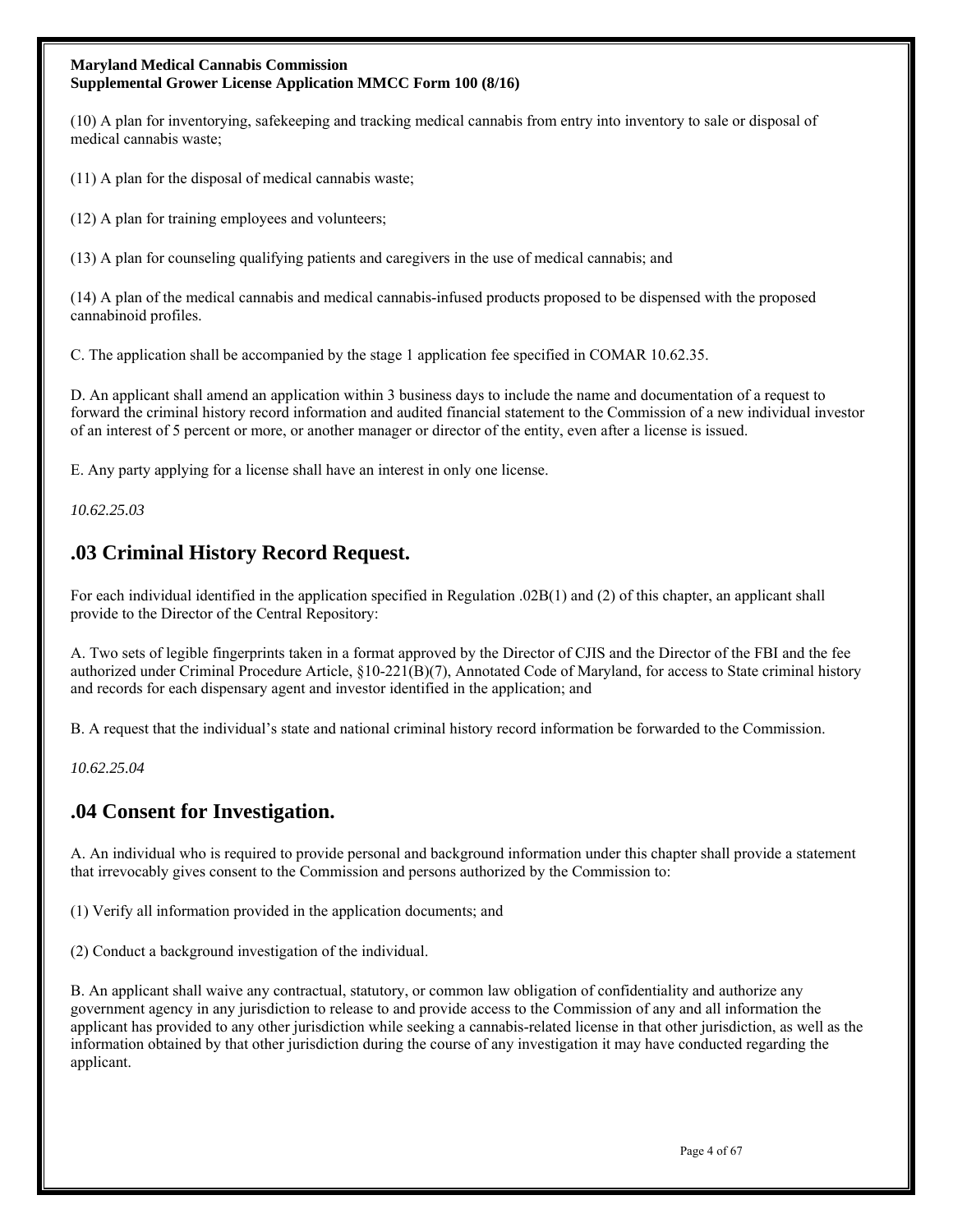C. An applicant shall release all financial institutions, fiduciaries, and other parties from any contractual, statutory or common law obligation of confidentiality to provide financial, personal and background information to the Commission relevant to the applicant's capacity to manage a licensed dispensary and the applicant's good moral character.

*10.62.25.05* 

## **.05 Application Review.**

A. The burden of proving an applicant's qualifications rests on the applicant.

B. The Commission may deny an application that contains a misstatement, omission, misrepresentation, or untruth.

C. An application shall be complete in every material detail.

D. The Commission may request any additional information the Commission determines is necessary to process and fully investigate an application.

E. The applicant shall provide requested additional information by the close of business of the 14th business day after the request has been received by the applicant.

F. If the applicant does not provide the requested information within 14 business days, the Commission may consider the application to be suspended.

G. The Commission intends to award the licenses to the best applications that most efficiently and effectively ensure public safety and safe access to medical cannabis and medical cannabis-infused products.

H. The Commission shall provide guidelines and detailed instructions for submitting the application form for the Commission's consideration.

I. The Commission, or a Commission independent contractor, shall review for a pre-approval for a license the submitted applications, as described in Regulations .02B and .05E of this chapter, for each Senatorial district. The applications shall be ranked based on the following weighted criteria:

(1) Operational factors will be afforded 20 percent weight, including:

(a) A detailed operational plan for the dispensing of usable cannabis, medical cannabis extracts and medical cannabis-infused products; and

- (b) Summaries of policies and procedures for:
- (i) Counseling and educating patients and caregivers;
- (ii) Packaging; and
- (iii) Labeling;
- (2) Safety and security factors will be afforded 20 percent weight, including:
- (a) Detailed plan or information describing the security features and procedures;
- (b) Detailed plan describing how the dispensary will prevent diversion; and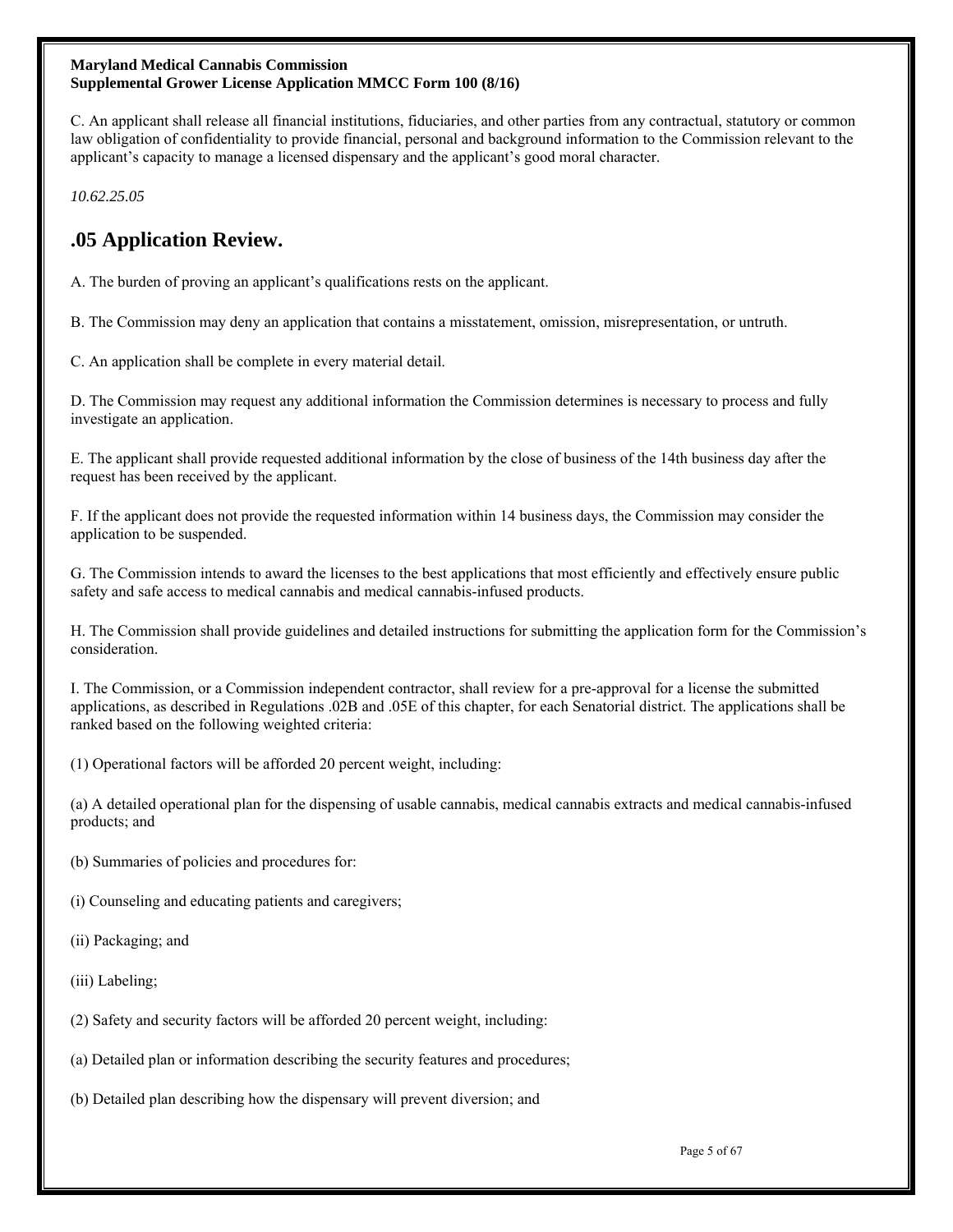- (c) Detailed plan describing safety procedures;
- (3) Medical cannabis professionalism factors will be afforded 15 percent weight, including:
- (a) Experience, knowledge and training in training dispensary agents in the science and use of medical cannabis; and
- (b) Use of a clinical director;
- (4) Retail management factors will be afforded 15 percent weight, including:
- (a) A detailed plan to preserve the quality of the medical cannabis;
- (b) A plan to minimize any negative impact on the surrounding community and businesses;
- (c) A detailed inventory control plan; and
- (d) A detailed medical cannabis waste disposal plan;
- (5) Business and economic factors will be afforded 15 percent weight, including:
- (a) A business plan:
- (i) Demonstrating a likelihood of success;
- (ii) Demonstrating a sufficient business ability and experience on the part of the applicant; and
- (iii) Providing for appropriate employee working conditions, benefits and training;
- (b) Demonstration of adequate capitalization; and
- (c) A detailed plan evidencing how the dispensary will enforce the alcohol and drug free workplace policy;
- (6) Additional factors that will be afforded 15 percent weight, including:
- (a) Demonstrated Maryland residency among the owners and investors;
- (b) Evidence that applicant is not in arrears regarding any tax obligation in Maryland and other jurisdictions; and

(c) The medical cannabis extracts and medical cannabis-infused products proposed to be dispensed with proposed cannabinoid profiles, including varieties with high cannabidiol content, and the varieties of routes of administration.

J. An applicant that is ranked first or second in more than one senatorial district may elect to move to stage 2 of the application process in only one district.

K. In a Senatorial district in which the top ranking applicants chose not to move to stage 2, lesser ranked applicants will move up in rank.

*10.62.25.06* 

## **.06 Pre-Approval of License Application.**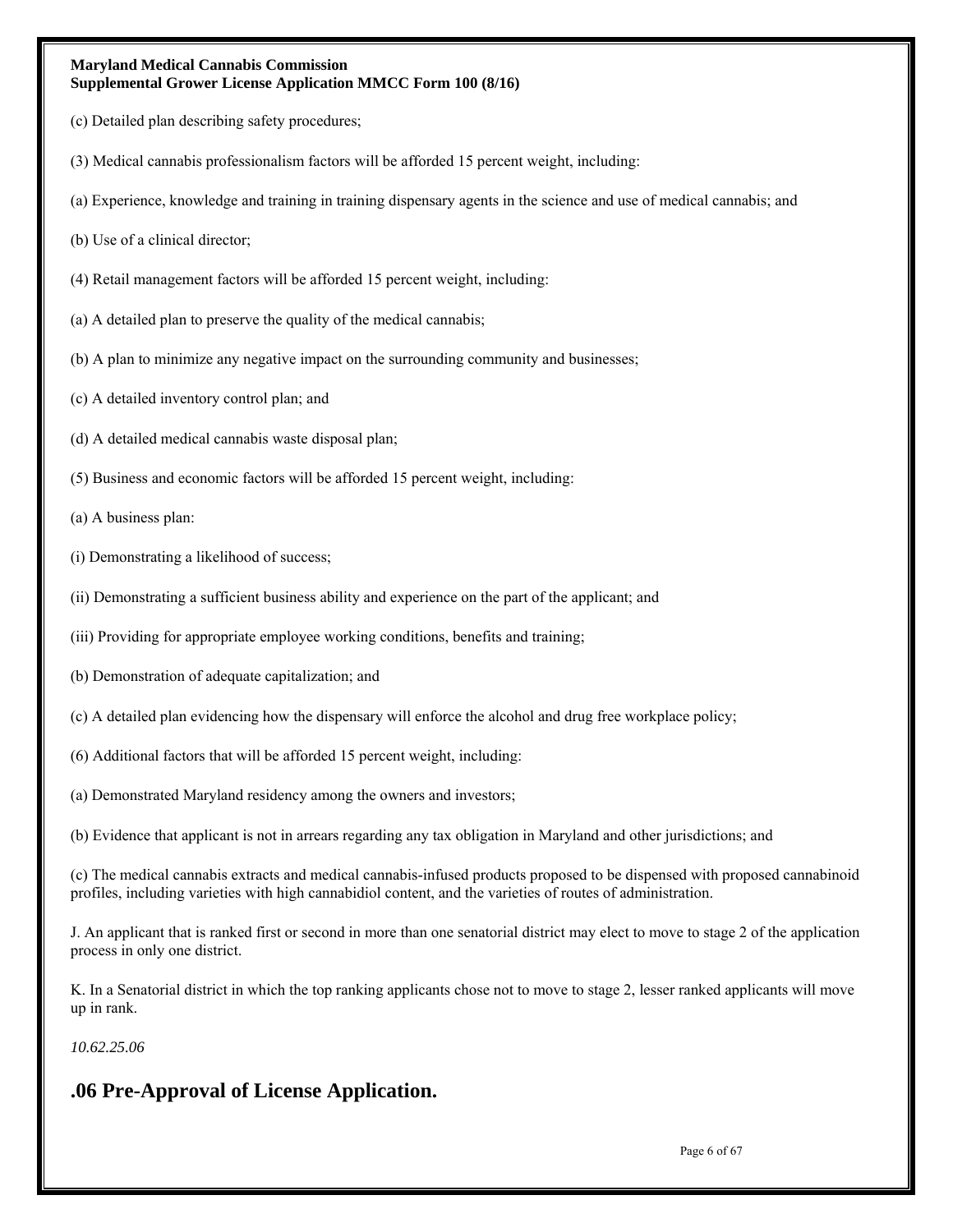A. Number of Pre-approvals. In consideration of the ranking of the applications in accordance with Regulation .05, the Commission may issue pre-approvals of up to two licensed dispensaries per Senatorial district, other than the number of licensed grower dispensary facilities located in the Senatorial district.

B. If there are more qualified applications than the number of licenses available and there is a numerical tie for the last license to be issued, the last pre-approved license shall be determined by public lottery.

C. The Commission may deny issuing a pre-approval of a license if, for any individual identified in the application specified in Regulation .02B(1) and (2) of this chapter:

(1) The criminal history record information or background information demonstrate an absence of good moral character; or

(2) The payment of taxes due in any jurisdiction is in arrears.

D. Within 10 business days of the Commission's decision, the Commission shall notify applicants who have been pre-approved for a license.

E. The Commission may rescind pre-approval of a dispensary license if the dispensary is not operational within 1 year of preapproval.

*10.62.25.07* 

## **.07 Issuance of License.**

A. After an applicant has been issued a pre-approval for a license under this chapter the applicant shall submit to the Commission, as part of its application:

(1) An audited financial statement for the applicant and for each individual, partnership, corporation, or other entity review that has invested, or is proposed to invest, 5 percent or more of the capital of the applicant;

(2) Payment of the stage 2 application fee specified in COMAR 10.62.35.

B. The Commission may issue a dispensary license on a determination that:

(1) The criminal history background check and background investigation reveal no evidence that demonstrates the absence of good moral character;

(2) All inspections are passed and all of the applicant's operations conform to the specifications of the application as preapproved pursuant to Regulation .06 of this chapter;

(3) The proposed premises:

(a) Are under the legal control of the applicant;

(b) Comply with all zoning and planning requirements; and

(c) Conform to the specifications of the application as pre-approved pursuant to Regulation .07 of this chapter; and

(4) The first year's license fee specified in COMAR 10.62.35 has been paid.

*10.62.25.08*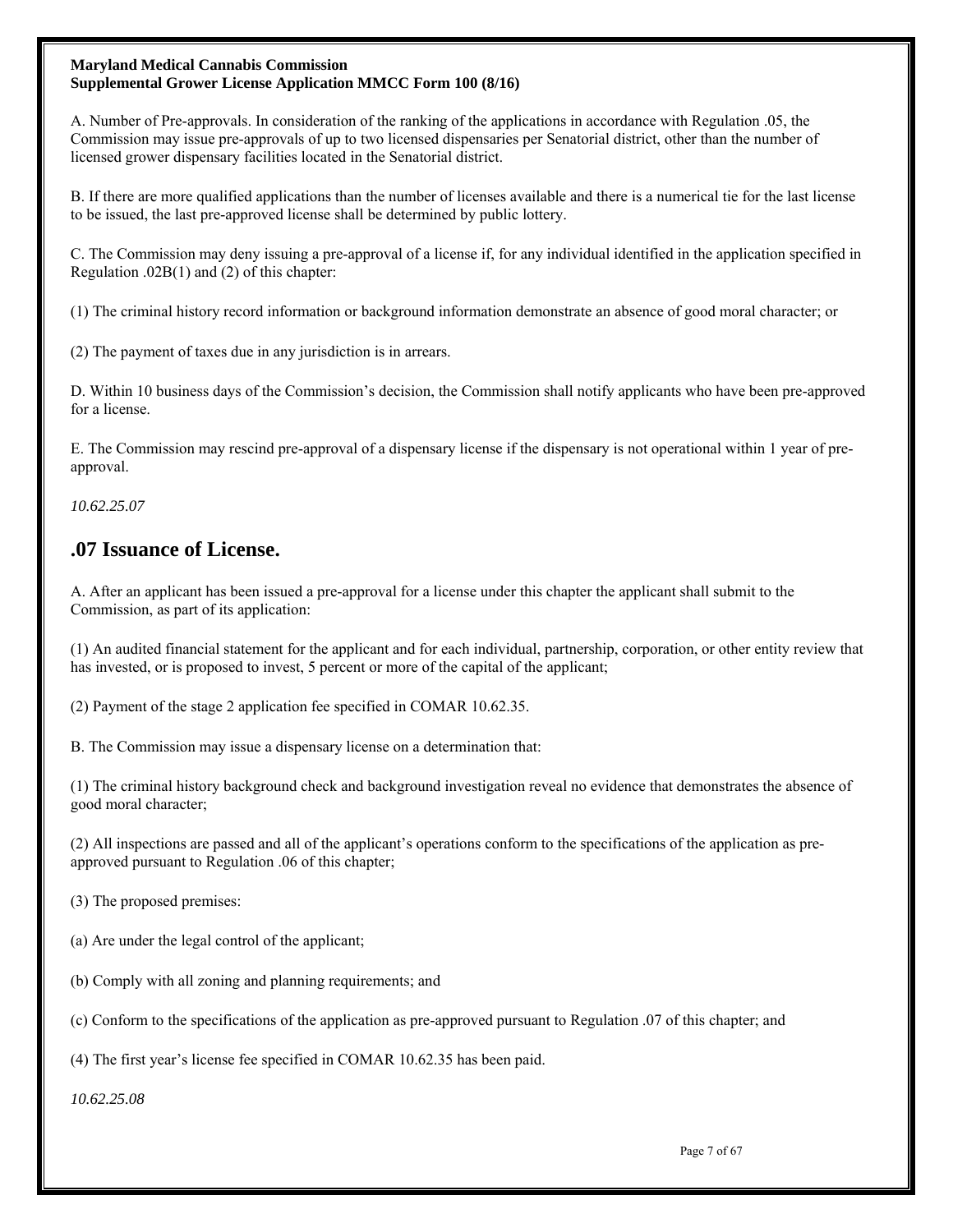## **.08 Change of Ownership of License.**

A. No interest of 5 percent or more of a license issued pursuant to this chapter shall be assignable or transferable unless:

(1) The Commission has received notice of the intent of the owner of the interest, or of the estate of the owner of the interest, to transfer or assign an interest in a license to another party;

(2) The transferee has had forwarded the criminal history record information and audited financial statement to the Commission of the transferee;

(3) The Commission does not object to the transfer or assignment within 45 days of its receipt of notice; and

(4) The transferee has paid the required fee specified in COMAR 10.62.35.

B. The Commission may deny transfer of an interest in a license if, for any proposed transferee:

(1) The criminal history record information or the background investigation demonstrate an absence of good moral character; or

(2) The payment of taxes due in any jurisdiction is in arrears.

*10.62.25.09* 

## **.09 Change of Location.**

A. A licensee may apply to change the location of the licensee's operation.

B. The licensee shall submit an application to the Commission along with the fee specified in COMAR 10.62.35.

C. A licensee may not begin dispensing medical cannabis at a new location until all inspections have been passed.

*10.62.25.10* 

## **.10 Renewal of License.**

- A. A licensee is eligible to apply to renew a license every 2 years.
- B. Ninety days before the expiration of a license, the Commission shall notify the licensee of the:
- (1) Date on which the license expires;
- (2) Process and the fee required to renew the license; and
- (3) Consequences of a failure to renew the license.
- C. At least 30 business days before a license expires a licensee shall submit:
- (1) The renewal application as provided by the Commission;

(2) Proof that fingerprints have been submitted to CJIS and the FBI for every processor agent and investor of an interest of 5 percent or more;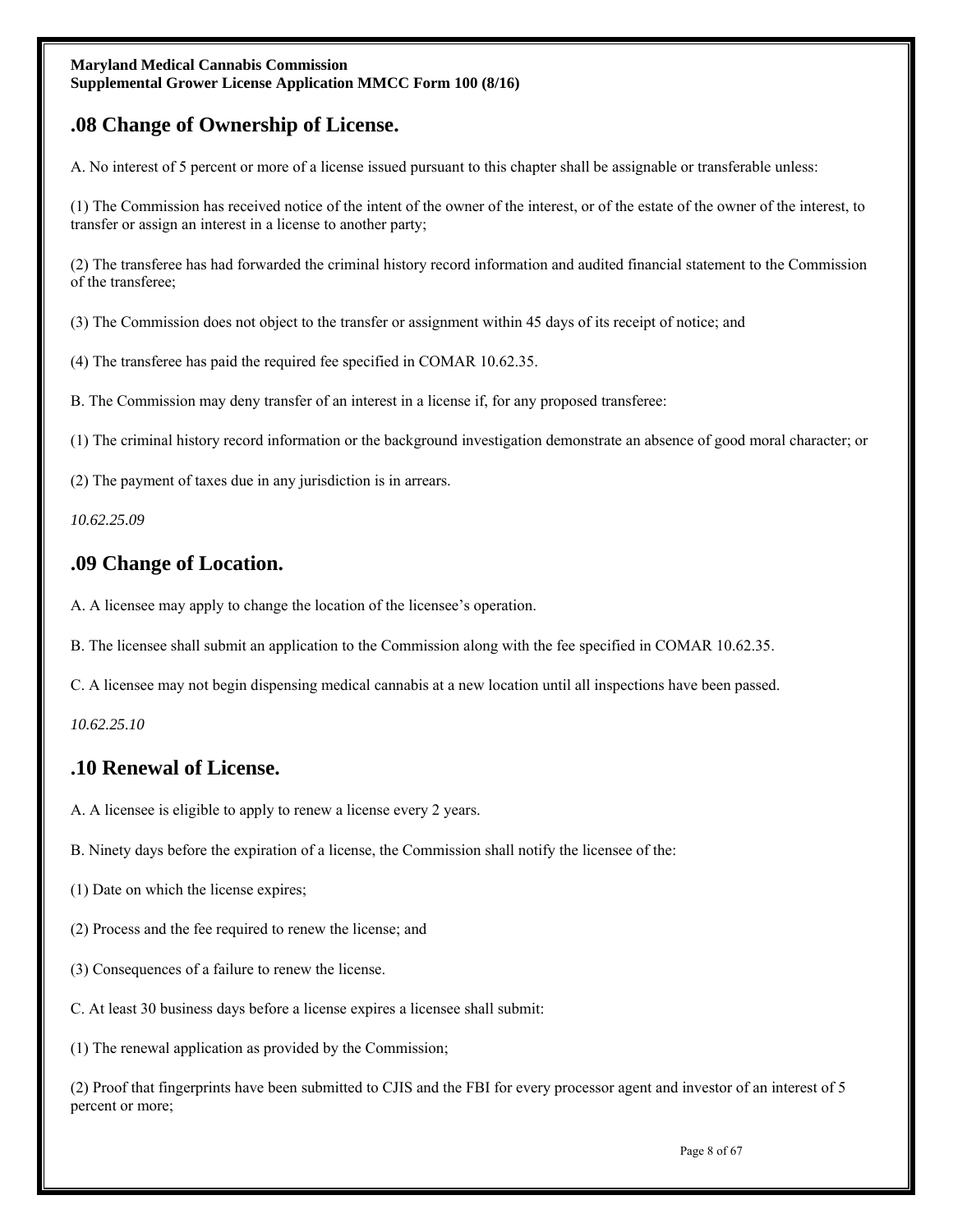(3) To full inspection of the operation, unless a full inspection was satisfactorily completed within 3 months before the date of the license expiration; and

(4) Payment of the fee specified in COMAR 10.62.35.

D. The Commission shall renew a license that meets the requirements for renewal as stated in §C of this regulation.

E. If the Commission does not renew a license due to a failed inspection or an inadequate application for renewal, the licensee may apply for reinstatement by:

- (1) Submitting a plan to correct the deficiencies noted during an inspection; and
- (2) Amending the application for renewal.
- F. The Commission may decline to renew a license if:
- (1) The plan to correct deficiencies identified in an inspection is deficient;
- (2) The amended application for renewal is deficient; or
- (3) The licensee has repeatedly failed inspections.

G. A licensee who fails to apply for renewal of a license by the date specified by the Commission, or whose license was not renewed by the Commission:

- (1) Shall cease operations at all premises; and
- (2) May not provide medical cannabis to any entity or person.
- H. A license may be reinstated upon:
- (1) Payment of the reinstatement fee specified in COMAR 10.62.35; and
- (2) Submission of a reinstatement application approved by the Commission.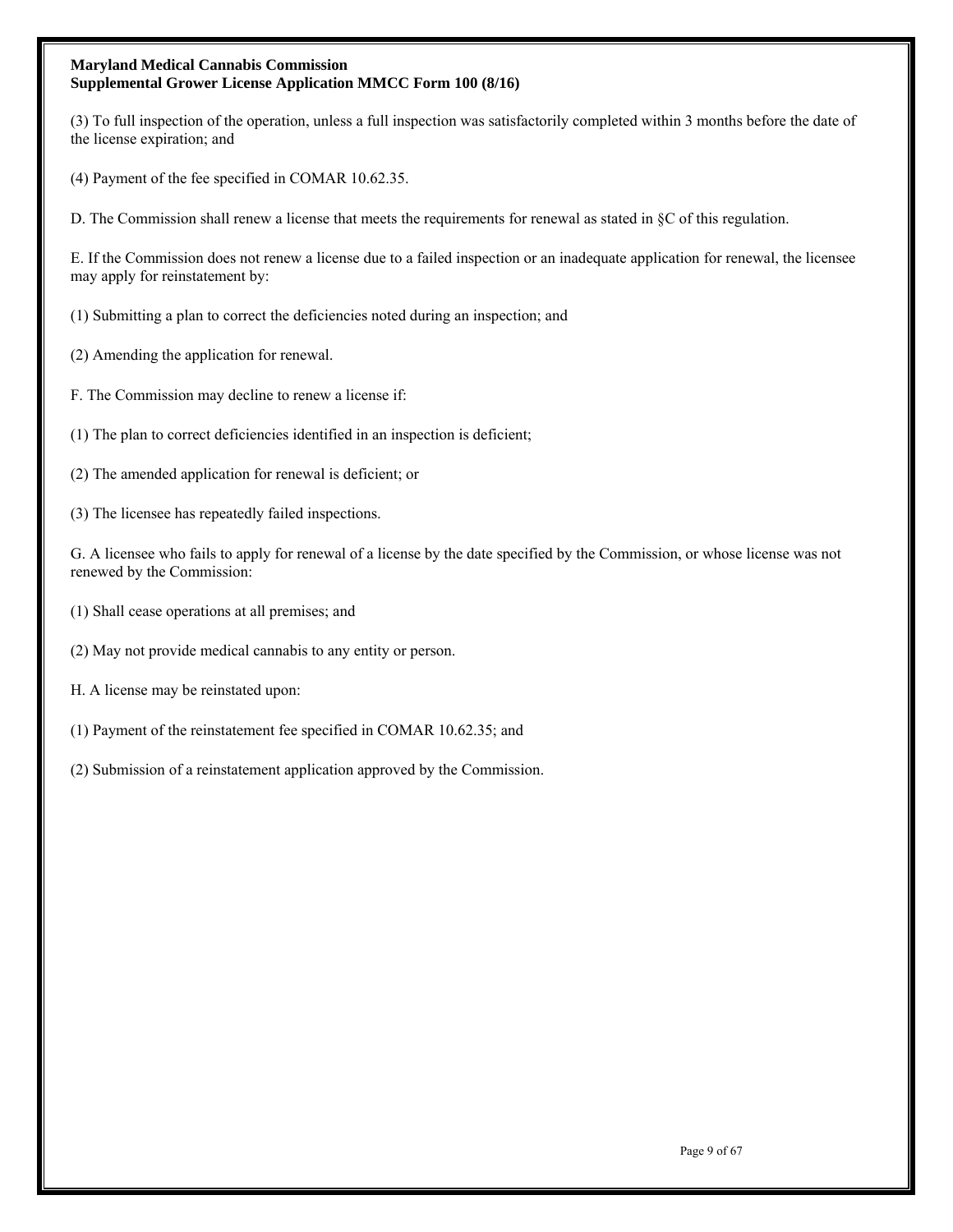**Exhibit 4** 



# **Maryland Medical Cannabis Commission**

**4201 Patterson Avenue Baltimore, Maryland 21215** 

# **MARYLAND MEDICAL CANNABIS GROWER LICENSE SUPPLEMENTAL APPLICATION**

**MMCC - Form 100(8/16)** 

**Applicant:** \_\_\_\_\_\_\_\_\_\_\_\_\_\_\_\_\_\_\_\_

Page 10 of 67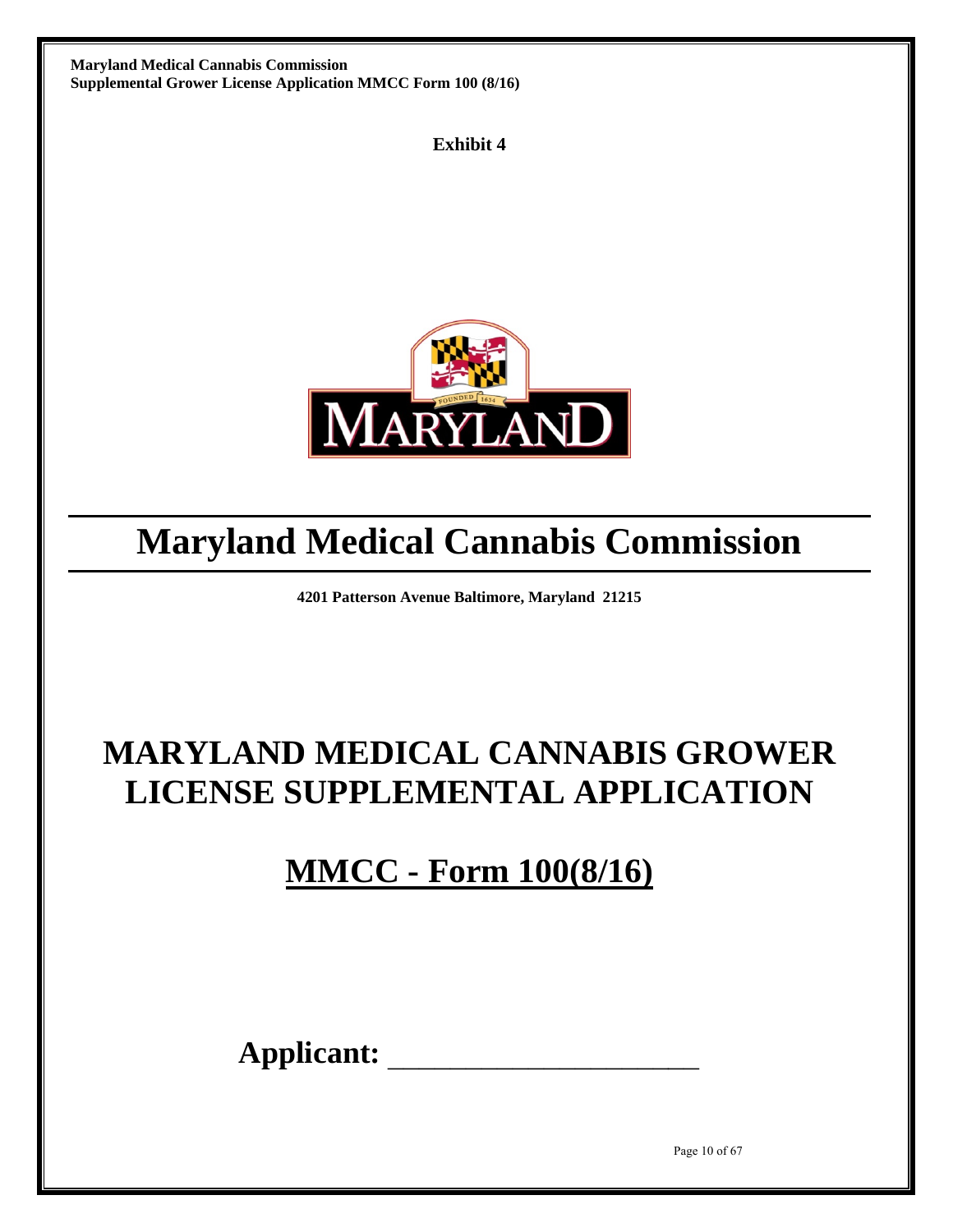## **INTRODUCTION AND ELIBIGILITY**

On October 1, 2013, the Commission became responsible for administering Maryland's Medical Cannabis Program, the effective date of the enactment of Ch. 403, Laws of Maryland (2013); subsequently amended by Ch. 240, 256, Laws of Maryland (2014); and Ch. 251, Laws of Maryland (2015), also referred to as the Maryland Session of Laws. The Commission develops policies, procedures, and regulations to implement programs to make medical cannabis available to patients in a safe and effective manner. The commission will license medical cannabis Growers, Processors, and Dispensaries. This Program allows a qualifying patient or caregiver who is registered with MMCC to purchase medical cannabis from a licensed dispensary. See also Md. Code, Health-General 13-3301, 13-3316; COMAR 10.62.01-10.62.35.

The Commission intends to award licenses to Applicants that most efficiently and effectively ensure public safety and safe access to medical cannabis.

This Supplemental Application is a requirement upon pre-approval by the Maryland Medical Cannabis Commission for a Medical Cannabis Grower License.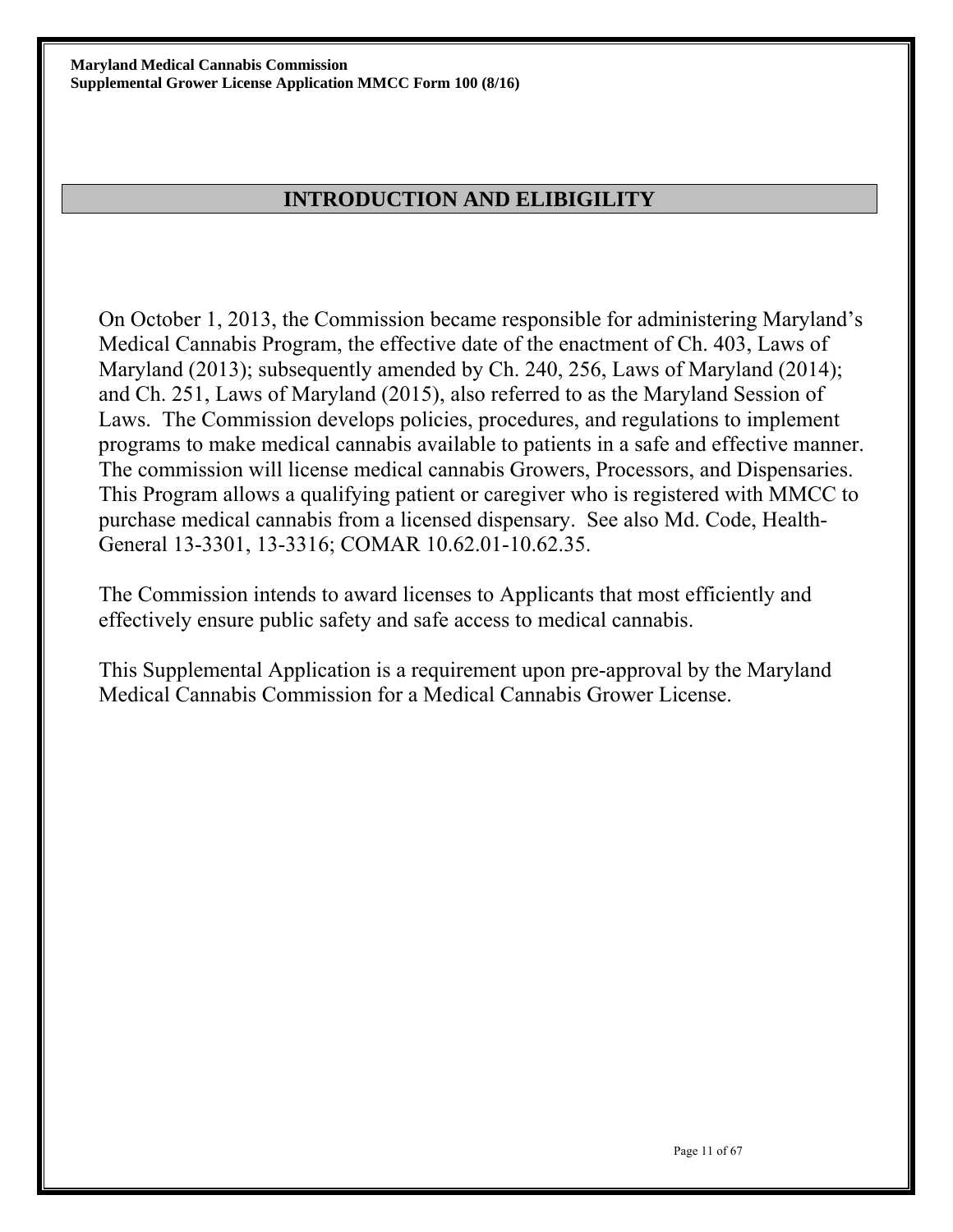## **FEES AND COSTS**

## **License and Fee Schedule**:

(1) Grower fees:

- (a) License as Grower-only:
	- (i) Application fee \$6,000 (Stage 1: \$2,000; Stage 2: \$4,000);
	- (ii) Annual license fee \$125,000;

(b) License as Grower and Dispensary:

- (i) Application fee \$11,000 (Stage 1: \$3,000; Stage 2: \$8,000);
- (ii) Annual licensing fee  $-$  \$165,000;

#### (2) Grower agent fees:

- (a) Registration fee \$200;
- (b) Replacement identification card fee \$100;

### (3) Licensed Processor fees:

- (a) Application fee \$6,000 (Stage 1: \$2,000; Stage 2: \$4,000);
- (b) Annual license fee \$40,000;

#### (4) Processor Agent fees:

- (a) Registration fee \$200;
- (b) Replacement identification card fee \$100;

#### (5) Licensed Dispensary fees;

- (a) Application fee \$5,000 (Stage 1: \$1,000; Stage 2: \$4,000)
- (b) Annual license fee \$40,000;

#### (6) Dispensary agent fees:

(a) Registration fee — \$200;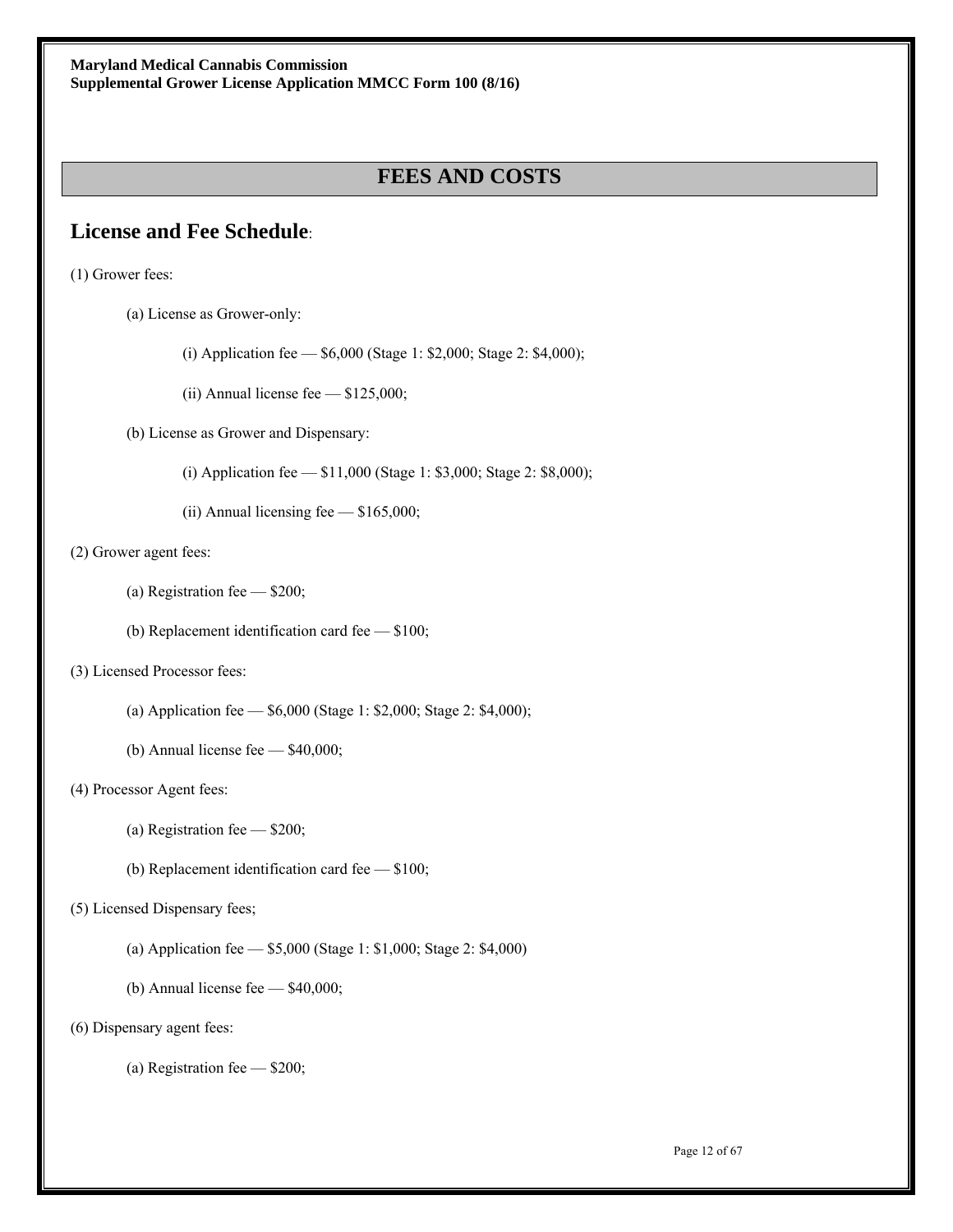(b) Replacement identification card fee — \$100;

(7) Qualifying patient and caregiver fees:

- (a) Identification card base fee \$50;
- (b) Replacement identification card fee \$100;
- (8) Independent Testing Laboratory fees:
	- (a) Registration fee \$100;
	- (b) Renewal fee \$100;
- (9) Independent Testing Laboratory Employee fees:
	- (a) Registration fee \$200;
	- (b) Replacement identification card fee \$100;

#### (10) Miscellaneous fees:

- (a) Transfer of ownership of grower license, processor or dispensary license \$7,000;
- (b) Change in the location of grower, processor or dispensary premises \$7,000; and
- (c) License reinstatement fee \$2,000.

## **TERM OF LICENSE, RENEWALS**

**Term**: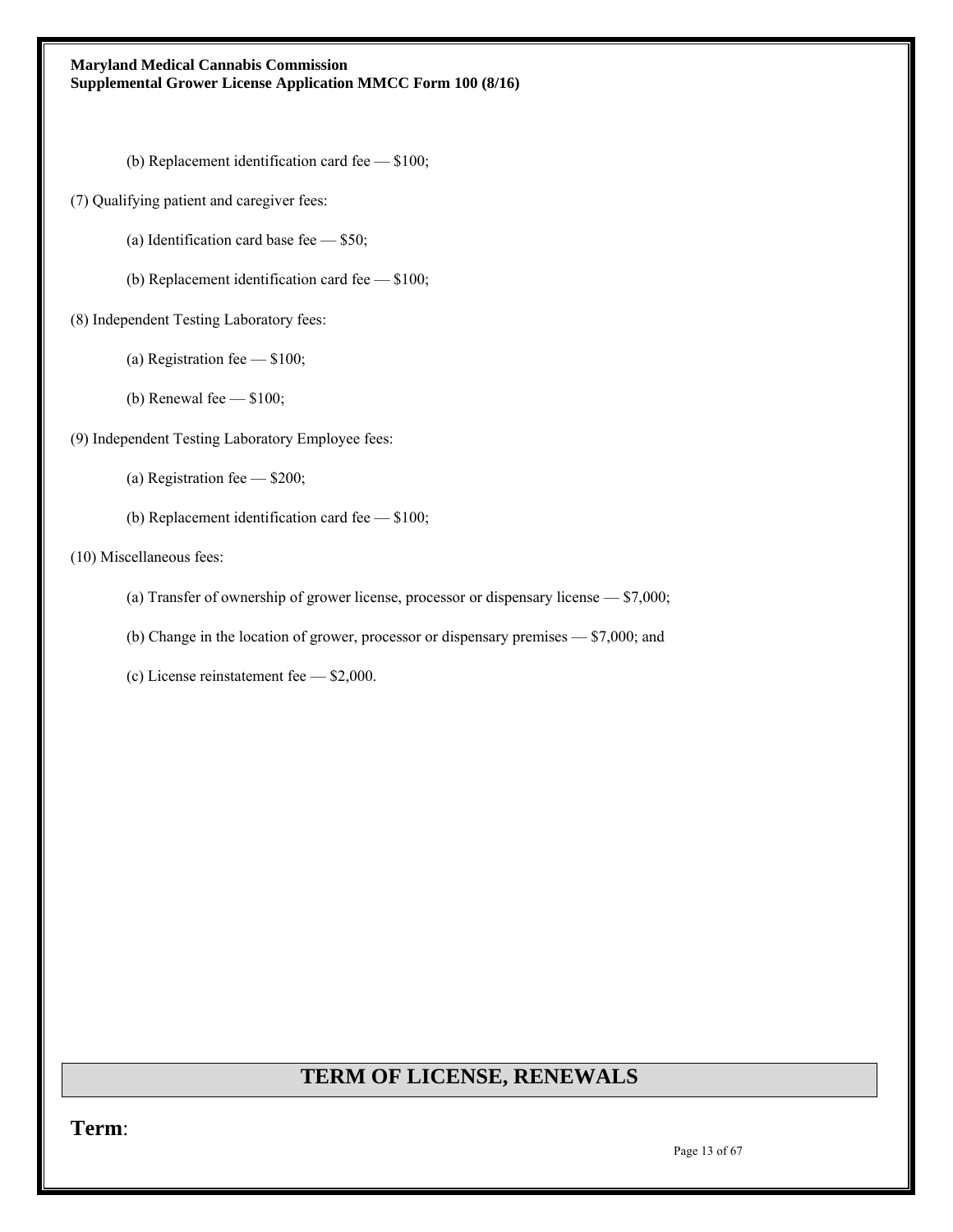A Maryland Medical Cannabis Grower License is eligible for renewal every 2 years.

## **Renewal process**:

The Commission shall notify the licensee Ninety days before the expiration of a license of the:

- a. Date the license expires:
- b. Process and the fee required to renew the license; and
- c. Consequences of a failure to renew the license

At least 30 business days before a license expires a licensee shall submit:

- a. The renewal application provided by the Commission:
- b. Proof that fingerprints have been submitted to CJIS and the FBI for every grower agent and investor of an interest of 5 percent or more:
- c. To full inspection of the operation, unless a full inspection was satisfactorily completed within 3 months before the date of the license expiration; and
- d. Payment of the fee and costs specified in COMAR 10.62.35.01;
- e. Continues to comply with all licensing requirements.

## **REMITTANCE OF FEES AND COSTS**

**Note: License and application fees, made payable to "***Maryland Medical Cannabis Commission***" are due at the time of application. Fees are non-refundable.** 

**You may submit your payment (cashier's check or money order) with the application to the following address:** 

 **Attn: Precious Wells, Administrative Specialist Maryland Department of Health and Mental Hygiene Maryland Medical Cannabis Commission 4201 Patterson Avenue Baltimore, Maryland 21215** 

# TABLE OF CONTENTS **Page #**

**Section A IMPORTANT NOTICES………………………………………………………. 6**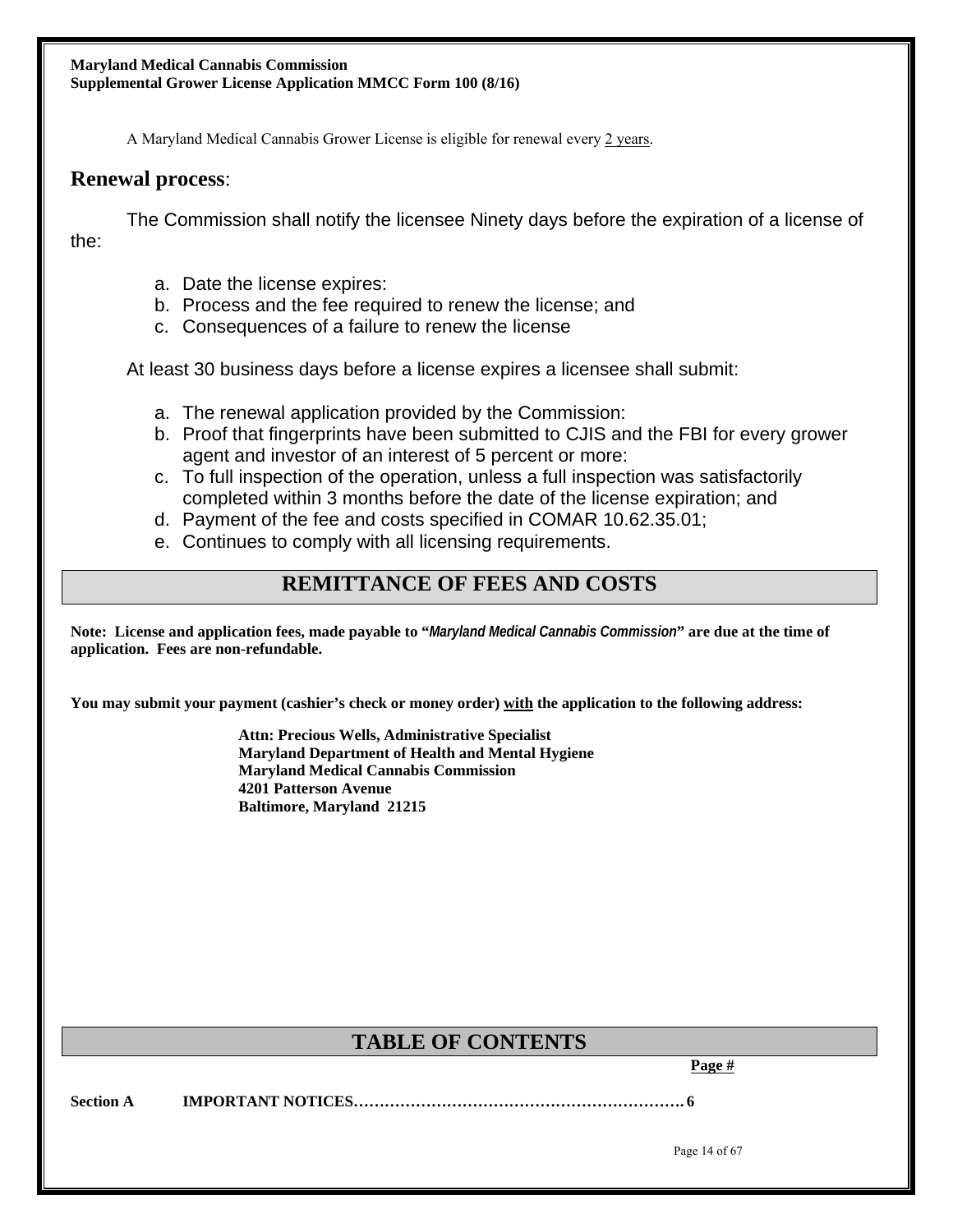|                  | <b>Maryland Medical Cannabis Commission</b><br><b>Supplemental Grower License Application MMCC Form 100 (8/16)</b> |    |           |
|------------------|--------------------------------------------------------------------------------------------------------------------|----|-----------|
| <b>Section B</b> |                                                                                                                    |    |           |
| <b>Section C</b> |                                                                                                                    |    |           |
| <b>Section D</b> |                                                                                                                    |    |           |
| <b>Section E</b> |                                                                                                                    | 10 |           |
|                  | E.1                                                                                                                | 10 |           |
|                  | E.2                                                                                                                |    |           |
|                  | E.3                                                                                                                | 11 |           |
|                  | E.4                                                                                                                | 11 |           |
|                  | E.5                                                                                                                |    | 11        |
|                  | E.6                                                                                                                |    | 11        |
|                  | E.7                                                                                                                |    | 12        |
|                  | E.8                                                                                                                |    | 13        |
|                  | E.9<br>Former Directors, Partners, Officers and Trustees                                                           |    | 13        |
|                  | E.10<br><b>Compensation of Directors, Partners, Officers and Directors</b>                                         |    | 14        |
|                  | E.11<br><b>Bonus, Profit Sharing, Pension, Retirement, Deferred</b>                                                |    |           |
|                  |                                                                                                                    |    | 14        |
|                  | E.12                                                                                                               |    | 14        |
|                  | <b>Voting Shareholders/Members and Non-Voting Shareholders</b><br>E.13                                             |    |           |
|                  |                                                                                                                    |    | 14        |
|                  | Interest of Current/Former Partners (Partnerships, LLP's, and<br>E.14                                              |    |           |
|                  |                                                                                                                    |    | 15        |
|                  | E.15                                                                                                               |    | 15        |
|                  | E.16<br>Holder(s) & Type of Other Indebtedness & Security Devices                                                  |    | 16        |
|                  | E.17                                                                                                               |    | 17        |
|                  | E.18                                                                                                               |    | 17        |
|                  | E.19                                                                                                               |    | 17        |
|                  | E.20                                                                                                               |    |           |
|                  | E.21                                                                                                               |    | 17<br>17  |
|                  |                                                                                                                    |    |           |
|                  | E.22                                                                                                               |    | 18        |
|                  | E.23                                                                                                               |    | 18        |
|                  | E.24                                                                                                               |    | 18        |
|                  | E.25                                                                                                               |    | 19        |
|                  | E.26                                                                                                               |    | 19        |
|                  | E.27<br>Anti-Trust, Trade Regulation & Securities Judgments;                                                       |    |           |
|                  |                                                                                                                    |    | 20        |
|                  | E.28                                                                                                               |    | 20        |
|                  | E.29                                                                                                               |    | 20        |
|                  | E.30                                                                                                               |    | 21        |
|                  | E.31                                                                                                               |    | 21        |
|                  | E.32                                                                                                               |    | 22        |
| <b>Section F</b> |                                                                                                                    |    | 24        |
|                  |                                                                                                                    |    | $26 - 57$ |
|                  |                                                                                                                    |    | 58        |
|                  |                                                                                                                    |    | 59        |
|                  |                                                                                                                    |    | 60        |
| <b>Section G</b> |                                                                                                                    |    | 61        |

Page 15 of 67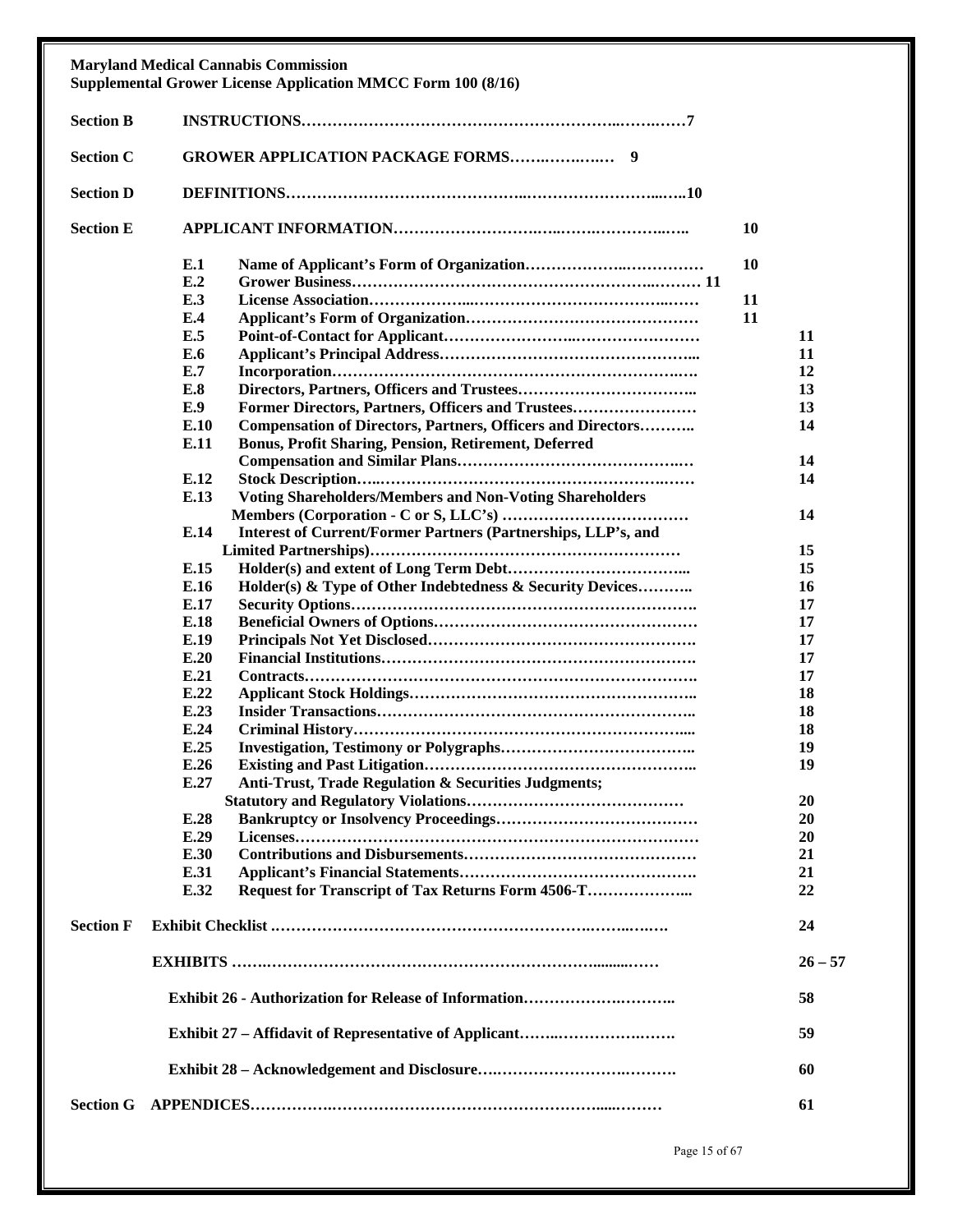## **SECTION A - IMPORTANT NOTICES**

#### **A.1 This form is an official document of the Maryland Medical Cannabis Commission. It may not be altered or changed, except to insert the information that is required. Any alteration or change to this document may cause this application or your license to be delayed or denied.**

- **A.2** A Maryland Medical Cannabis Grower License is a privilege. The burden of proving an applicant's qualifications to receive and hold a license is at all times on the Applicant. The Applicant accepts any and all risk of adverse public notice, embarrassment, criticism, emotional distress or financial loss that may result from any action with respect to this application. The Applicant expressly waives any and all claims for damages as result thereof. Information not called for in this form or in addition to that which is provided in response to this form may be requested. The Applicant shall provide all information, documents, materials and certifications at the Applicant's expense.
- **A.3** You *must* make accurate statements and your application shall be complete in every material detail. The Commission may deny an application that contains a misstatement, omission, misrepresentation, or untruth. The Commission may deny Any misrepresentations, failure to provide any requested information, or failure to meet any other requirement as set out in law or regulation may result in the denial of the application and may subject you to civil and/or criminal penalties. The Commission may request any additional information the Commission determines is necessary to process and fully investigate an application.
- **A.4** The Applicant is responsible for the payment of all application fees required under the law and regulations. The application will not be processed until the fees have been submitted.
- **A.5** The Applicant is under a continuing duty to **promptly** disclose any changes in the information provided in the application, as well as all changes to any of the materials submitted at the request of the Commission. The duty to make such additional disclosures shall continue throughout any period of the license that is granted by the Commission.
- **A.6** The Applicant shall **promptly** provide written notification to the Commission of any corrections or changes to this application once submitted or to any of the materials submitted at the request of the Commission.
- **A.7** All notices regarding the application will be sent to the address provided by the Applicant on this form. The Applicant must immediately notify the Commission of any change of address.
- **A.8** Submission of an Application to be a licensed Grower gives the Commission consent to conduct all inspections necessary to ensure compliance with State law and regulations. The commission may conduct announced and unannounced inspections of the facilities of licensed growers to determine compliance with statute and regulations.
- **A.9** Failure of a licensed Grower to provide the Commission with immediate access to any part of the premises, requested material, information, or agent as part of an inspection may result in the imposition of a civil fine, suspension of license, or revocation of license.
- **A.10** All submissions with and for this application become the property of the Commission and **will not** be returned.
- **A.11** Once the application has been submitted to the Commission, the Applicant may not withdraw its application without permission of the Commission.
- **A.12** Applicants must use the following file naming structure when submitting electronic documents. Applicant Name Submission Date – File Type. For example, Jane Doe – 08252016 – Supplemental Application.
- **A.13** A completed application with all of the original signatures, initials, and notarization must be submitted to the Maryland Medical Cannabis Commission. The application shall be submitted to the Commission in its entirety. No partial submissions of the application will be accepted. A copy of the completed application must be forwarded on the electronic storage device described in **A.14**.
- **A.14** The Applicant must provide all accompanying documentation, attachments, appendices and/or supporting documents, (such as business formation papers and tax returns) on a password protected, electronic storage device, such as a CD or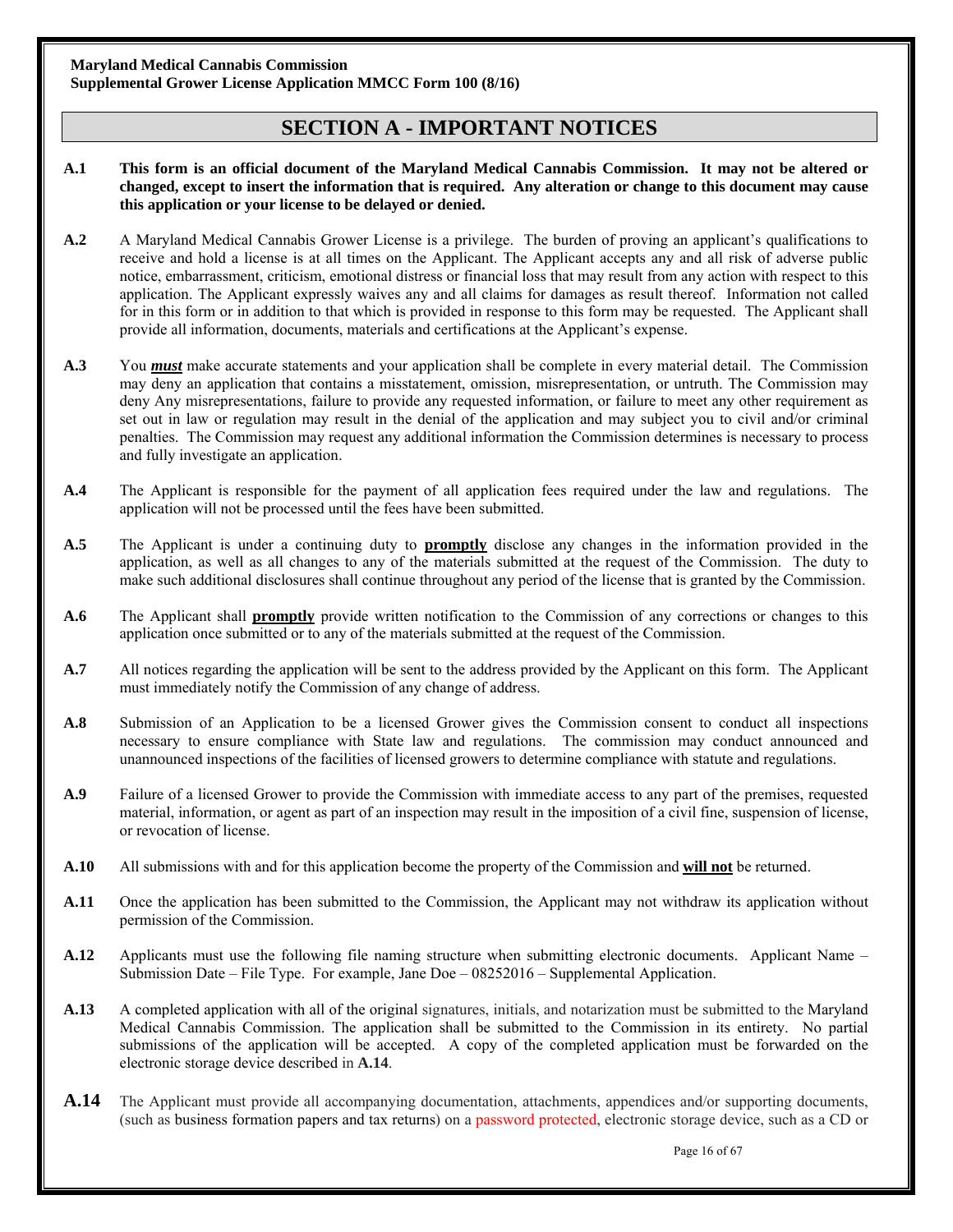'thumb drive', in .*pdf* **format**. The application and each document must be saved as **separate** .*pdf* files (not one continuous .*pdf*), and each file must be appropriately tabbed and identified by name or designated exhibit number.

- **A.15** The Applicant is required to mail, send or transmit the password to the Commission in a timely fashion. The Applicant should forward the password **separately** from the application.
- **A.16** All questions concerning the Supplemental Application or process shall be forwarded to MMCC by email only at dhmh.medicalcannabisApplications@maryland.gov with the subject line "medical Cannabis Application Question." Questions and answers of substantive nature will be posted on the MMCC website (http://mmcc.maryland.gov/). All questions will be sent to the Commission email address only.

#### **A.17 The Maryland Medical Cannabis Commission Bureau of Enforcement and Compliance is referred to, throughout this application, as the "Bureau".**

## **SECTION B - INSTRUCTIONS**

These instructions are applicable to any Applicant seeking a Maryland Medical Cannabis Grower License ("license").

- **B.1** Read each question carefully. Answer each and every question completely. **Do not leave blank spaces.** If a question does not apply, write "Does not apply" or "N/A." If the correct answer to a particular question is "None," write "None."
- **B.2** All entries on the form must be typed or printed in block lettering. Initials or signatures must be in handwriting, unless otherwise stated by the Commission, by the person providing the information. If the answers are not legible, the application may not be accepted. Do not misstate or omit any material fact(s). All information is subject to verification. False or misleading information is grounds for the Commission to deny the application, or to suspend or revoke the license.
- **B.3** The Applicant, if it is an individual, **must initial each page**, or if the Applicant is not an individual, the person authorized to complete the form on behalf of the Applicant (**Exhibit 27**) **must initial each page** as provided in lower right-hand corner. The applicant is attesting to the accuracy and completeness of the information contained on that page and that they have read the page.
- **B.4** If additional pages are required in order to answer any question, additional pages may be utilized and must be attached to the form. Be sure to indicate the number(s) of the question(s) being answered and initial each additional page. Some schedules may require disclosure of information for more than one individual or entity or type of information. If there are multiple disclosures, make additional copies of the blank schedule and complete it for each individual or entity.
- **B.5** All required documentation, such as business formation papers, tax returns and appendices, as well as the application forms that comprise an application package for a license, as listed above, **must** be submitted at the time of filing this form.
- **B.6** Page 13 of application An Applicant should give specific attention to the clear identification of those portions of its application that it deems to be confidential, proprietary commercial information or trade secrets, and provide justification of why such materials, upon request, should not be disclosed by the State pursuant to the Public Information Act ("PIA"), Title 10, Subtitle 6, State Government Article, Annotated Code of Maryland. Confidential information supplied shall be revealed in the course of the necessary administration of this application. A blanket statement by an applicant that its entire application is confidential, proprietary commercial information or a trade secret is unacceptable. Applications shall be open to public inspection only after award of a license has been made, to the extent permitted by the PIA. Applicant is advised that, upon request for this information from a third party, the Commission will make an independent determination whether the information may be disclosed. An applicant or licensee waives any liability of the State of Maryland, and its employees and agents, the Commission, and the Maryland Medical Cannabis Commission for any damages resulting from any disclosure or publication in any manner.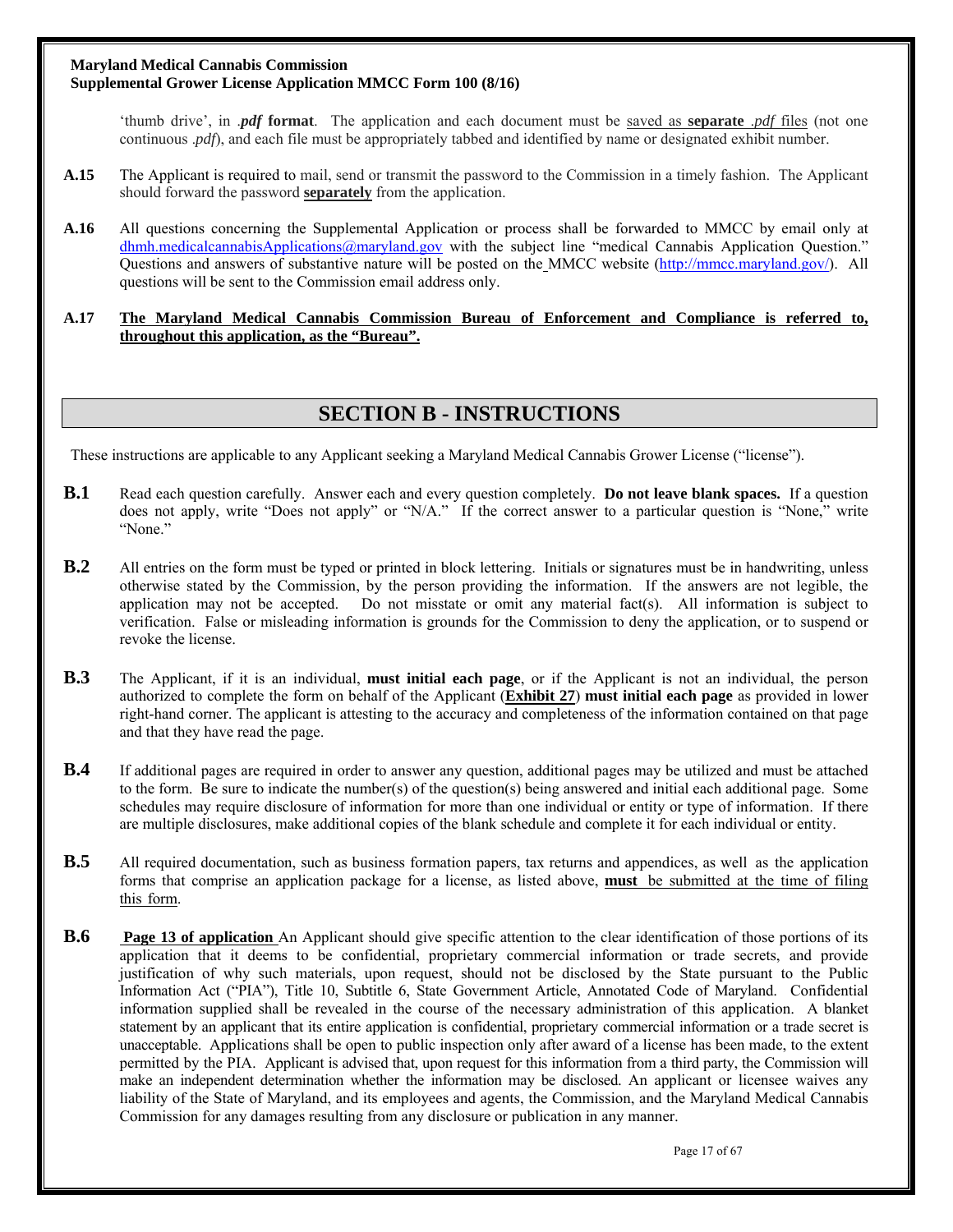When the Commission receives a PIA request, Staff retrieves and compiles all records that are responsive to the request. "Records" means all papers, emails, notes, recordings, maps, plans, forms, etc. After Staff compiles all responsive records, the Office of the Attorney General (OAG) reviews the request and the records, and makes a legal determination as to whether the records may be released. Additionally, when the Commission receives a request for records of an entity that holds a gaming-related license, or a vendor registration or certification, Commission Staff or the OAG typically advise the entity of the request and our anticipated response. The entity may file litigation to prevent the Commission from releasing records it wants kept confidential.

- **B.7** The Commission may request additional financial and other information as needed.
- **B.8** The license and application fees described in the "Fees and Costs" section on Page 3 of this form and authorized by COMAR are non-refundable. Additional costs and expenses may be incurred by the Commission in its investigation of the Applicant. Background investigation costs will be assessed by the Commission and shall be reimbursed to the Commission promptly upon receipt of an invoice. The failure to reimburse the Commission for background investigation costs is a basis for disqualification of the Applicant.
- **B.9** Attach proof of registration with the Maryland Department of Assessments and Taxation (MD SDAT) to do business within the State. A "Certificate of Good Standing" must be obtained from MD SDAT (**not** from the Maryland Comptroller's Office). An Applicant will need to determine if the company's status is listed as in "Good Standing" by checking the following: **http://sdat.resiusa.org/ucc-charter/Pages/CharterSearch/default.aspx**. Assistance with this process may be obtained from: **http://dat.maryland.gov/Pages/default.aspx** or by sending email inquiries to **charterhelp@dat.state.md.us** if necessary. Submit documentation in the manner described in **A.12** and **A.13,** as a **separate** .*pdf* file, labeled as "**MD SDAT"**.

## **SECTION C – GROWER LICENSE APPLICATION PACKAGE FORMS**

The forms and electronic submissions of applications related to a Maryland Medical Cannabis Grower License are as follows:

- **C.1** Application for Medical Cannabis Grower License(Initial)
- **C.2**  $\Box$  Form 1 Authorization for Release of Information Investor/Grower Agent
- **C.3**  $\Box$  Form 2 Authorization for Release of Information Business Entity
- **C.4**  $\Box$  Form 3 Trade Secret & Financial Data Notification
- **C.5**  $\Box$  Form 4 Business Interest Identification & Authorization Form
- **C.6** Form 5 Investors, Agents, Owners & Managing Director Certification Statement Form.
- **C.7** Applicant Supplemental Application (MMCC Form  $100(8/16)$  An individual who is an Applicant of the company, to include each individual investor with 5 percent or more of investment known at the time of the application applying to become a Maryland Licensed Medical Cannabis Grower.

## **SECTION D - DEFINITIONS**

Please refer to the list of Consolidated Definitions applicable to all Maryland Medical Cannabis license applications, which is available on the Maryland.gov Division of State Documents website: http://www.dsd.state.md.us/COMAR/ComarHome.html

## **SECTION E - APPLICANT INFORMATION**

## **E.1** NAME OF APPLICANT \*

\* As it is written on the Articles of Incorporation, By-Laws, Charter, partnership agreement or other official documents filed with a State or Federal Government.

Doing Business As (D/B/A) or Trade Name(s):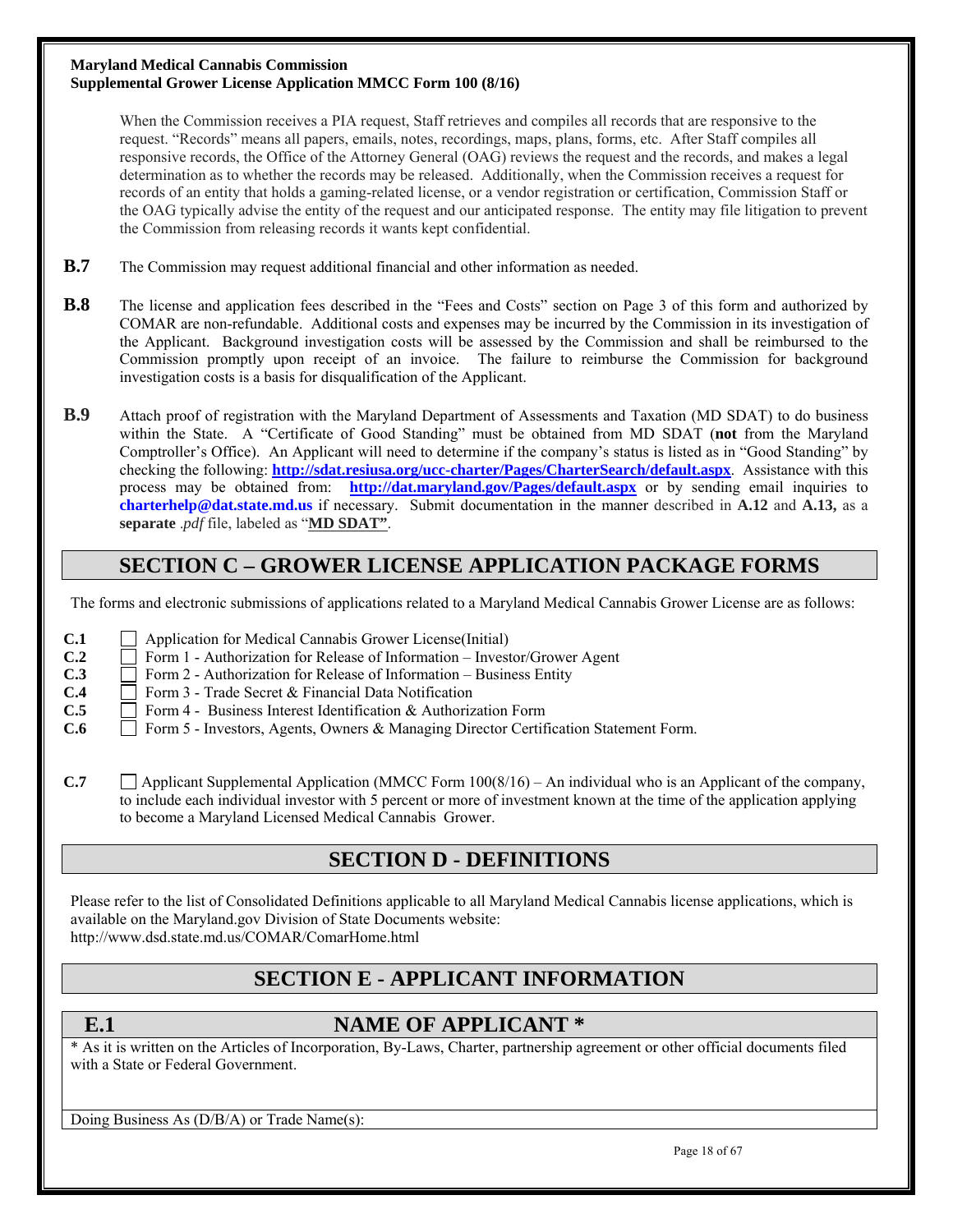## **E.2 MEDICAL CANNABIS GROWER BUSINESS**

Describe the type of product(s) provided:

## **E.3 LICENSEE ASSOCIATION**

Name the Licensee(s) with whom you have an agreement:

## **E.4 APPLICANT'S FORM OF ORGANIZATION**

Check one:  $\Box$  Sole Proprietorship  $\Box$  Partnership  $\Box$  Limited Partnership  $\Box$  C-Corporation

| $\Box$ Limited Liability Company $\Box$ S-Corporation $\Box$ Trust $\Box$ Other (Describe) |  |  |
|--------------------------------------------------------------------------------------------|--|--|

# **E.5 POINT-OF-CONTACT FOR APPLICANT \*** Name Title / Position within the company Email address Fax number Fax number

## **E.6 APPLICANT'S PRINCIPAL ADDRESS**

| <b>Address Line 2</b>                                              |                              |                                                                          |  |
|--------------------------------------------------------------------|------------------------------|--------------------------------------------------------------------------|--|
| <b>City</b>                                                        | <b>State</b>                 | Zip code                                                                 |  |
| Country                                                            | <b>Telephone Number</b><br>€ | <b>Fax Number</b><br>$\overline{\phantom{a}}$<br>$\overline{\mathbf{r}}$ |  |
| Mailing Address - if different from above<br><b>Address Line 1</b> |                              |                                                                          |  |
| <b>Address Line 2</b>                                              |                              |                                                                          |  |
|                                                                    |                              |                                                                          |  |
| <b>City</b>                                                        | <b>State</b>                 | Zip code                                                                 |  |

Page 19 of 67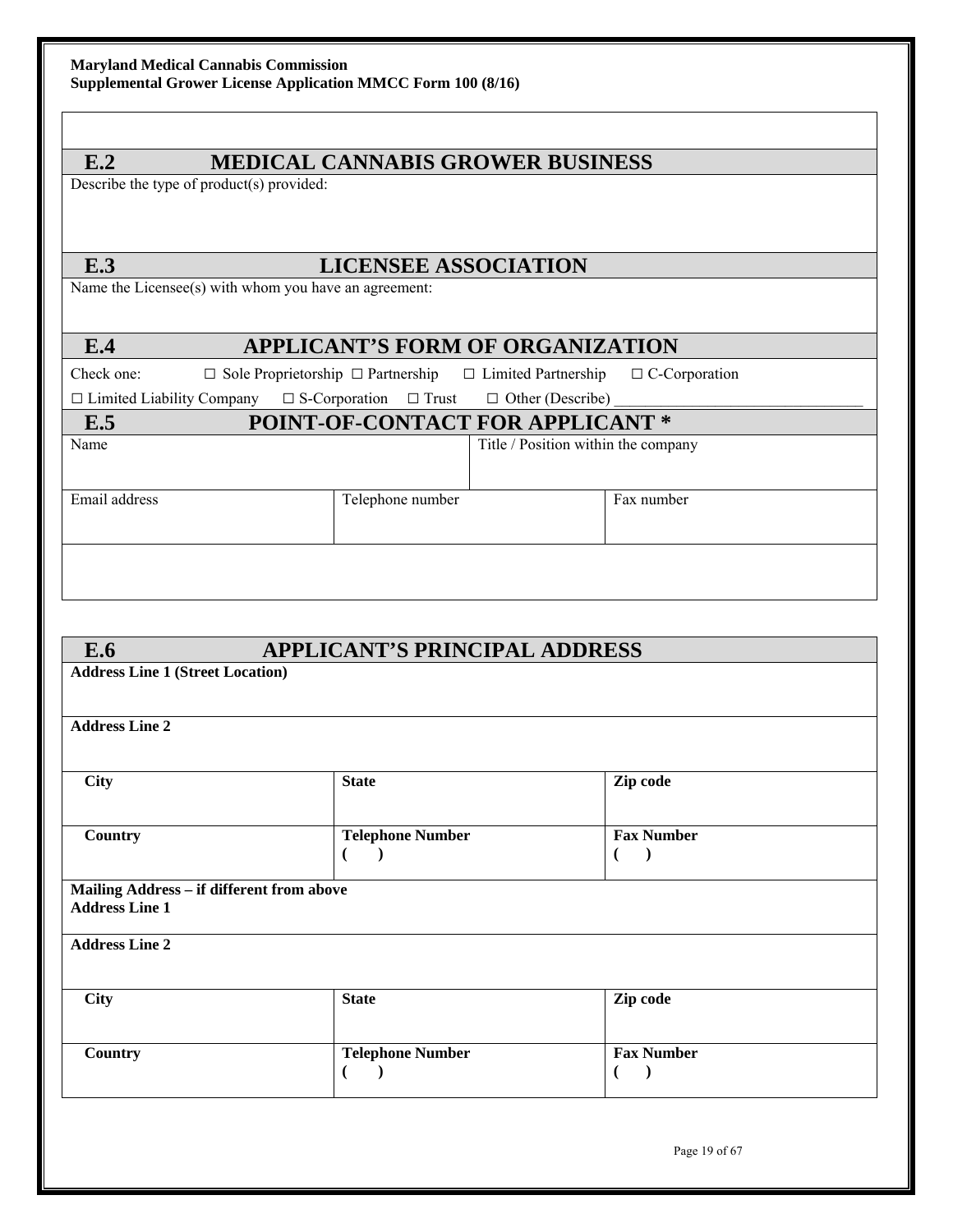**Web Site Address(es)** 

## **E.7 INCORPORATION (If a Sole Proprietorship, provide an answer to the appropriate questions)**

 $\_$  , and the set of the set of the set of the set of the set of the set of the set of the set of the set of the set of the set of the set of the set of the set of the set of the set of the set of the set of the set of th

 $\_$  , and the set of the set of the set of the set of the set of the set of the set of the set of the set of the set of the set of the set of the set of the set of the set of the set of the set of the set of the set of th

### **(a) APPLICANT'S INCORPORATION DOCUMENTS**

- 1) Business name as it appears on formation documents:
- 2) Place of Incorporation or other type of Formation:
- 3) Date of Formation:

#### **(b) INCORPORATORS / FOUNDERS**

Use **Exhibit 1(a)** to provide the Applicant's Incorporators/Founders. (**Note**: If a Sole Proprietorship, provide the appropriate information on the Exhibits.)

#### **(c) MARYLAND SDAT COMPLIANCE**

- 1) Is the Applicant registered to do business in Maryland:  $\Box$  Yes  $\Box$  No
- 2) If "Yes", please provide registration number:

#### **IMPORTANT:**

Submit a .*pdf* of the Applicant's 'Good Standing' status from the Maryland Department of Assessments and Taxation (MD SDAT). The exhibit should be submitted as described in **A.12** and **A.13** and labeled as "**Certificate of Good Standing**". For further information, see **B.10**.

### **(d) OTHER NAMES IN WHICH APPLICANT HAS DONE BUSINESS**

Use **Exhibit 1(b)** to list all other names in which the Applicant has done business and give the approximate time periods during which these names were being used. (**Note**: If a Sole Proprietorship, provide the appropriate information on the Exhibits.)

### **(e) CURRENT ADDRESSES OF APPLICANT**

Use **Exhibit 1(c)** to provide all the current addresses of the Applicant and all current addresses from which the Applicant is doing business. (**Note**: If a Sole Proprietorship, provide the appropriate information on the Exhibits.)

### **(f) PREVIOUS ADDRESSES OF APPLICANT**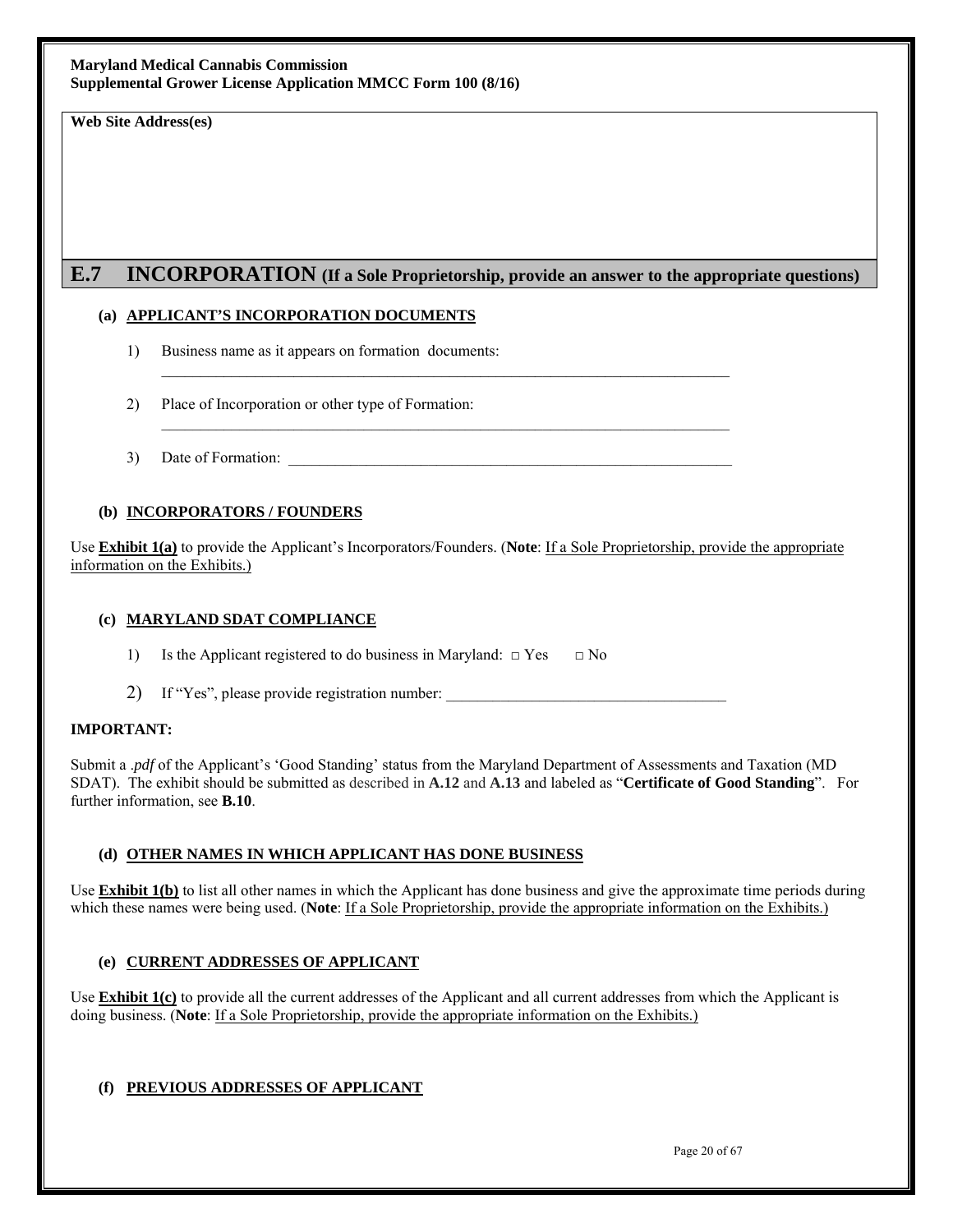Use **Exhibit 1(d)** to provide all addresses, other than those listed in **Exhibit 1(c)**, which Applicant has used or from which it was conducting business during the last ten (10) year period, and list the approximate dates during which said addresses were held. (**Note**: If a Sole Proprietorship, provide the appropriate information on the Exhibits

### **(g) ALL BUSINESSES OPERATED BY THE APPLICANT**

Use **Exhibit 1(e)** to provide a description of all businesses presently operated or intended to be operated by the Applicant and all former businesses operated by the Applicant in the past ten (10) years.

#### **(h) ALL HOLDING, INTERMEDIARIES, SUBSIDIARIES, AFFILIATES OR OTHER BUSINESS TYPE ENTITIES**

Use **Exhibit 1(f)** to list the names, all addresses used in the last ten (10) years, the form of organization and a description of the business performed by all holding, intermediary, subsidiary, affiliate and any other similar business entity of the Applicant. Do not provide those already listed in **Exhibit 1(e)**.

## **E.8 DIRECTORS, PARTNERS, AND OFFICERS**

Use **Exhibit 2** to provide information for each Director, Partner, and Officer of the applicant.

## **E.9 FORMER DIRECTORS, PARTNERS, AND OFFICERS**

Use **Exhibit 3** to provide the following information for all Directors, Partners, and Officers who are no longer actively involved with the Applicant but held the position in the last ten (10) years.

## **E.10 COMPENSATION OF DIRECTORS, PARTNERS, AND OFFICERS**

- a. Use **Exhibit 2** to provide information regarding the amount of total compensation earned/received during the *last* calendar year and the amount to be earned during the *present* calendar year by *each* Director, Partner, and Officer of the Applicant. Compensation includes, but is not limited to, salary, wages, commissions, fees, stock options, bonuses.
- b. Use **Exhibit 4** to provide the information for *all employees* who earn *over \$100,000* in annual compensation from the applicant. Do not include those listed in Exhibit 2. Compensation includes, but is not limited to, salary, wages, commissions, fees, stock options, bonuses or other.

## **E.11 BONUS, PROFIT SHARING, PENSION, RETIREMENT, DEFERRED COMPENSATION & SIMILAR PLANS**

Use **Exhibit 5** to provide a description of all bonus, profit sharing, pension, retirement, deferred compensation and similar plans in existence or to be created. If the space provided in the Exhibit is insufficient to describe the plan, the Applicant may attach additional pages as necessary to describe each and every plan.

## **E.12** STOCK DESCRIPTION

Page 21 of 67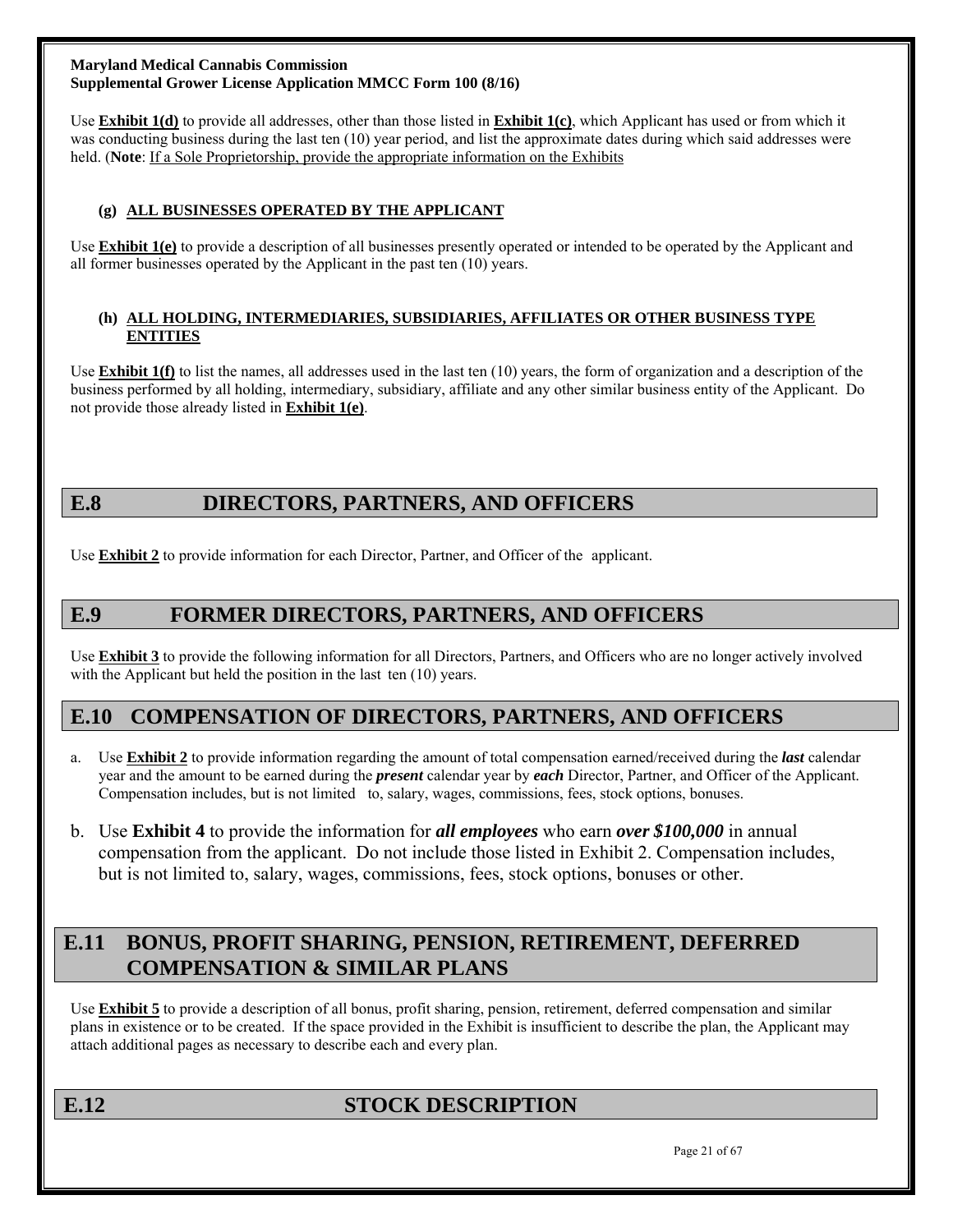Use **Exhibit 6** to provide the nature, type and number of authorized and issued shares. Provide the terms, conditions, rights and privileges of all classes of voting, non-voting and other stocks issued or to be issued by the Applicant or a holding, intermediary, subsidiary, affiliate and any other type similar business entity of Applicants. This should include the number of shares of each class of stock authorized or to be authorized and the number of shares of each class of stock outstanding as of this date. If the right of holders of any class of stock may be modified by less than a majority or more of outstanding shares of the class affected, voting as a class, please state which class and explain briefly.

## **E.13 VOTING SHAREHOLDERS/ MEMBERS AND NON-VOTING SHAREHOLDERS/ MEMBERS (CORPORATION - C or S; LLS)**

Use **Exhibit 7a** – Voting Shareholders/ Member and **Exhibit 7b** – Non-voting Shareholder/ Members to provide information on each person or entity holding of record or having a beneficial interest of 5% or more in any voting or non-voting stock issued by the Applicant as of the date of filing the Application.

a. This requirement includes non-public holding entities.

## **E.14 INTEREST OF CURRENT/ FORMER PARTNERS (PARTNERSHIPS, LLPS AND LIMITED PARTNERSHIPS)**

Use **Exhibit 8a** to list the Applicant's Current Partners and **Exhibit 8b** for Former Partners (include all), the type of partnership, the percentage of ownership of each partner, date partner entered partnership and the description of participation in the operation by each partner. Only include information concerning former partners who left the partnership in the last Ten (10) years.

List and identify all current Partners first and list and identify all former Partners second.

## **E.15 HOLDER(S) AND EXTENT OF LONG TERM DEBT**

Use **Exhibit 9** to list the holder(s) and to describe the nature, type, terms, covenants, conditions and priorities of all outstanding bonds, loans, mortgages, trust deeds, notes, debentures or other forms of indebtedness issued or executed (including loans made by shareholders), or to be issued or executed, by the Applicant or for Applicant and the holding, intermediary, subsidiary, affiliate and any other type similar business entity of Applicants, which mature more than one (1) year from the date of issuance or which, by their terms, are renewable for a period of more than one (1) year from the date of issuance.

## **E.16 HOLDER(S) AND TYPE OF OTHER INDEBTEDNESS AND SECURITY DEVICES**

Use **Exhibit 10** to identify the holder(s) and describe the nature, type, terms, conditions and covenants of all outstanding loans, mortgages, trust deeds, pledges, lines of credit, or other evidence of indebtedness or security devices utilized by the Applicant other than those described in response to Exhibit 9 for Applicant and the holding, intermediary, subsidiary, affiliate and any other similar business entity of Applicants.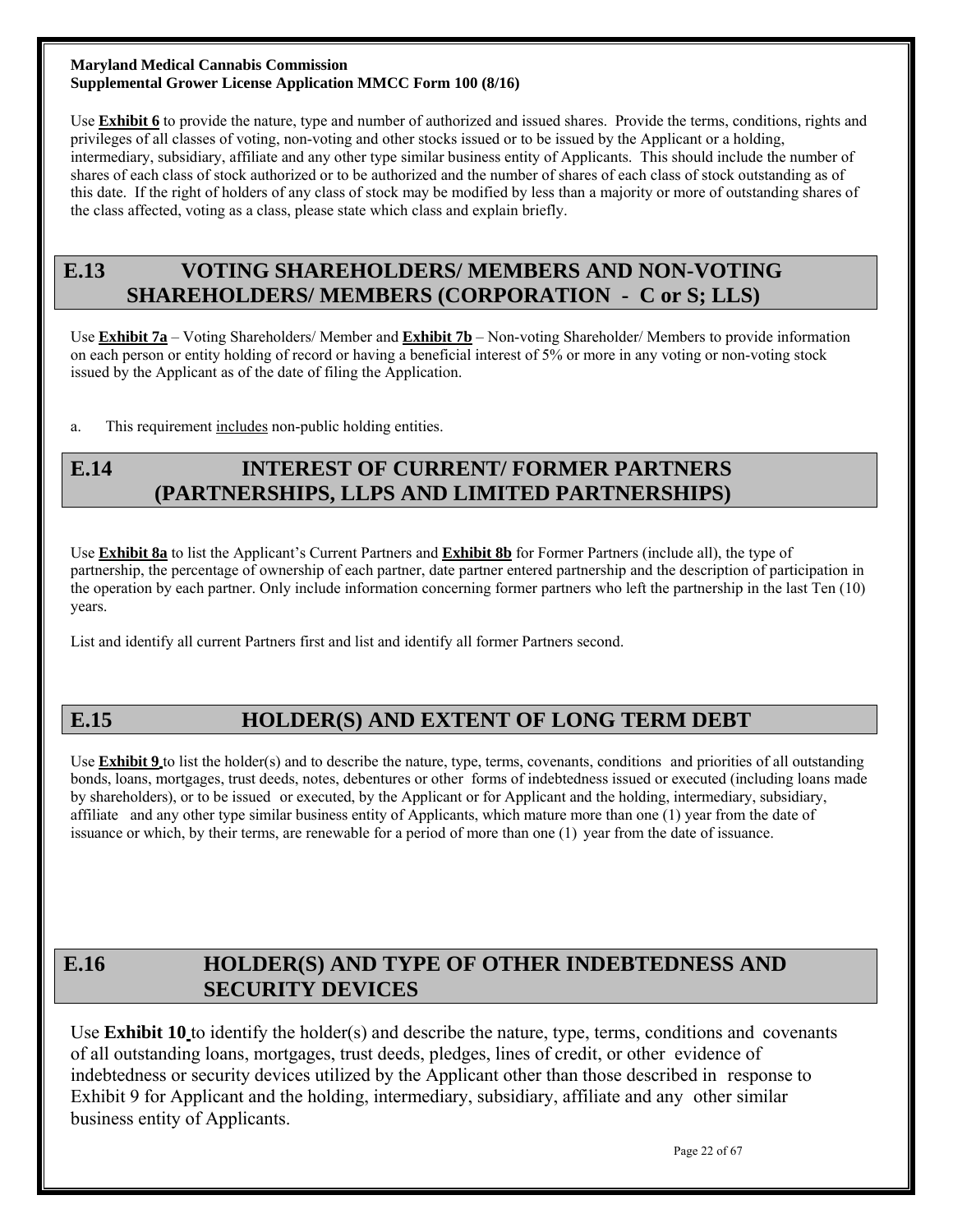### **IMPORTANT**:

a. Attach Description and Documentation as part of **Exhibit 10**. Submit documentation as described in **A.12** and **A.13**

## **E.17** SECURITY OPTIONS

Use **Exhibit 11** to provide detailed description of any options existing or to be created with respect to securities issued by the Applicant which description shall include, but not be limited to the title and amount of securities subject to option, the year or years during which the options were or will be granted, the conditions under which the options were or will be granted, the consideration for granting the option and the year or years during which, and the terms under which, optioned became or will become, entitled to exercise the options, and when such options expire.

### **IMPORTANT**:

Include with **Exhibit 11**, copies of any outstanding option plans or proxy statements that correspond to the requested information. Submit documentation as described in **A.12** and **A.13**

**NOTE:** For the purpose of this application, option shall mean *right, warrant or option to subscribe to or purchase any securities issued by the corporation*.

## **E.18** BENEFICIAL OWNERS OF OPTIONS

Use **Exhibit 12** to provide information regarding all persons holding the options described in **E.15**.

## **E.19 PRINCIPALS NOT YET DISCLOSED**

Use **Exhibit 13** to provide all Principals not yet disclosed in this Application. Such Principals shall include both individuals and entities that have a five (5%) percent direct or indirect ownership interest in the Applicant or licensee.

## **E.20 FINANCIAL INSTITUTIONS**

Use **Exhibit 14** to provide information with respect to each bank, savings and loan association or other financial institution, whether domestic or foreign, in which the applicant has or has had an account over the last ten (10) year period regardless of whether such account was held in the name of the Applicant, a nominee of the Applicant or was otherwise under the direct or indirect control of the Applicant.

## **E.21 CONTRACTS**

Use **Exhibit 15** to provide information with respect to all contracts or Agreements, written or oral, that the Applicant has entered into. This includes all contracts or agreements of \$100,000 or more in value or from whom the corporation has received \$100,000 or more in goods or services in the past six months. Contracts or Agreements already furnished as part of this application do not need to be provided as part of this Exhibit.

## **E.22 APPLICANT STOCK HOLDINGS**

Use **Exhibit 16** to provide information about each company in which the Applicant holds stock.

Page 23 of 67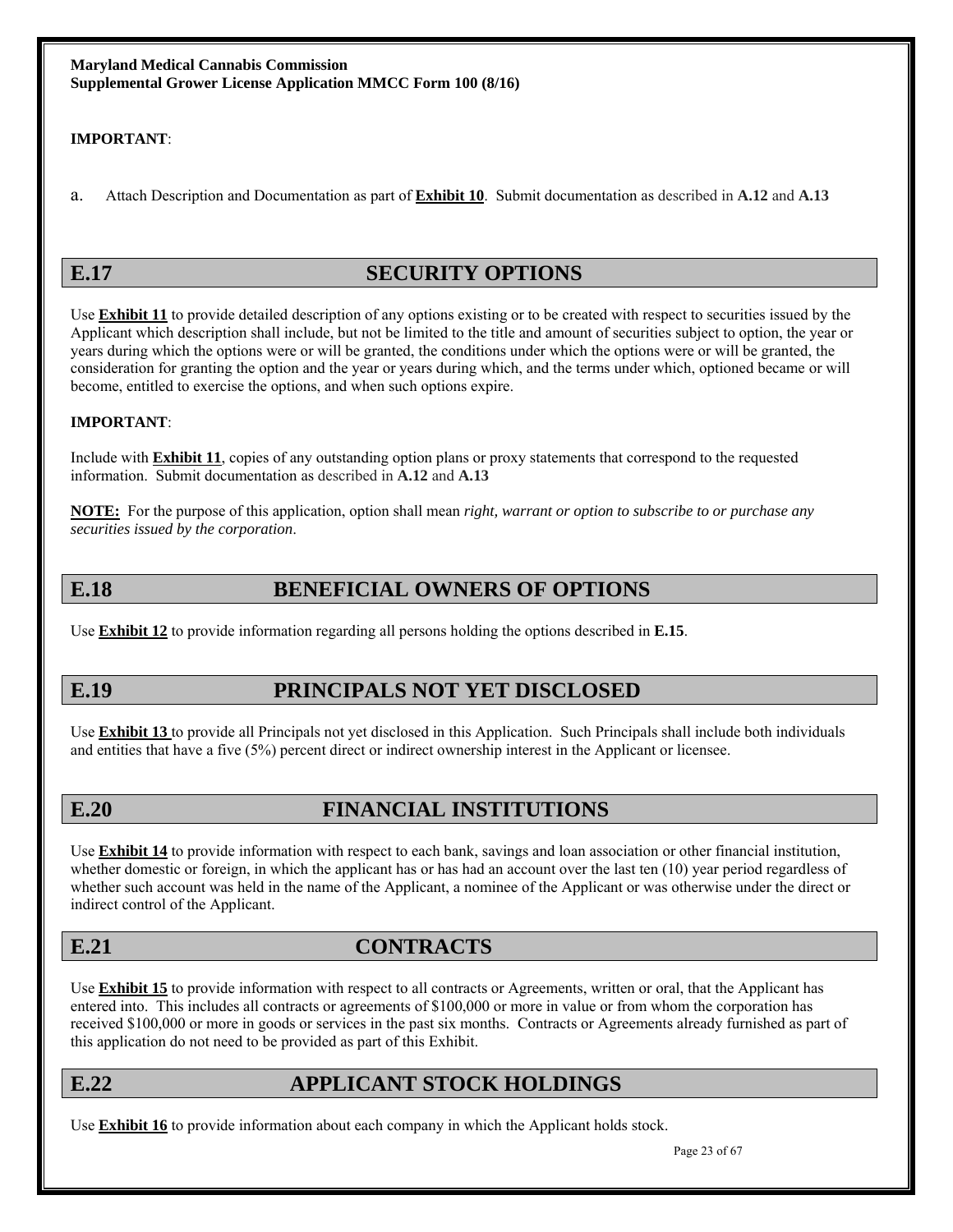## **E.23 INSIDER TRANSACTIONS**

Use **Exhibit 17** to provide information for each change that occurred within the last five (5) years, prior to this application, in the beneficial ownership of the equity securities of the Applicant on the part of any person who is indirectly or directly a beneficial owner of more than five percent (5%) of any class of an equity security of the Applicant or who is or was within that period a director or officer of the corporation. Include changes resulting from (a) gift, (b) purchase, (c) sale, (d) exercise of an option to purchase (e) exercise of an option to sell, (f) grant or receipt of a put or (g) grant or receipt of a call.

## **E.24 CRIMINAL HISTORY (Owner, Employee, Volunteer, Officer, or Director)**

### **IMPORTANT**:

The Bureau *will make inquiries* to establish whether the individuals and subsidiaries listed in this application have had any involvement with law enforcement agencies. Failure to disclose any such involvement will be taken into account when assessing the Applicant's character, honesty and integrity.

This section asks about any arrests, offenses or charges against the Applicant or any of its subsidiaries or any of its **Owner, Employee, Volunteer, Officer, or Director.**

Prior to answering this question, carefully review the DEFINITIONS and INSTRUCTIONS.

**DEFINITIONS –** For purposes of this section **ONLY:**

- A. **ARREST:** includes any time that you were stopped by any law enforcement officer and advised that you were under arrest, detained, held for questioning or were requested by a law enforcement officer to come to a law enforcement office or facility and answer questions. "Arrest" also includes any circumstances in which you were taken into custody by any law enforcement officer, fingerprinted, detained in any jail or detention center, or otherwise been the subject of a court order to appear in a judicial proceeding in which you were accused of a crime or offense as defined in subsection C.
- B. **CHARGE:** includes any indictment, complaint, information, summons, or other notice of the alleged commission of any "offense."
- C. **OFFENSE:** includes all felonies, misdemeanors, drug offenses and summary offenses that may have required you to appear before any municipal, state, or federal grand jury, court, or any other judicial tribunal except juvenile court. "Offense" also includes all driving-related charges or offenses which carry any period of incarceration.

### **INSTRUCTIONS**

- 1) Answer "**Yes**" and provide *all* information to the best of your ability **EVEN IF:**
	- A. You did not commit the offense charged;
	- B. The charges were dismissed or downgraded to a lesser charge;
	- C. You completed a pretrial intervention or other rehabilitation or diversionary program;
	- D. You were not convicted;
	- E. You did not serve any time in a correctional facility;
	- F. The charges or offenses happened a long time ago; or
	- G. You were not arrested for the charge.

#### 2) Answer "**No**" if:

A. You have never been charged with or arrested for any crime or offense;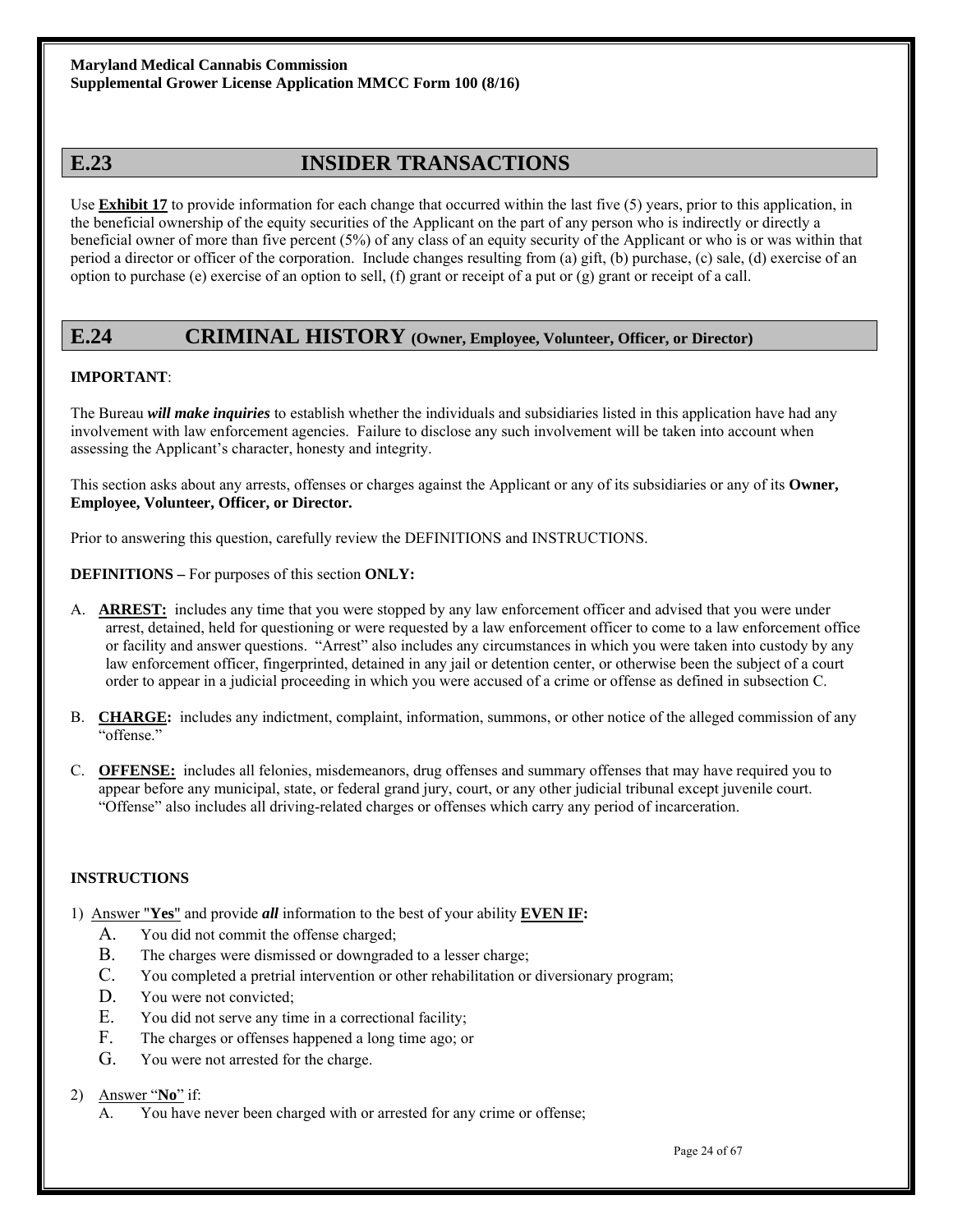- B. You were arrested or charged when you were under eighteen (18) years of age and your arrest or charge, including any sentence that a court imposed, was adjudicated entirely in juvenile court;
- C. The records of the charge or arrest have been expunged pursuant to an order of court or otherwise sealed by a court of competent jurisdiction.

### **\* Question:**

Has the Applicant;

Have any of the Applicant's subsidiaries;

Have any of the Principal Employees, (**Investors, Agents, Owners, Managing Director, Directors, Partners, Officers, Trustees**,) ever been indicted, arrested, charged with, or convicted of, a criminal offense or been a party to or named as an unindicted conspirator in any criminal proceeding in this state or any other jurisdiction?

 $\begin{array}{|c|c|c|c|c|c|c|c|} \hline \text{Yes} & \text{No} \end{array}$ If "**Yes**", use **Exhibit 18** to provide information concerning criminal history.

## **E.25 INVESTIGATIONS, TESTIMONY or POLYGRAPHS**

a. Has the Applicant, any of its subsidiaries, principals, directors, partners, trustees or officers ever been called to testify before, been the subject of an investigation conducted by, or requested to take a polygraph exam by any governmental agency, court, committee, grand jury or investigatory body (municipal, state, county, provincial, federal national, etc.) other than in response to minor traffic related offenses?



b. If "**Yes**", use **Exhibit 19** to describe the investigations, testimony or polygraphs.

## **E.26 EXISTING AND PAST LITIGATION**

Use **Exhibit 20** to describe all existing civil litigation or any settled or closed legal action over the past three (3) years to which the Applicant, its parent, affiliate, holding or any subsidiary is or was a party whether in this state or in another jurisdiction. This description must include the title and docket number of the litigation, the name and location of the court before which it is pending, the identity of all parties to the litigation, the general nature of all claims being made and the nature of any judgments.

List most recent litigation first.

## **E.27 ANTITRUST, TRADE REGULATION & SECURITIES JUDGEMENT; STATUTORY AND REGULATORY VIOLATIONS**

- a. Has the corporation ever had a judgment, order, consent decree or consent order pertaining to a violation or alleged violation of the federal antitrust, trade regulation or securities laws, or similar laws of any state, province or country entered against it?  $|\nabla$   $|N_0|$
- b. In the past ten years, has the corporation had a judgment, order, consent decree or consent order pertaining to any state or federal statute, regulation or code that resulted in a fine or penalty of \$10,000 or more entered against it?  $Y$ es  $N$ o
- **c.** If "**Yes**", to either question, use **Exhibit 21** to provide the following information for each judgment, order, consent decree or consent order.

## **E.28 BANKRUPTCY OR INSOLVENCY PROCEEDINGS**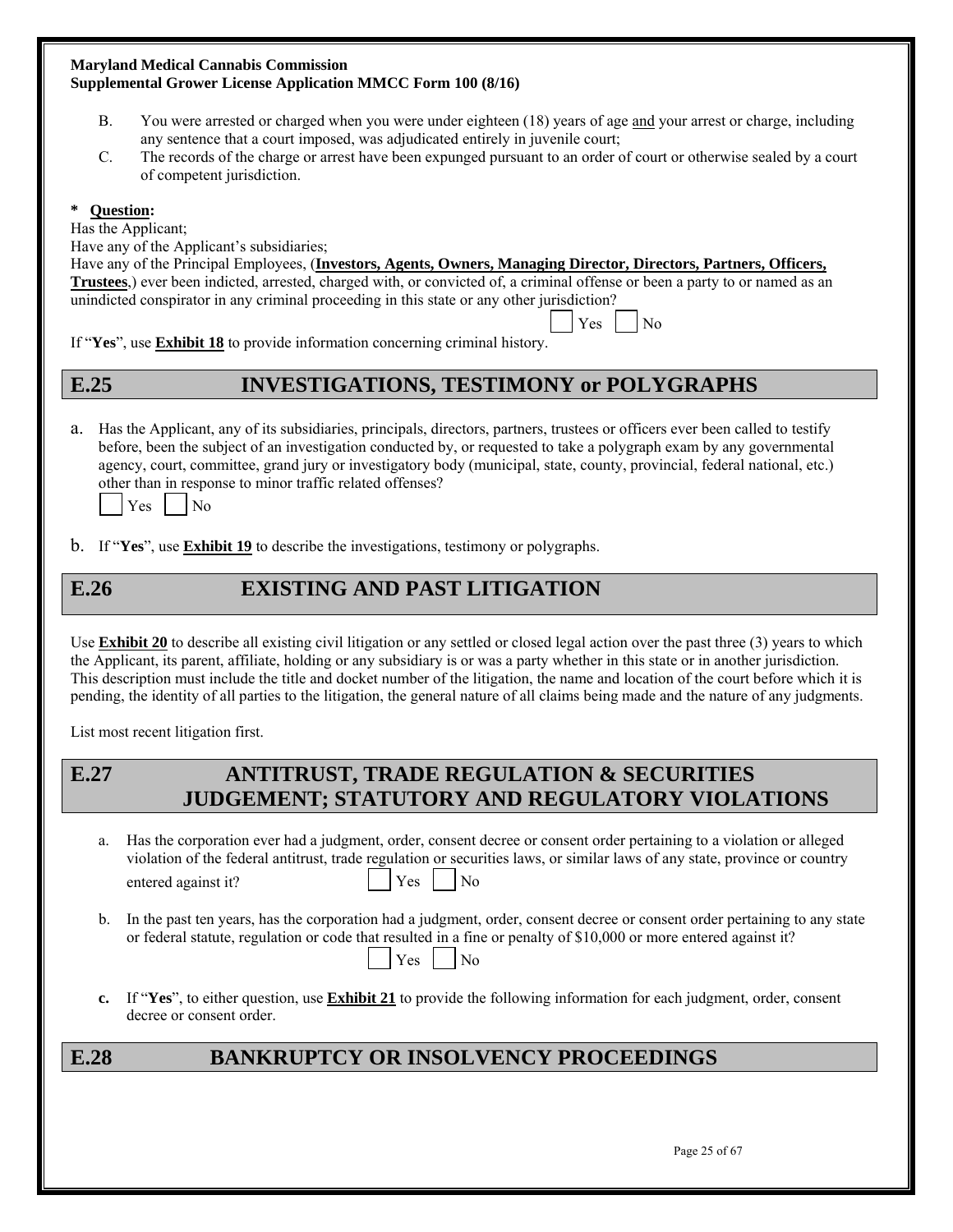|                | <b>Maryland Medical Cannabis Commission</b><br>Supplemental Grower License Application MMCC Form 100 (8/16)                                                                                                                                                                                                                                                                                                  |  |  |  |  |
|----------------|--------------------------------------------------------------------------------------------------------------------------------------------------------------------------------------------------------------------------------------------------------------------------------------------------------------------------------------------------------------------------------------------------------------|--|--|--|--|
| a.             | Has the Applicant, or any affiliate, intermediary, subsidiary or holding company had any petition under any provision<br>of the Federal Bankruptcy Code or under any state insolvency law filed by or against it in the last ten year period?<br>Yes<br>N <sub>o</sub>                                                                                                                                       |  |  |  |  |
| b.             | Has the Applicant, or any affiliate, intermediary, subsidiary or holding company sought relief under any provision of<br>the Federal Bankruptcy Code or under any state insolvency law in the last ten year period?<br>N <sub>0</sub><br>Yes                                                                                                                                                                 |  |  |  |  |
| $\mathbf{c}$ . | Has any receiver, fiscal agent, trustee, reorganization trustee, or similar officer been appointed in the last ten year<br>period by a court for the business or property of the Applicant, or any affiliate, intermediary, subsidiary or holding<br>Yes<br>N <sub>0</sub><br>companies?                                                                                                                     |  |  |  |  |
| d.             | If "Yes", to question 'a', 'b' or 'c', use Exhibit 22 to provide detailed information for each bankruptcy or insolvency<br>proceeding.                                                                                                                                                                                                                                                                       |  |  |  |  |
|                |                                                                                                                                                                                                                                                                                                                                                                                                              |  |  |  |  |
| E.29           | <b>LICENSES</b>                                                                                                                                                                                                                                                                                                                                                                                              |  |  |  |  |
| a.             | Has the Applicant, or any affiliate, intermediary, subsidiary or holding company ever applied in any jurisdiction,<br>including but not limited to, any federal, state, local or Native American governments for a license, permit or other<br>authorization to participate in growing, processing, or dispensing cannabis?                                                                                  |  |  |  |  |
|                | No<br>Yes                                                                                                                                                                                                                                                                                                                                                                                                    |  |  |  |  |
| b.             | Has the Applicant, or any affiliate, intermediary, subsidiary or holding company ever had any license application,<br>license, permit or other authorization issued by a government agency in this state or any other jurisdiction denied,<br>suspended or revoked in last ten year period?                                                                                                                  |  |  |  |  |
|                | Yes<br>N <sub>0</sub>                                                                                                                                                                                                                                                                                                                                                                                        |  |  |  |  |
| c.             | If "Yes", use Exhibit 23 to provide the following information for each license application, license, permit or other<br>authorization applied for and license or certificate denied, suspended or revoked.                                                                                                                                                                                                   |  |  |  |  |
| E.30           | <b>CONTRIBUTIONS AND DISBURSEMENTS</b>                                                                                                                                                                                                                                                                                                                                                                       |  |  |  |  |
| a.             | During the last ten year period, has the Applicant, or any affiliate, intermediary, subsidiary or holding company,<br>director, officer, or employee or any third party acting for or on behalf of the corporation made any bribes or<br>kickbacks or made any payments alleged to have been bribes or kickbacks to any employee, company or organization<br>to obtain favorable treatment?<br>$Yes \mid No$ |  |  |  |  |
| b.             | Has the Applicant, or any affiliate, intermediary, subsidiary or holding company, director, officer or employee or any<br>third party acting for or on behalf of the corporation made any bribes or kickbacks or made any payments alleged to<br>have been bribes or kickbacks to any government official, domestic or foreign to obtain favorable treatment in the last<br>ten year period?<br>No<br>Yes    |  |  |  |  |
| $\mathbf{c}$ . | In the last ten (10) years, has Applicant, or any affiliate, intermediary, subsidiary or holding company maintained any<br>bank account, domestic or foreign, not reflected on the Applicant's books or records?<br>Yes<br>No                                                                                                                                                                                |  |  |  |  |
|                | Page 26 of 67                                                                                                                                                                                                                                                                                                                                                                                                |  |  |  |  |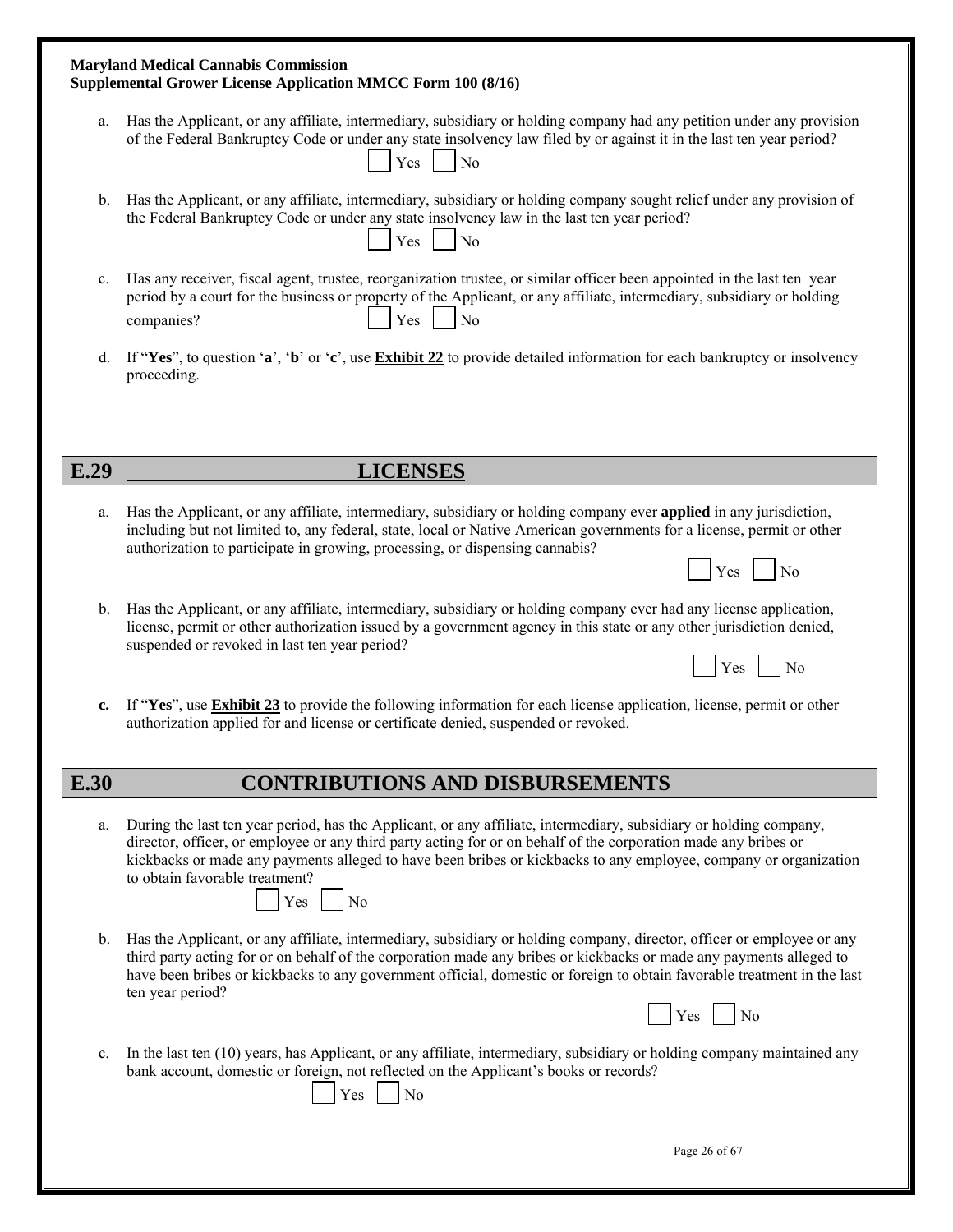| <b>Maryland Medical Cannabis Commission</b>                         |  |
|---------------------------------------------------------------------|--|
| <b>Supplemental Grower License Application MMCC Form 100 (8/16)</b> |  |

d. During the last ten year period, has the Applicant, or any affiliate, intermediary, subsidiary or holding company, maintained any numbered accounts or any account in the name of a nominee for the Applicant?

| $\vert$ $\vert$ Yes $\vert$ $\vert$ No |  |  |  |
|----------------------------------------|--|--|--|
|                                        |  |  |  |

 e. If "**Yes**", to question '**a**', '**b**', '**c**' or '**d**', use **Exhibit 24** to provide information for any present or former directors, officers, employees or third parties who would have knowledge or information concerning the questions above answered affirmatively.

## **E.31 APPLICANT'S FINANCIAL STATEMENTS**

Submit the **two** most recent year's financial statements for the Applicant, specifically 'Balance Sheets' and 'Profit and Loss Statements', in the manner described in **A.12** and **A.13**.

The files must be submitted as **separate** .*pdf* files, and should be labeled as:

**Exhibit 29a** (Balance Sheet #1); **Exhibit 29b** (Balance Sheet #2); **Exhibit 29c** (Profit and Loss Statement #1); and **Exhibit 29d** (Profit and Loss Statement #2).

During the investigation to determine the Applicant's financial stability, the Commission may require that additional financial documentation be submitted.

## **E.32 REQUEST FOR TRANSCRIPTS OF FEDERAL TAX RETURNS**

The IRS Form 4506-T is required to be executed so that the Commission will be authorized to obtain independent verification of the Applicant's filing of required federal tax returns.

The Applicant must submit 2 (two) original IRS Form 4506-T forms with the application packet. (During the course of the investigation, the Commission may need to request up to five years of returns, but the Form 4506-T only provides space to request four years, which creates a need for a second form to be completed and submitted).

Since the IRS updates the language on the Form 4506-T periodically, please check the upper left corner and determine if the revision date is current. If the enclosed form is no longer the most current, the Applicant is asked to retrieve an up-to-date version from the IRS website:

**https://www.irs.gov/Forms-&-Pubs**

On both copies of the Form 4506-T, the Applicant must complete lines 1 through 4; check the "Signatory declaration" block; sign the form; date the form; and enter a telephone number corresponding to line 1a.

Since the Commission will need to determine which tax returns will be necessary to complete the financial stability inquiries, the Applicant is requested to leave lines 6 through 9 blank. It is recommended that the Applicant contact the Commission if the Applicant has questions or concerns regarding the cautionary notes above line 6 and below line 9.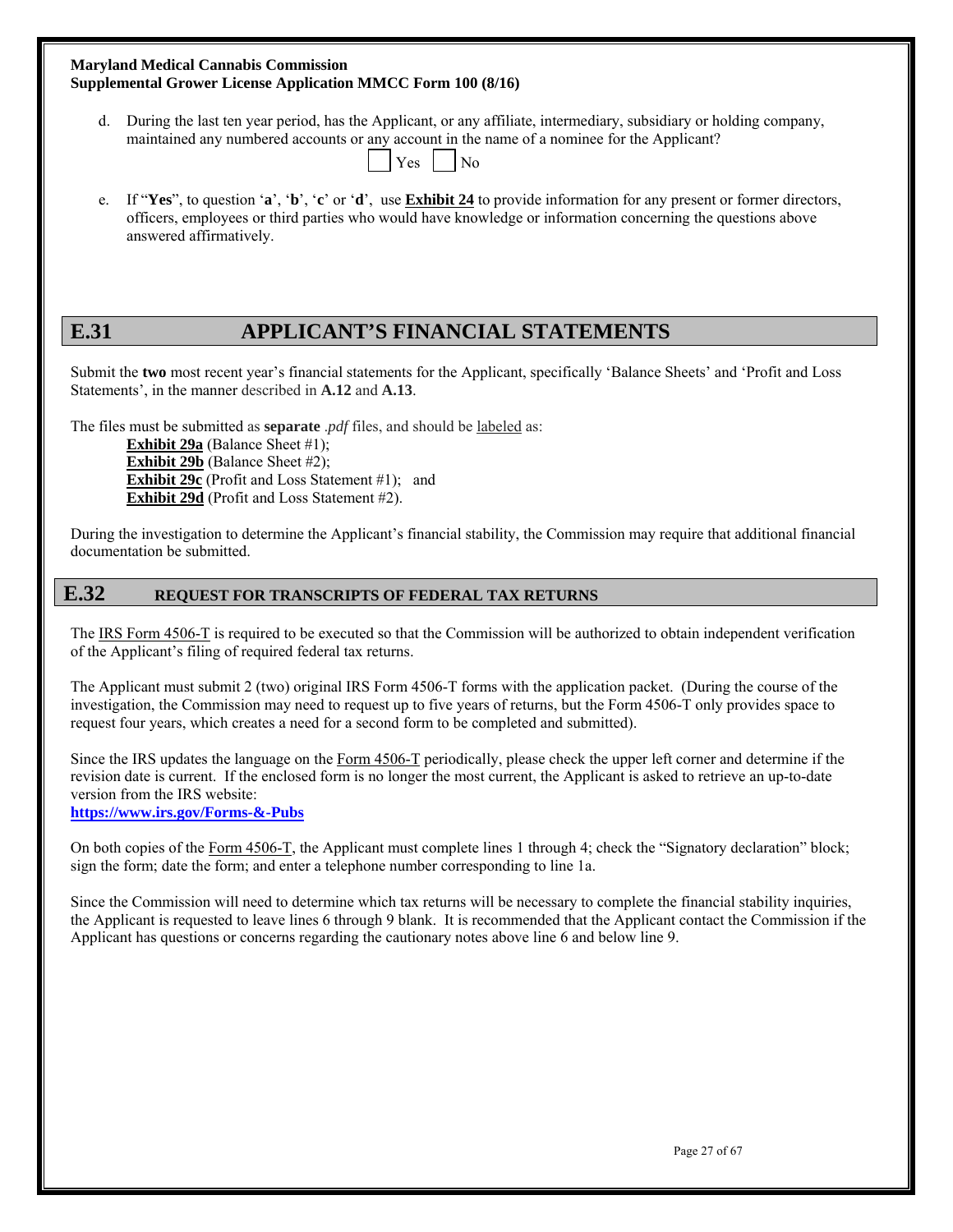

#### **Request for Transcript of Tax Return**

> Do not sign this form unless all applicable lines have been completed.

Request may be rejected if the form is incomplete or illegible.

OMB No. 1545-1872

For more information about Form 4506-T, visit www.irs.gov/form4506t.

Tip. Use Form 4506-T to order a transcript or other return information free of charge. See the product list below. You can quickly request transcripts by using our automated self-help service tools. Please visit us at IRS gov and click on "Get a Tax Transcript..." under "Tools" or call 1-800-908-9946. If you need a copy of your return, use Form 4506, Request for Copy of Tax Return. There is a fee to get a copy of your return.

| 1a Name shown on tax return. If a joint return, enter the name | 1b First social security number on tax return, individual taxpayer identification                    |
|----------------------------------------------------------------|------------------------------------------------------------------------------------------------------|
| shown first.                                                   | number, or employer identification number (see instructions)                                         |
| 2a If a joint return, enter spouse's name shown on tax return. | 2b Second social security number or individual taxpayer<br>identification number if joint tax return |

3 Current name, address (including apt., room, or suite no.), city, state, and ZIP code (see instructions)

4 Previous address shown on the last return filed if different from line 3 (see instructions)

5 If the transcript or tax information is to be mailed to a third party (such as a mortgage company), enter the third party's name, address, and telephone number.

#### Maryland Lottery & Gaming, Licensing Division, 1800 Washington Blvd., Suite 330, Baltimore MD 21230 (410) 230-8918

Caution: If the tax transcript is being mailed to a third party, ensure that you have filled in lines 6 through 9 before signing. Sign and date the form once you have filled in these lines. Completing these steps helps to protect your privacy. Once the IRS discloses your tax transcript to the third party listed on line 5, the IRS has no control over what the third party does with the information. If you would like to limit the third party's authority to disclose your transcript information, you can specify this limitation in your written agreement with the third party.

Transcript requested. Enter the tax form number here (1040, 1065, 1120, etc.) and check the appropriate box below. Enter only one tax form 6 number per request. ▶

|   | Return Transcript, which includes most of the line items of a tax return as filed with the IRS. A tax return transcript does not reflect<br>changes made to the account after the return is processed. Transcripts are only available for the following returns: Form 1040 series,<br>Form 1065, Form 1120, Form 1120-A, Form 1120-H, Form 1120-L, and Form 1120S. Return transcripts are available for the current year<br>and returns processed during the prior 3 processing years. Most requests will be processed within 10 business days represent asset of the represent and the processed within 10 business days represent asset of the represent                                                                                            |         |
|---|-------------------------------------------------------------------------------------------------------------------------------------------------------------------------------------------------------------------------------------------------------------------------------------------------------------------------------------------------------------------------------------------------------------------------------------------------------------------------------------------------------------------------------------------------------------------------------------------------------------------------------------------------------------------------------------------------------------------------------------------------------|---------|
| ь | Account Transcript, which contains information on the financial status of the account, such as payments made on the account, penalty<br>assessments, and adjustments made by you or the IRS after the return was filed. Return information is limited to items such as tax liability<br>and estimated tax payments. Account transcripts are available for most returns. Most requests will be processed within 10 business days                                                                                                                                                                                                                                                                                                                       | $\perp$ |
| c | <b>Record of Account,</b> which provides the most detailed information as it is a combination of the Return Transcript and the Account<br>Transcript. Available for current year and 3 prior tax years. Most requests will be processed within 10 business days                                                                                                                                                                                                                                                                                                                                                                                                                                                                                       | $\Box$  |
|   | Verification of Nonfiling, which is proof from the IRS that you did not file a return for the year. Current year requests are only available<br>after June 15th. There are no availability restrictions on prior year requests. Most requests will be processed within 10 business days. .                                                                                                                                                                                                                                                                                                                                                                                                                                                            | $\Box$  |
| 8 | Form W-2, Form 1099 series, Form 1098 series, or Form 5498 series transcript. The IRS can provide a transcript that includes data from<br>these information returns. State or local information is not included with the Form W-2 information. The IRS may be able to provide this<br>transcript information for up to 10 years. Information for the current year is generally not available until the year after it is filed with the IRS. For<br>example, W-2 information for 2011, filed in 2012, will likely not be available from the IRS until 2013. If you need W-2 information for retirement<br>purposes, you should contact the Social Security Administration at 1-800-772-1213. Most requests will be processed within 10 business days . |         |
|   | Caution: If you need a copy of Form W-2 or Form 1099, you should first contact the payer. To get a copy of the Form W-2 or Form 1099 filed<br>with your return, you must use Form 4506 and request a copy of your return, which includes all attachments.                                                                                                                                                                                                                                                                                                                                                                                                                                                                                             |         |
| Q | Year or period requested. Enter the ending date of the year or period, using the mm/dd/yyyy format. If you are requesting more than fou<br>years or periods, you must attach another Form 4506-T. For requests relating to quarterly tax returns, such as Form 941, you must enter<br>each quarter or tax period separately.                                                                                                                                                                                                                                                                                                                                                                                                                          |         |
|   | Caution: Do not sign this form unless all applicable lines have been completed.                                                                                                                                                                                                                                                                                                                                                                                                                                                                                                                                                                                                                                                                       |         |

Signature of taxpayer(s). I declare that I am either the taxpayer whose name is shown on line 1a or 2a, or a person authorized to obtain the tax information requested. If the request applies to a joint return, at least one spouse must sign. If signed by a corporate officer, 1 percent or more shareholder, partner, managing member, quardian, tax matters partner, executor, receiver, administrator, trustee, or party other than the taxpayer, I certify that I have the authority to execute Form 4506-T on behalf of the taxpayer. Note: For transcripts being sent to a third party, this form must be received within 120 days of the signature date.

|      | □ Signatory attests that he/she has read the attestation clause and upon so reading declares that he/she<br>has the authority to sign the Form 4506-T. See instructions. |                     | Phone number of taxpayer on line<br>1a or 2a |
|------|--------------------------------------------------------------------------------------------------------------------------------------------------------------------------|---------------------|----------------------------------------------|
|      |                                                                                                                                                                          |                     |                                              |
|      | Signature (see instructions)                                                                                                                                             | Date                |                                              |
| Sign |                                                                                                                                                                          |                     |                                              |
| Here | Title (if line 1a above is a corporation, partnership, estate, or trust)                                                                                                 |                     |                                              |
|      |                                                                                                                                                                          |                     |                                              |
|      | Spouse's signature                                                                                                                                                       | Date                |                                              |
|      | Ear Driveau Act and Department Deduction Act Nation, and none 0.                                                                                                         | $P = 1$ M. $07007M$ | $Ecom$ $A506.$ T $Bov$ a 2015                |

For Privacy Act and Paperwork Reduction Act Notice, see page 2.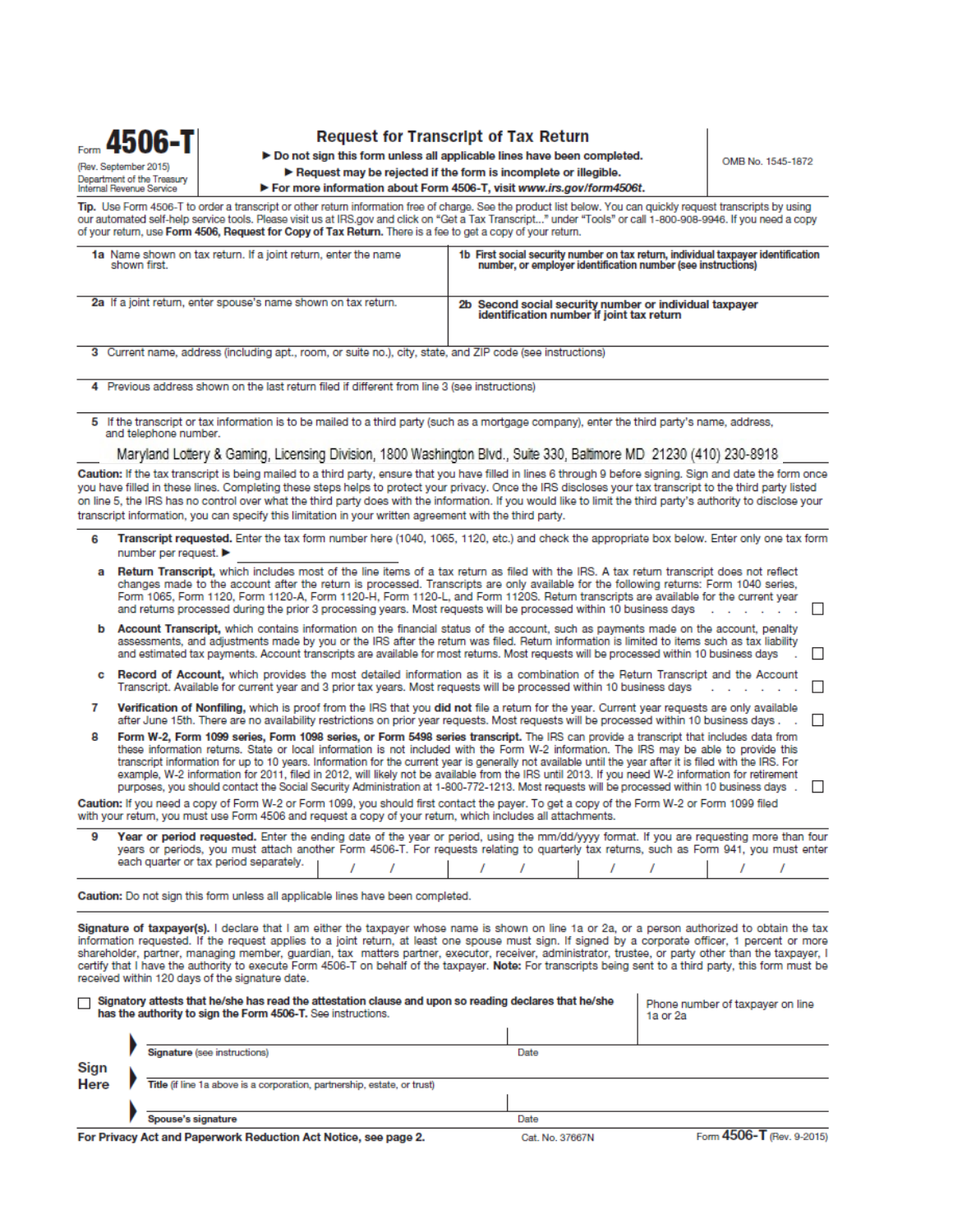**Maryland Medical Cannabis Commission Supplemental Grower License Application** 

## **SECTION F - EXHIBITS**

## **Maryland Medical Cannabis Commission Grower Supplemental Application and Disclosure Information Form**

Use this checklist to indicate with an "X" that the exhibit is attached with this application. All attachments are **mandatory.** If a question, exhibit or addendum is not applicable, indicate "**Not Applicable**" and **state why it is not applicable in the exhibit**. If any item is missing or not filed according to these directions, the application will be considered incomplete and will not be processed.

| <b>EXHIBIT</b>  | <b>EXHIBIT DESCRIPTION</b>                                                                                | <b>PLACE</b> |
|-----------------|-----------------------------------------------------------------------------------------------------------|--------------|
| <b>NUMBER</b>   |                                                                                                           | X            |
| None            | Maryland SDAT "Certificate of Good Standing"                                                              |              |
| None            | Request for Transcript of Federal Income Tax Returns Form 4506-T                                          |              |
| 1(a)            | Incorporators/Founders                                                                                    |              |
| 1(b)            | Other names in which the applicant has done business                                                      |              |
| 1(c)            | Current Addresses the of Applicant                                                                        |              |
| 1(d)            | Previous addresses of the Applicant (Past 10 years)                                                       |              |
| 1(e)            | All businesses operated by the Applicant                                                                  |              |
| 1(f)            | Holding, intermediaries, subsidiaries, affiliates or other business type entities                         |              |
| $\overline{2}$  | Current Directors, Partners, Officers, Trustees                                                           |              |
| 3               | Former Directors, Partners, Officers, Trustees                                                            |              |
| $\overline{4}$  | Compensation over \$100,000                                                                               |              |
| 5               | Description of all bonus, profit sharing, pension, retirement, deferred compensation<br>and similar plans |              |
| 6               | <b>Stock Description</b>                                                                                  |              |
| 7(a)            | Voting shareholders/Members                                                                               |              |
| 7(b)            | Non-voting shareholders                                                                                   |              |
| 8(a)            | <b>Interest of Current Partners</b>                                                                       |              |
| 8(b)            | <b>Interest of Former Partners</b>                                                                        |              |
| 9               | Extent and Holders of Long Term Debt                                                                      |              |
| 10              | Holder and Type of Other indebtedness and security devices                                                |              |
| 11              | Securities options - description                                                                          |              |
| 12              | Beneficial Owners of securities options                                                                   |              |
| 13              | Principals not yet disclosed                                                                              |              |
| 14              | <b>Financial institutions</b>                                                                             |              |
| 15              | Contracts                                                                                                 |              |
| $\overline{16}$ | <b>Applicant's Stock Holdings</b>                                                                         |              |
| $\overline{17}$ | <b>Insider Transactions</b>                                                                               |              |
| 18              | Criminal History                                                                                          |              |
| 19              | Investigations, Testimony or Polygraphs                                                                   |              |
| 20              | <b>Existing and Past Litigation</b>                                                                       |              |
| 21              | Antitrust, trade regulations and securities judgments; statutory and regulatory<br>violations             |              |
| 22              | Bankruptcy or insolvency proceedings                                                                      |              |
| $\overline{23}$ | Licenses                                                                                                  |              |
| $\overline{24}$ | <b>Contributions and Disbursements</b>                                                                    |              |
| 25              | Required attachments - explanations                                                                       |              |
| 26              | Authorization for Release of Information                                                                  |              |
| 27              | Affidavit of Representative of Manufacturer                                                               |              |
|                 |                                                                                                           |              |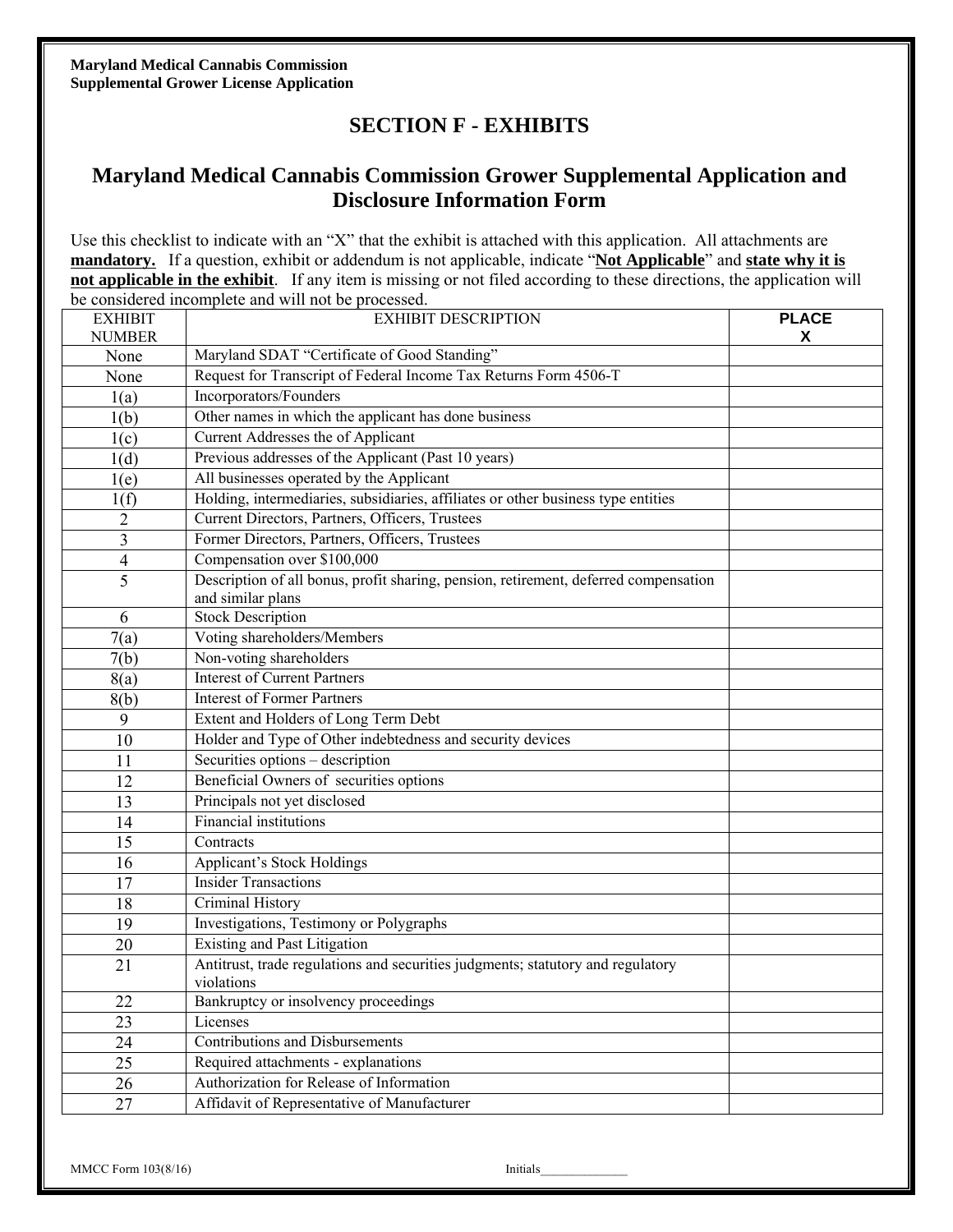#### **Maryland Medical Cannabis Commission Supplemental Grower License Application**

| ററ<br>20 | and<br>Disclosure<br>edgement<br>$\Delta E$<br>Teg.<br>ACKIIO |  |
|----------|---------------------------------------------------------------|--|
| None     | idices<br>эŧ<br>.                                             |  |

### **REMAINDER OF PAGE INTENTIONALLY LEFT BLANK**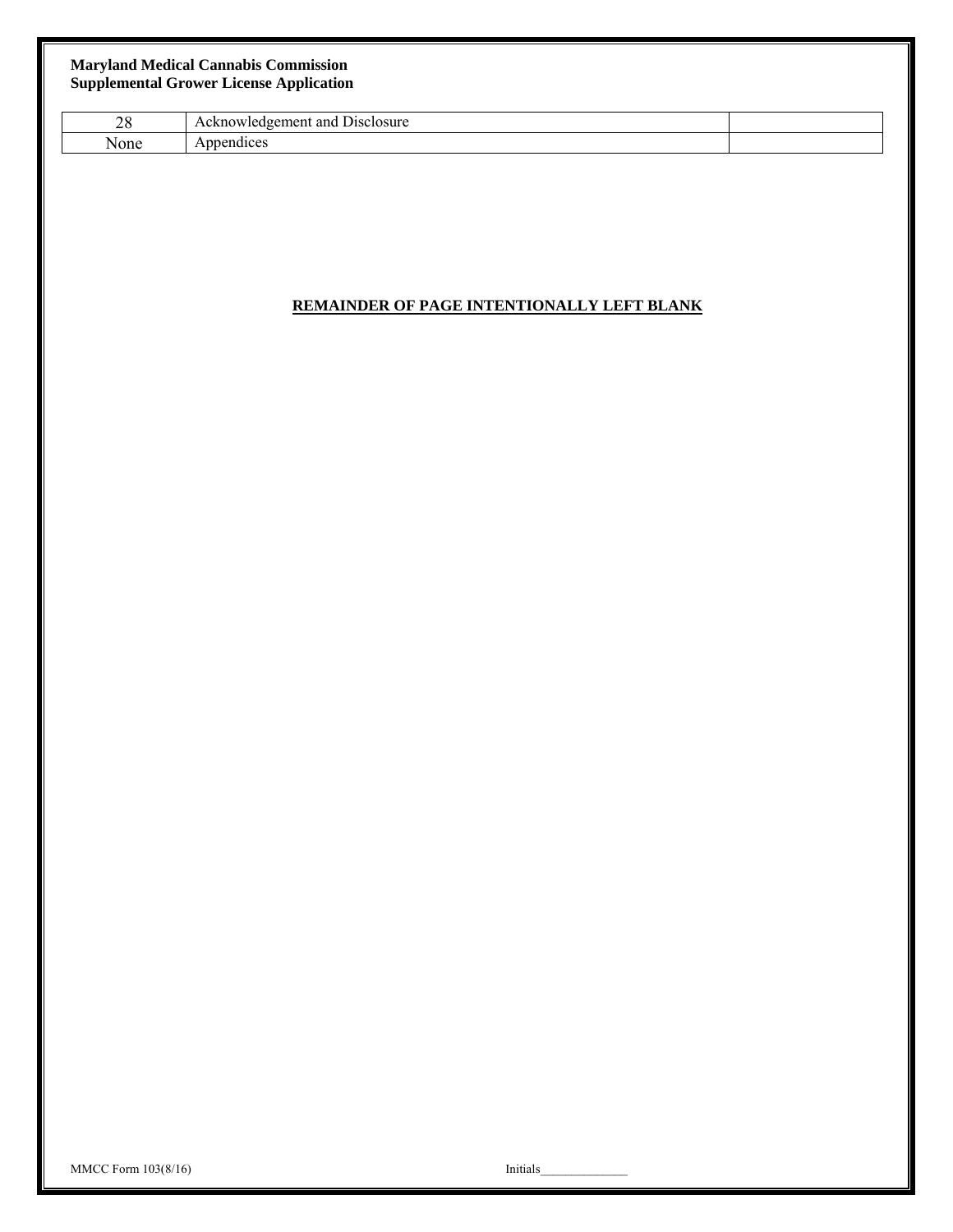### **Maryland Medical Cannabis Commission**

**Cannabis Grower License Supplemental Application MMCC Form – 100(8/16)** 

## **EXHIBIT 1(a): INCORPORATORS/FOUNDERS**

Provide the Applicant's Incorporators/Founders. (Note: If a Sole Proprietorship, provide the appropriate information on the Exhibits.)

| Last Name                                                 | First Name |                | Middle Name |              | Suffix (Jr., Sr., etc.) |
|-----------------------------------------------------------|------------|----------------|-------------|--------------|-------------------------|
| Occupation                                                |            | Title          |             |              |                         |
| Address Line 1                                            |            | Address Line 2 |             |              |                         |
| City                                                      |            | State/Province |             | Postal Code  |                         |
| Country                                                   |            | email address  |             | Phone number |                         |
|                                                           |            |                |             |              |                         |
|                                                           |            |                |             |              |                         |
| Last Name                                                 | First Name |                | Middle Name |              | Suffix (Jr., Sr., etc.) |
| Occupation                                                |            | Title          |             |              |                         |
| Address Line 1                                            |            | Address Line 2 |             |              |                         |
| City                                                      |            | State/Province |             | Postal Code  |                         |
| Country                                                   |            | email address  |             | Phone number |                         |
|                                                           |            |                |             |              |                         |
|                                                           |            |                |             |              |                         |
| Note: Attach additional copies of Exhibit pages as needed |            |                |             |              |                         |

**MMCC Form 100(8/16)** Page 31 of 67 **Initials**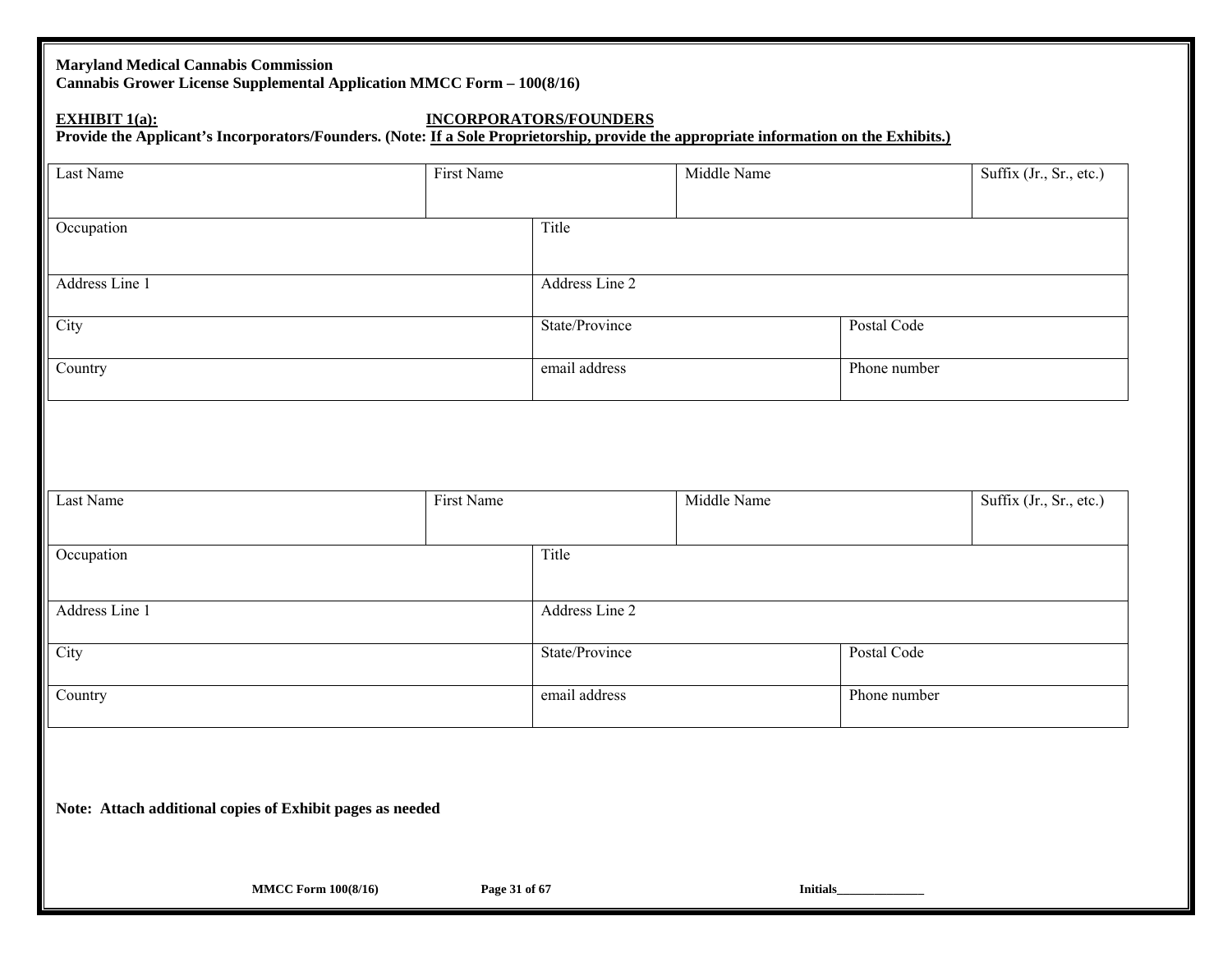### **Maryland Medical Cannabis Commission Cannabis Grower License Supplemental Application MMCC Form – 100(8/16)<br>EXHIBIT 1(b): OTHER NAMES IN WHICH APPLICAN EXHIBIT 10 OTHER NAMES IN WHICH APPLICANT HAS DONE BUSINESS**

**List all other names in which the Applicant has done business and give the approximate time periods during which these names were being used. (Note: If a Sole Proprietorship, provide the appropriate information on the Exhibits.)** 

| NAME | FULL ADDRESS | FROM<br>(MM/YYYY) | T <sub>O</sub><br>(MM/YYYY) |
|------|--------------|-------------------|-----------------------------|
|      |              |                   |                             |
|      |              |                   |                             |
|      |              |                   |                             |
|      |              |                   |                             |
|      |              |                   |                             |
|      |              |                   |                             |
|      |              |                   |                             |
|      |              |                   |                             |
|      |              |                   |                             |
|      |              |                   |                             |
|      |              |                   |                             |
|      |              |                   |                             |
|      |              |                   |                             |
|      |              |                   |                             |

**Note: Attach additional copies of Exhibit pages as needed**

**EXHIBIT 1(c): CURRENT ADDRESSES OF APPLICANT** 

**MMCC Form 100(8/16)** Page 32 of 67 **Initials**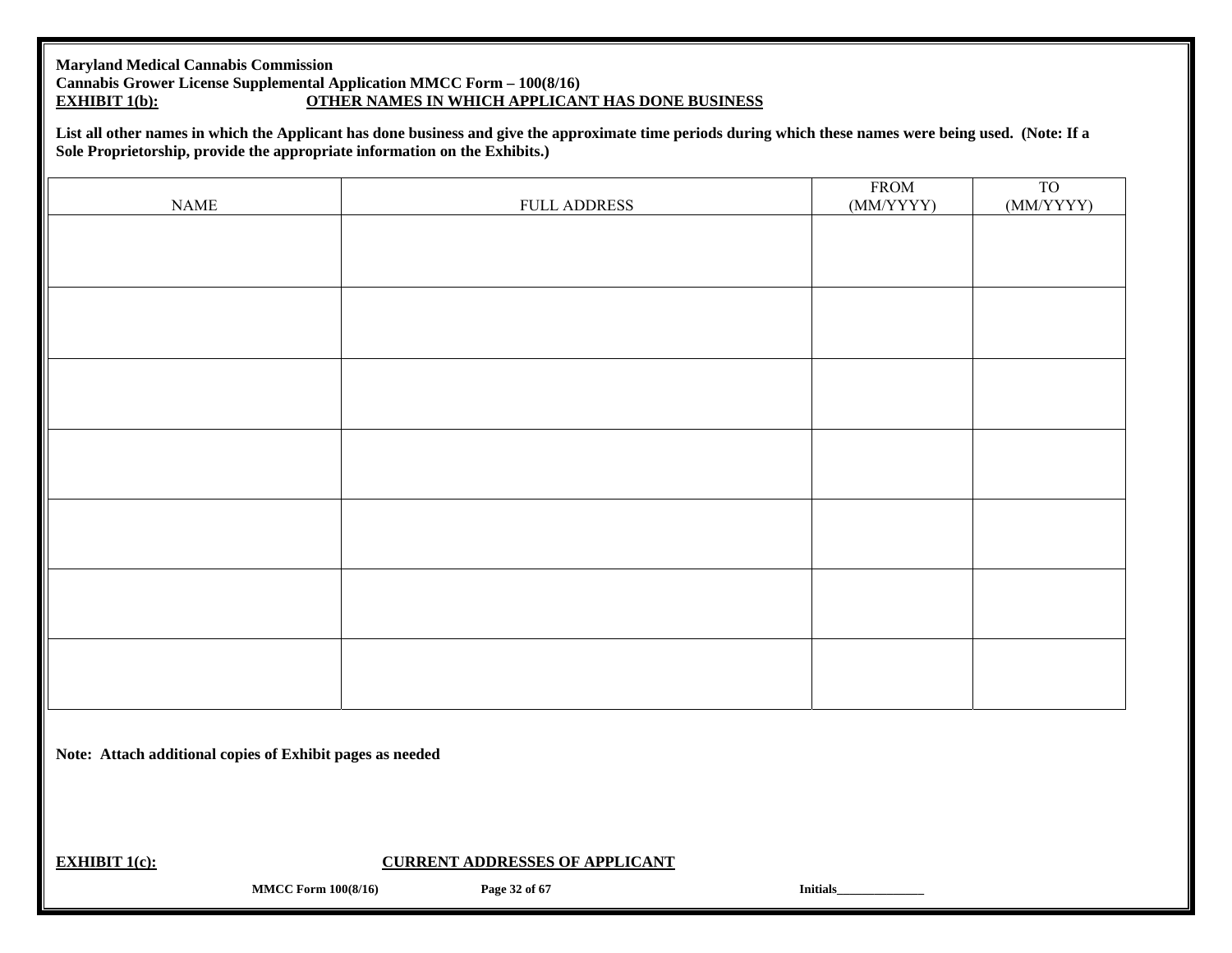| <b>Maryland Medical Cannabis Commission</b><br>Cannabis Grower License Supplemental Application MMCC Form - 100(8/16)<br>Provide all the current addresses of the Applicant and all current addresses from which the Applicant is doing business. (Note: If a Sole Proprietorship, provide<br>the appropriate information on the Exhibits.) |                                                            |                     |
|---------------------------------------------------------------------------------------------------------------------------------------------------------------------------------------------------------------------------------------------------------------------------------------------------------------------------------------------|------------------------------------------------------------|---------------------|
| Describe the Applicant's use of this address: (check all that apply to this address)                                                                                                                                                                                                                                                        |                                                            |                     |
| $\Box$ Corporate<br>$\Box$ Production<br>$\Box$ Mailing<br>$\Box$ Residential                                                                                                                                                                                                                                                               | $\Box$ Development / Testing<br>$\Box$ Warehouse / Storage | $\Box$ Distribution |
|                                                                                                                                                                                                                                                                                                                                             |                                                            |                     |
| Address Line 1                                                                                                                                                                                                                                                                                                                              | Address Line 2                                             |                     |
| City                                                                                                                                                                                                                                                                                                                                        | State/Province                                             | Postal Code         |
| Country                                                                                                                                                                                                                                                                                                                                     | email address                                              | Phone number        |
| Describe the Applicant's use of this address: (check all that apply to this address)                                                                                                                                                                                                                                                        |                                                            |                     |
| $\Box$ Mailing<br>$\Box$ Residential<br>$\Box$ Corporate<br>$\Box$ Production                                                                                                                                                                                                                                                               | $\Box$ Development / Testing<br>$\Box$ Warehouse / Storage | $\Box$ Distribution |
| $\Box$ Other (Describe) $\Box$                                                                                                                                                                                                                                                                                                              |                                                            |                     |
| Address Line 1                                                                                                                                                                                                                                                                                                                              | Address Line 1                                             |                     |
| City                                                                                                                                                                                                                                                                                                                                        | City                                                       | City                |
| Country                                                                                                                                                                                                                                                                                                                                     | Country                                                    | Country             |
| Describe the Applicant's use of this address: (check all that apply to this address)                                                                                                                                                                                                                                                        |                                                            |                     |
| $\Box$ Mailing<br>$\Box$ Residential<br>$\Box$ Corporate<br>$\Box$ Production                                                                                                                                                                                                                                                               | $\Box$ Development / Testing<br>$\Box$ Warehouse / Storage | $\Box$ Distribution |
|                                                                                                                                                                                                                                                                                                                                             |                                                            |                     |
| Address Line 1                                                                                                                                                                                                                                                                                                                              | Address Line 1                                             |                     |
| City                                                                                                                                                                                                                                                                                                                                        | City                                                       | City                |
| Country                                                                                                                                                                                                                                                                                                                                     | Country                                                    | Country             |
| Note: Attach additional copies of Exhibit pages as needed                                                                                                                                                                                                                                                                                   |                                                            |                     |
| <b>EXHIBIT <math>1(d)</math>:</b>                                                                                                                                                                                                                                                                                                           | PREVIOUS ADDRESSES OF APPLICANT                            |                     |
| <b>MMCC Form 100(8/16)</b><br>Page 33 of 67                                                                                                                                                                                                                                                                                                 | <b>Initials</b>                                            |                     |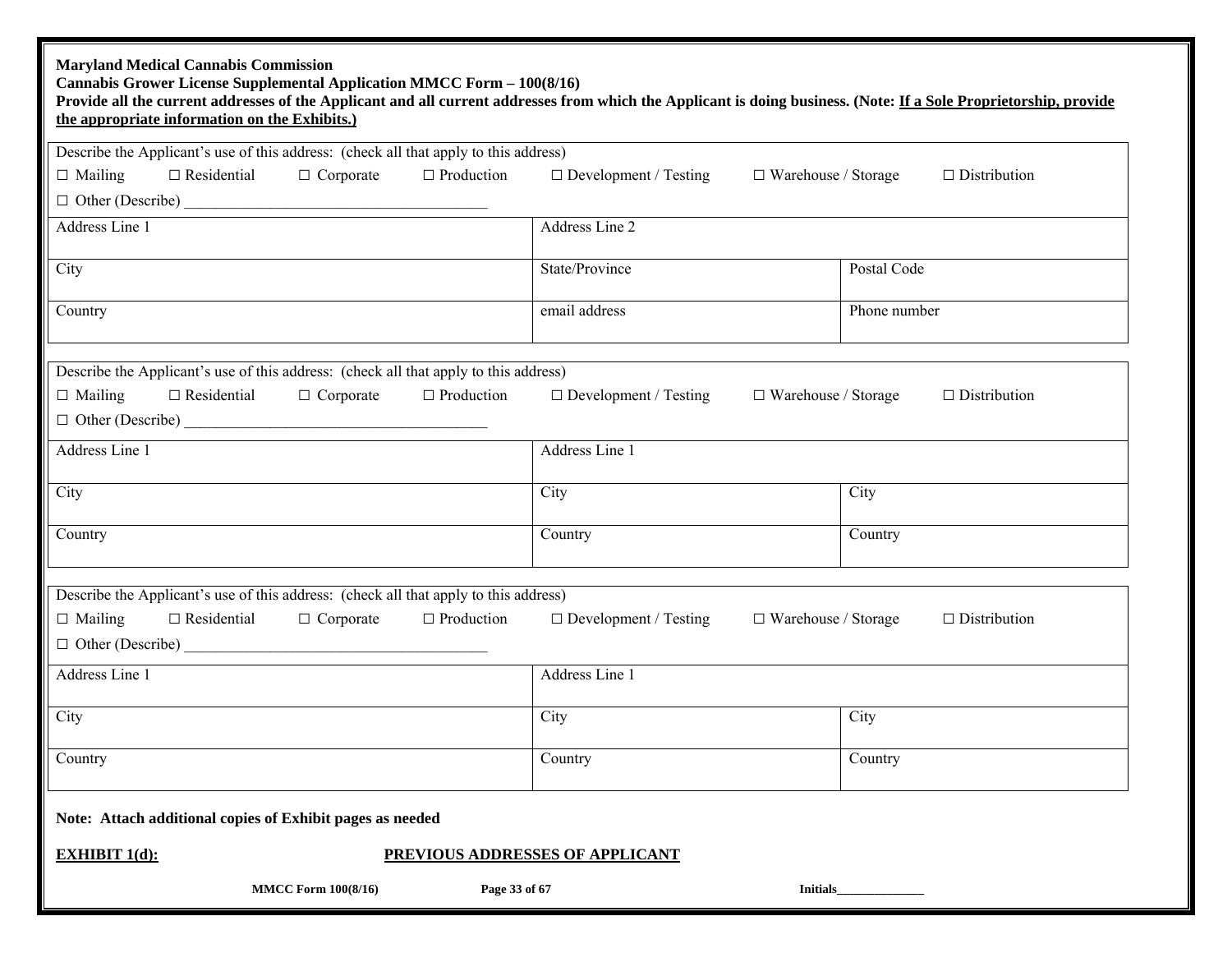| <b>Maryland Medical Cannabis Commission</b><br>Cannabis Grower License Supplemental Application MMCC Form - 100(8/16)<br>Provide all the previous addresses of the Applicant and all previous addresses from which the Applicant has done business during the last 10 years. (Note: If a<br>Sole Proprietorship, provide the appropriate information on the Exhibits.) |                                                            |                               |
|------------------------------------------------------------------------------------------------------------------------------------------------------------------------------------------------------------------------------------------------------------------------------------------------------------------------------------------------------------------------|------------------------------------------------------------|-------------------------------|
| Describe the Applicant's use of this address: (check all that apply to this address)                                                                                                                                                                                                                                                                                   |                                                            |                               |
| $\Box$ Production<br>$\Box$ Mailing<br>$\Box$ Residential<br>$\Box$ Corporate                                                                                                                                                                                                                                                                                          | $\Box$ Development / Testing<br>$\Box$ Warehouse / storage | $\Box$ Distribution<br>$\Box$ |
| Address Line 1                                                                                                                                                                                                                                                                                                                                                         | Address Line 2                                             |                               |
| City                                                                                                                                                                                                                                                                                                                                                                   | State/Province                                             | Postal Code                   |
| Country                                                                                                                                                                                                                                                                                                                                                                | email address                                              | Phone number                  |
| Describe the Applicant's use of this address: (check all that apply to this address)                                                                                                                                                                                                                                                                                   |                                                            |                               |
| $\Box$ Residential<br>$\Box$ Production<br>$\Box$ Mailing<br>$\Box$ Corporate                                                                                                                                                                                                                                                                                          | $\Box$ Development / Testing<br>$\Box$ Warehouse / storage | $\Box$ Distribution<br>$\Box$ |
| Address Line 1                                                                                                                                                                                                                                                                                                                                                         | Address Line 1                                             |                               |
| City                                                                                                                                                                                                                                                                                                                                                                   | City                                                       | City                          |
| Country                                                                                                                                                                                                                                                                                                                                                                | Country                                                    | Country                       |
| Describe the Applicant's use of this address: (check all that apply to this address)                                                                                                                                                                                                                                                                                   |                                                            |                               |
| $\Box$ Production<br>$\Box$ Mailing<br>$\Box$ Residential<br>$\Box$ Corporate                                                                                                                                                                                                                                                                                          | $\Box$ Development / Testing<br>$\Box$ Warehouse / storage | $\Box$ Distribution<br>$\Box$ |
| Address Line 1                                                                                                                                                                                                                                                                                                                                                         | Address Line 1                                             |                               |
| City                                                                                                                                                                                                                                                                                                                                                                   | City                                                       | City                          |
| Country                                                                                                                                                                                                                                                                                                                                                                | Country                                                    | Country                       |
| Note: Attach additional copies of Exhibit pages as needed                                                                                                                                                                                                                                                                                                              |                                                            |                               |
| <b>EXHIBIT <math>1(e)</math>:</b>                                                                                                                                                                                                                                                                                                                                      | ALL BUSINESSES OPERATED BY THE APPLICANT                   |                               |
| <b>MMCC Form 100(8/16)</b><br>Page 34 of 67                                                                                                                                                                                                                                                                                                                            | Initials                                                   |                               |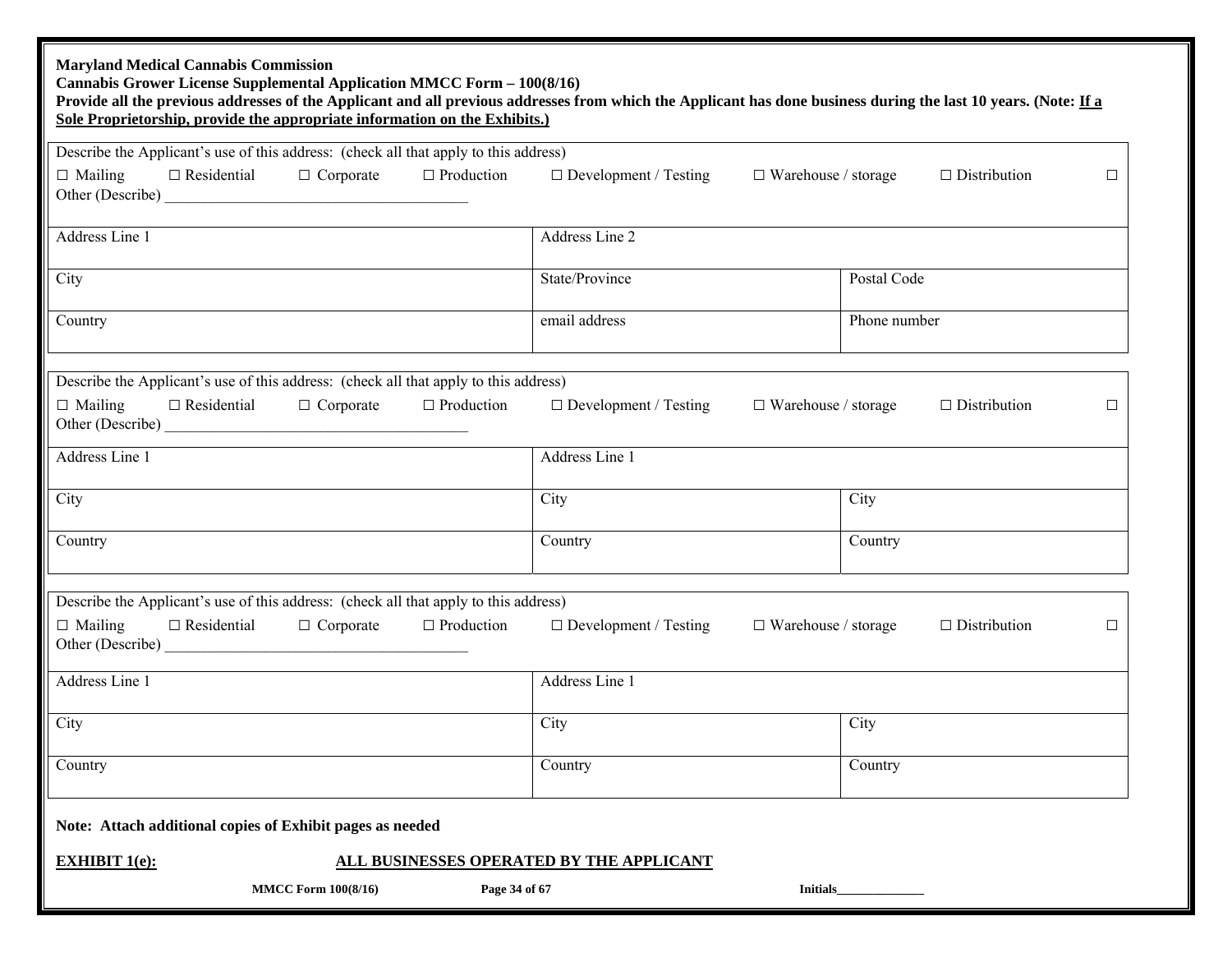| <b>Maryland Medical Cannabis Commission</b><br>Cannabis Grower License Supplemental Application MMCC Form - 100(8/16)<br>past ten (10) years. |                            |               |                            |                           |                              | Provide a description of all businesses presently operated or intended to be operated by the Applicant and all former businesses operated by the Applicant in the |
|-----------------------------------------------------------------------------------------------------------------------------------------------|----------------------------|---------------|----------------------------|---------------------------|------------------------------|-------------------------------------------------------------------------------------------------------------------------------------------------------------------|
| Name of Business                                                                                                                              |                            |               | Operated From Date/To Date | Tax Identification Number |                              | Federal Identification Number/ Social Security Number/                                                                                                            |
| Address Line 1                                                                                                                                |                            |               | Address Line 2             |                           |                              |                                                                                                                                                                   |
| City                                                                                                                                          |                            |               | State/Province             |                           |                              | City                                                                                                                                                              |
| Country                                                                                                                                       | email address              |               | <b>Contact Person</b>      |                           |                              | <b>Contact Number</b>                                                                                                                                             |
| Description of the business and business activities                                                                                           |                            |               |                            |                           |                              |                                                                                                                                                                   |
| Name of Business                                                                                                                              |                            |               | Operated From Date/To Date |                           | <b>Identification Number</b> | Federal Identification Number/Social Security Number/Tax                                                                                                          |
| Address Line 1                                                                                                                                |                            |               | Address Line 2             |                           |                              |                                                                                                                                                                   |
| City                                                                                                                                          |                            |               | State/Province             |                           |                              | City                                                                                                                                                              |
| Country                                                                                                                                       | email address              |               | <b>Contact Person</b>      |                           |                              | <b>Contact Number</b>                                                                                                                                             |
| Description of the business and business activities                                                                                           |                            |               |                            |                           |                              |                                                                                                                                                                   |
| Note: Attach additional copies of Exhibit pages as needed                                                                                     |                            |               |                            |                           |                              |                                                                                                                                                                   |
| <b>EXHIBIT 1(f): ALL HOLDING, INTERMEDIARIES, SUBSIDIARIES, AFFILIATES OR OTHER BUSINESS TYPE ENTITIES</b>                                    |                            |               |                            |                           |                              |                                                                                                                                                                   |
|                                                                                                                                               | <b>MMCC Form 100(8/16)</b> | Page 35 of 67 |                            |                           | <b>Initials</b>              |                                                                                                                                                                   |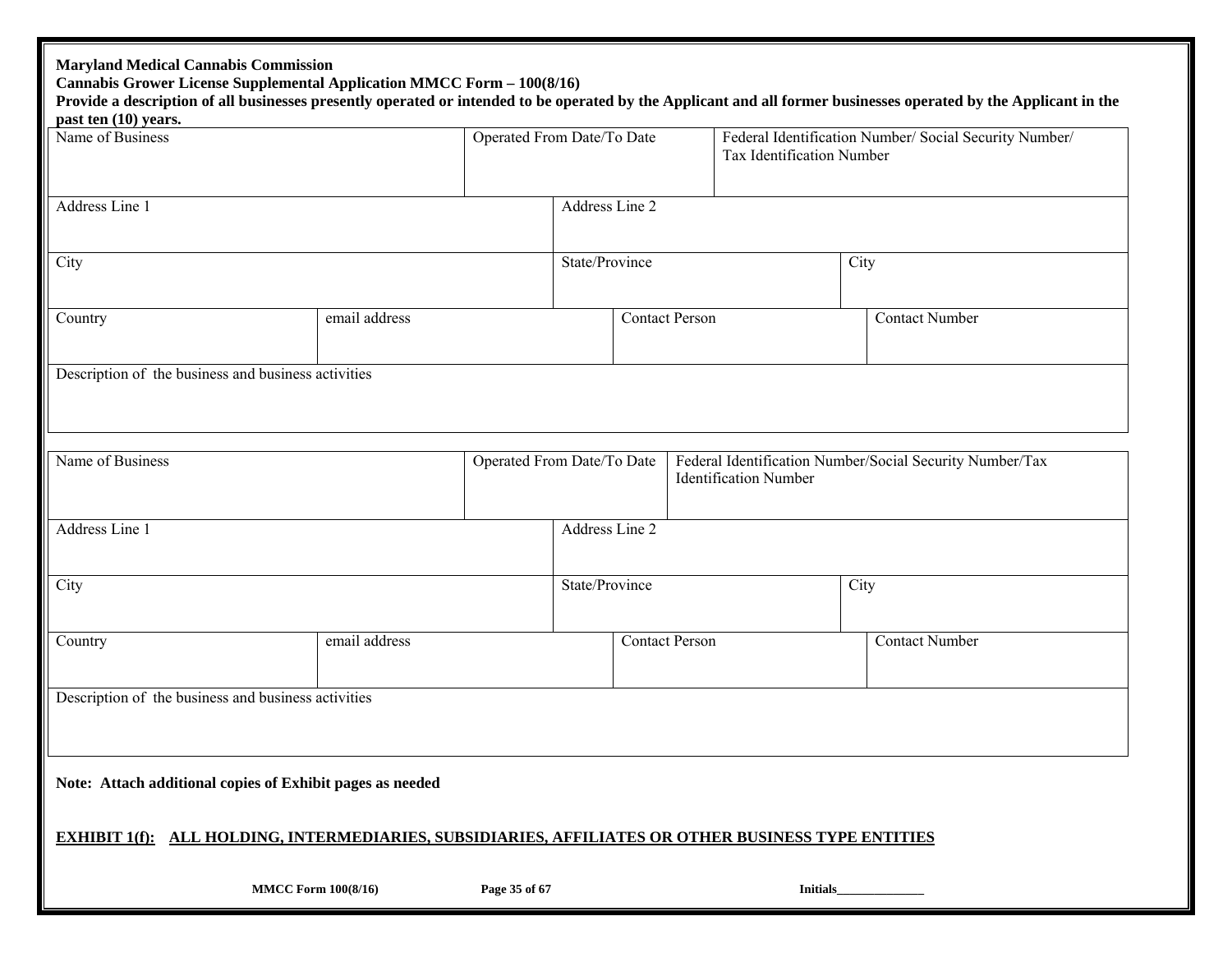| <b>Maryland Medical Cannabis Commission</b><br>Cannabis Grower License Supplemental Application MMCC Form - 100(8/16) |                                      | subsidiary, affiliate and any other similar business entity of the Applicant. Do not provide those already listed in Exhibit 1(e). |                         |                            | List the names, all addresses used in the last ten (10) years, the form of organization and a description of the business performed by all holding, intermediary, |
|-----------------------------------------------------------------------------------------------------------------------|--------------------------------------|------------------------------------------------------------------------------------------------------------------------------------|-------------------------|----------------------------|-------------------------------------------------------------------------------------------------------------------------------------------------------------------|
| Name of Business                                                                                                      |                                      |                                                                                                                                    |                         | Operated From Date/To Date |                                                                                                                                                                   |
|                                                                                                                       |                                      |                                                                                                                                    |                         |                            |                                                                                                                                                                   |
| State if Holding, Intermediary, Subsidiary, Affiliate or other (if other, state type of<br>business)                  |                                      |                                                                                                                                    |                         | Number                     | Federal Identification Number/Social Security Number/Tax Identification                                                                                           |
|                                                                                                                       |                                      | <b>Address last 10 years</b>                                                                                                       |                         |                            |                                                                                                                                                                   |
| Address                                                                                                               |                                      | City                                                                                                                               | <b>State</b>            | Postal Code                | <b>Contact Number</b>                                                                                                                                             |
|                                                                                                                       |                                      |                                                                                                                                    |                         |                            |                                                                                                                                                                   |
|                                                                                                                       |                                      |                                                                                                                                    |                         |                            |                                                                                                                                                                   |
|                                                                                                                       |                                      |                                                                                                                                    |                         |                            |                                                                                                                                                                   |
|                                                                                                                       |                                      |                                                                                                                                    |                         |                            |                                                                                                                                                                   |
|                                                                                                                       |                                      | <b>Description and Activities of Business</b>                                                                                      |                         |                            |                                                                                                                                                                   |
|                                                                                                                       |                                      |                                                                                                                                    |                         |                            |                                                                                                                                                                   |
|                                                                                                                       |                                      | <b>Forms of Organization (Check One)</b>                                                                                           |                         |                            |                                                                                                                                                                   |
| Sole Proprietorship<br>Limited Liability Company<br>Other (Describe)                                                  | Partnership<br>$S-Corporation$ Trust | Limited Partnership                                                                                                                | $\exists$ C-Corporation |                            |                                                                                                                                                                   |
| Note: Attach additional copies of Exhibit pages as needed                                                             |                                      |                                                                                                                                    |                         |                            |                                                                                                                                                                   |
| <b>EXHIBIT 2:</b>                                                                                                     |                                      | <b>CURRENT DIRECTORS, PARTNERS, OFFICERS AND TRUSTEES</b>                                                                          |                         |                            |                                                                                                                                                                   |
|                                                                                                                       | <b>MMCC Form 100(8/16)</b>           | Page 36 of 67                                                                                                                      |                         | <b>Initials</b>            |                                                                                                                                                                   |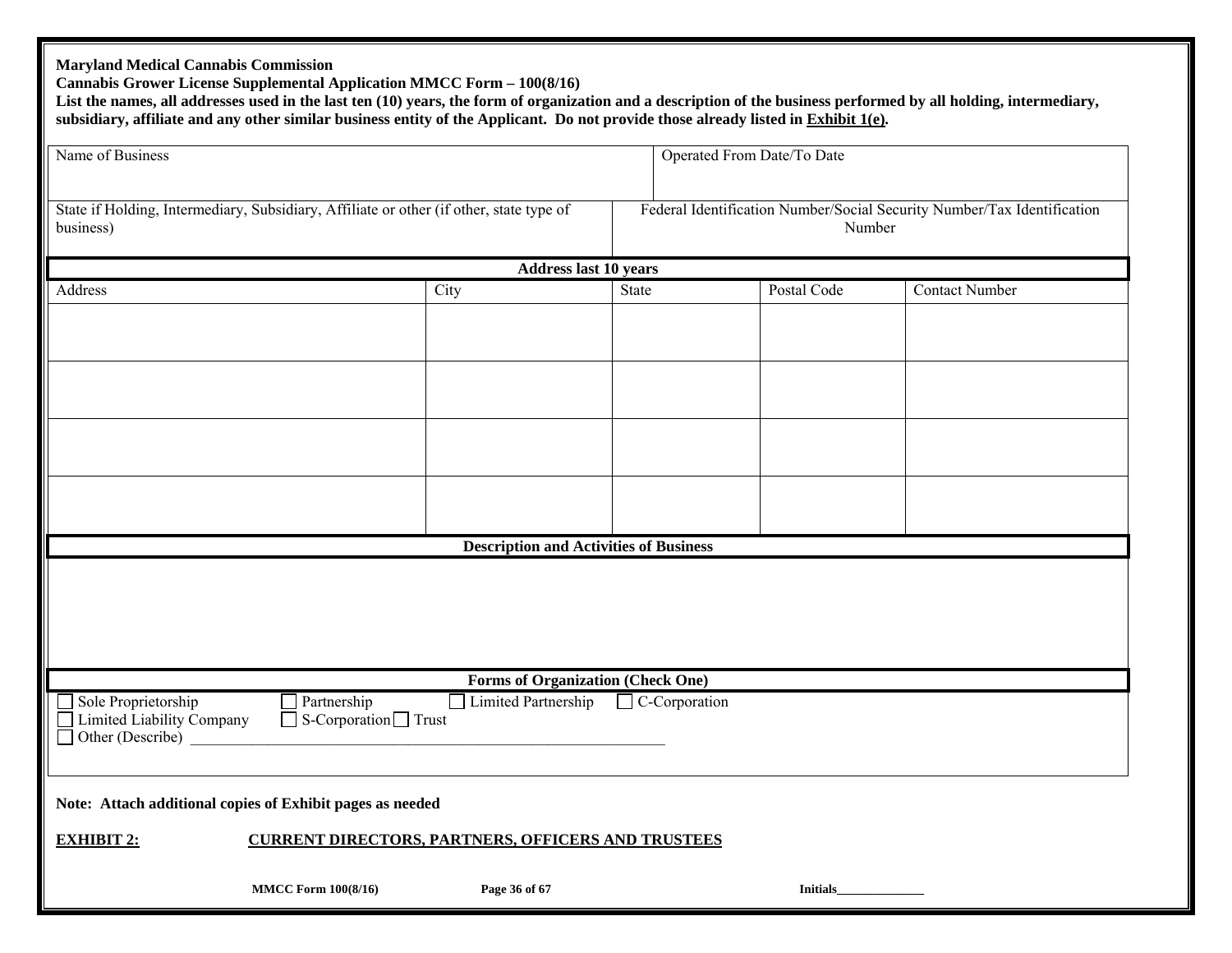#### **Maryland Medical Cannabis Commission**

**Cannabis Grower License Supplemental Application MMCC Form – 100(8/16)** 

Provide information for each Director, Partner, Officer and Trustee of the applicant. Include any Grantors or Beneficiaries of a Trust who is required to be **licensed as a Principal as defined in this application.** 

|                                |                   |                | Name, Home Address & Business Address of Director, Partner, Officer or Trustee             |             |                                                                                 |               |
|--------------------------------|-------------------|----------------|--------------------------------------------------------------------------------------------|-------------|---------------------------------------------------------------------------------|---------------|
| Last Name                      | First Name        | Middle Name    |                                                                                            |             | Suffix (Jr., Sr.,<br>$etc.$ )                                                   | Date of Birth |
| Home Address Line 1            |                   |                | Home Address Line 2                                                                        |             |                                                                                 |               |
| City                           |                   | State/Province |                                                                                            | Postal Code |                                                                                 |               |
| Country                        |                   |                | email address                                                                              |             | Contact number                                                                  |               |
| <b>Business Address Line 1</b> |                   |                | Business Address Line 2                                                                    |             |                                                                                 |               |
| City                           |                   | State/Province |                                                                                            | Postal Code |                                                                                 |               |
| Country                        |                   |                | Business email address                                                                     |             | <b>Business Contact number</b>                                                  |               |
|                                |                   |                |                                                                                            |             |                                                                                 |               |
|                                |                   |                | Title/Position Held, Dates, Compensation (List Current Position first, then work backward) |             |                                                                                 |               |
| Title/Position                 | From Date/To Date |                | Annual Compensation                                                                        |             | Structure of Compensation (i.e. Salary,<br>wages, bonus, fees, commission etc.) |               |
|                                |                   |                |                                                                                            |             |                                                                                 |               |
|                                |                   |                |                                                                                            |             |                                                                                 |               |
|                                |                   |                |                                                                                            |             |                                                                                 |               |
|                                |                   |                |                                                                                            |             |                                                                                 |               |

**Note: Attach additional copies of Exhibit pages as needed**

#### **EXHIBIT 3:FORMER DIRECTORS, PARTNERS, OFFICERS AND TRUSTEES**

**Provide the following information for all Directors, Partners, Officers and Trustees who are no longer actively involved with the Applicant but held the position in the last ten (10) years.** 

**MMCC Form 100(8/16)** Page 37 of 67 **Initials**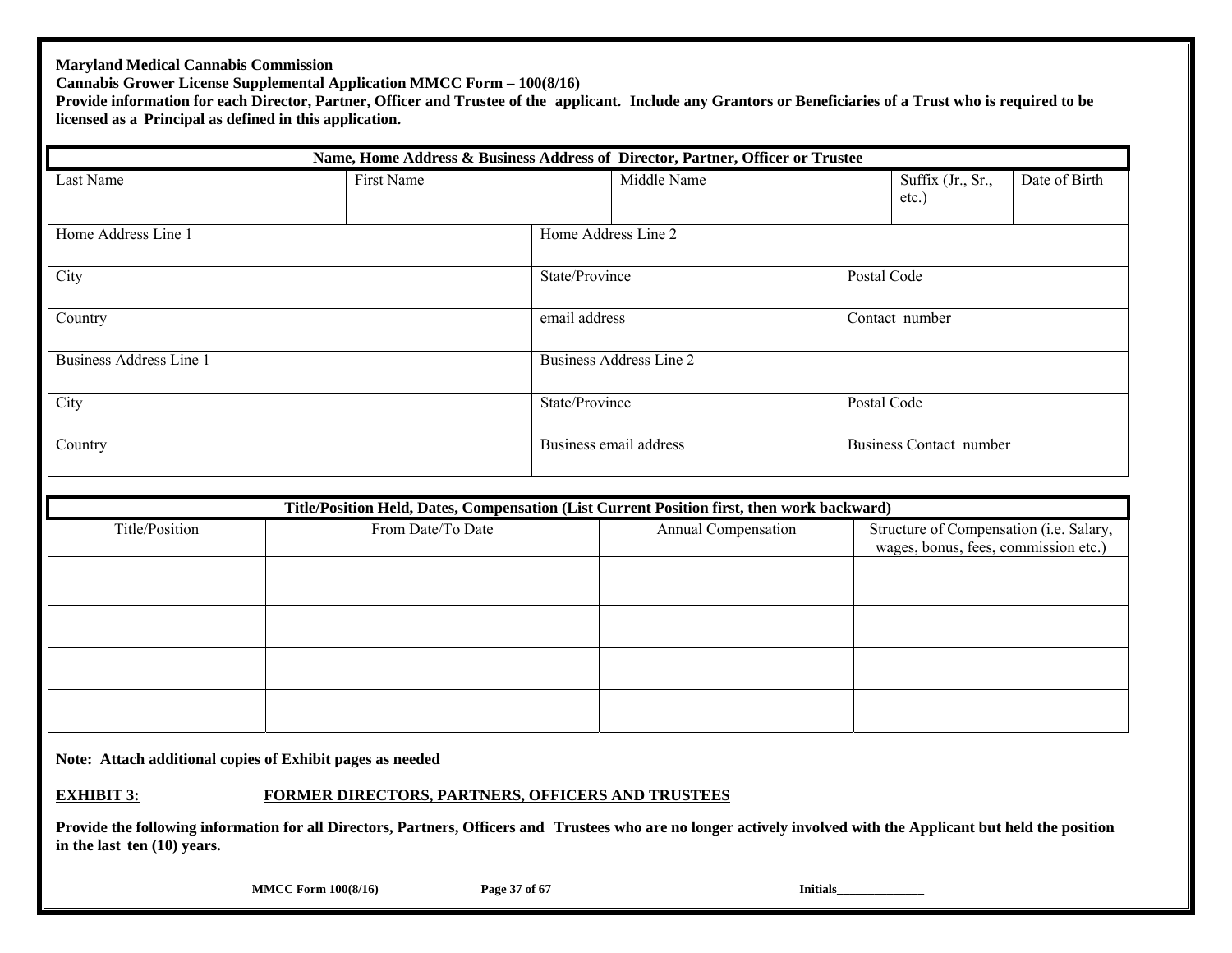|                                                                                                                                                                                                                                  | Cannabis Grower License Supplemental Application MMCC Form - 100(8/16) |                                    | Name, Home & Business Address of Director, Partner, Officer or Trustee                                                    |  |                                           |               |
|----------------------------------------------------------------------------------------------------------------------------------------------------------------------------------------------------------------------------------|------------------------------------------------------------------------|------------------------------------|---------------------------------------------------------------------------------------------------------------------------|--|-------------------------------------------|---------------|
| Last Name                                                                                                                                                                                                                        | First Name                                                             |                                    | Middle Name                                                                                                               |  | Suffix (Jr., Sr.,<br>$etc.$ )             | Date of Birth |
| Home Address Line 1                                                                                                                                                                                                              |                                                                        |                                    | Home Address Line 2                                                                                                       |  |                                           |               |
| City                                                                                                                                                                                                                             |                                                                        | State/Province                     |                                                                                                                           |  | Postal Code                               |               |
| Country                                                                                                                                                                                                                          |                                                                        | email address                      |                                                                                                                           |  | Contact number                            |               |
| Business Address Line 1                                                                                                                                                                                                          |                                                                        |                                    | <b>Business Address Line 2</b>                                                                                            |  |                                           |               |
| City                                                                                                                                                                                                                             |                                                                        | State/Province                     |                                                                                                                           |  | Postal Code                               |               |
| Country                                                                                                                                                                                                                          |                                                                        |                                    | Business email address                                                                                                    |  | <b>Business Contact number</b>            |               |
|                                                                                                                                                                                                                                  |                                                                        |                                    |                                                                                                                           |  |                                           |               |
| Title/Position                                                                                                                                                                                                                   | From Date/To Date                                                      |                                    | Title/Position Held, Dates, Compensation (List Current Position first, then work backward)<br>Annual Compensation & Value |  | Reason for leaving                        |               |
|                                                                                                                                                                                                                                  |                                                                        |                                    |                                                                                                                           |  |                                           |               |
| Note: Attach additional copies of Exhibit pages as needed                                                                                                                                                                        |                                                                        |                                    |                                                                                                                           |  |                                           |               |
| Exhibit 4:                                                                                                                                                                                                                       |                                                                        | <b>COMPENSATION OVER \$100,000</b> |                                                                                                                           |  |                                           |               |
| Provide the information for all employees who earn over \$100,000 in annual compensation from the applicant.<br>Compensation includes, but is not limited to, salary, wages, commissions, fees, stock options, bonuses or other. |                                                                        |                                    |                                                                                                                           |  | Do not include those listed in Exhibit 2. |               |
|                                                                                                                                                                                                                                  |                                                                        |                                    | Name, Home Address & Business Address of Employees                                                                        |  |                                           |               |
|                                                                                                                                                                                                                                  |                                                                        |                                    |                                                                                                                           |  |                                           |               |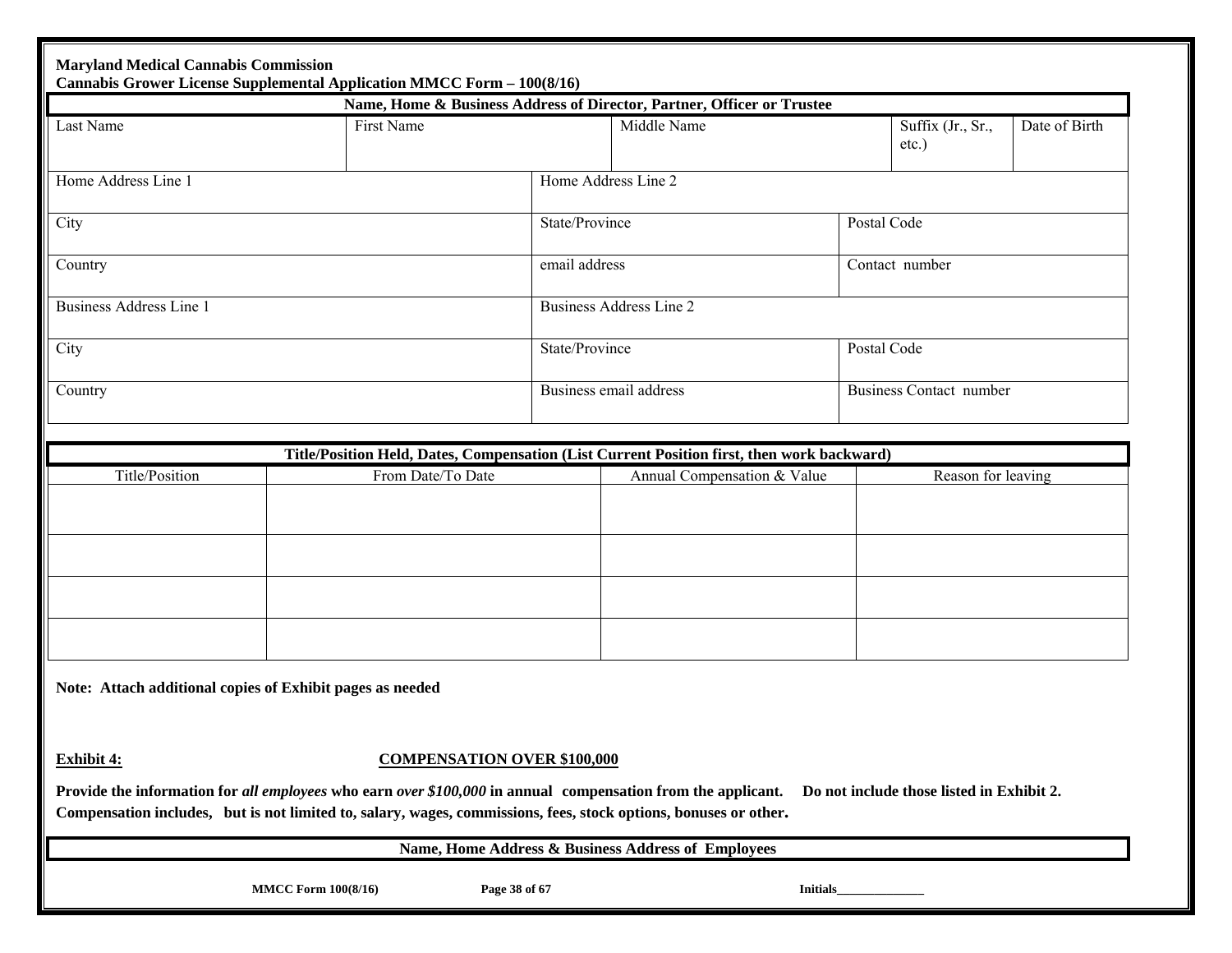| Last Name               | Cannabis Grower License Supplemental Application MMCC Form - 100(8/16)<br>First Name |                | Middle Name                                                                                                                                                                                                                                                                                                           |             | Suffix (Jr., Sr.,                                                               | Date of Birth |
|-------------------------|--------------------------------------------------------------------------------------|----------------|-----------------------------------------------------------------------------------------------------------------------------------------------------------------------------------------------------------------------------------------------------------------------------------------------------------------------|-------------|---------------------------------------------------------------------------------|---------------|
|                         |                                                                                      |                |                                                                                                                                                                                                                                                                                                                       |             | $etc.$ )                                                                        |               |
| Home Address Line 1     |                                                                                      |                | Home Address Line 2                                                                                                                                                                                                                                                                                                   |             |                                                                                 |               |
| City                    |                                                                                      |                | State/Province                                                                                                                                                                                                                                                                                                        |             | Postal Code                                                                     |               |
| Country                 |                                                                                      | email address  |                                                                                                                                                                                                                                                                                                                       |             | Contact number                                                                  |               |
| Business Address Line 1 |                                                                                      |                | <b>Business Address Line 2</b>                                                                                                                                                                                                                                                                                        |             |                                                                                 |               |
| City                    |                                                                                      | State/Province |                                                                                                                                                                                                                                                                                                                       | Postal Code |                                                                                 |               |
| Country                 |                                                                                      |                | Business email address                                                                                                                                                                                                                                                                                                |             | <b>Business Contact number</b>                                                  |               |
|                         |                                                                                      |                | Title/Position Held, Dates, Compensation (List Current Position first, then work backward)                                                                                                                                                                                                                            |             |                                                                                 |               |
| Title/Position          | From Date/To Date                                                                    |                | Annual Compensation & Value                                                                                                                                                                                                                                                                                           |             | Structure of Compensation (i.e. Salary,<br>wages, bonus, fees, commission etc.) |               |
|                         |                                                                                      |                |                                                                                                                                                                                                                                                                                                                       |             |                                                                                 |               |
|                         |                                                                                      |                |                                                                                                                                                                                                                                                                                                                       |             |                                                                                 |               |
|                         |                                                                                      |                |                                                                                                                                                                                                                                                                                                                       |             |                                                                                 |               |
|                         |                                                                                      |                |                                                                                                                                                                                                                                                                                                                       |             |                                                                                 |               |
|                         | Note: Attach additional copies of Exhibit pages as needed                            |                |                                                                                                                                                                                                                                                                                                                       |             |                                                                                 |               |
|                         |                                                                                      |                | Exhibit 5: BONUS, PROFIT SHARING, PENSION, RETIREMENT, DEFERRED COMPENSATION & SIMILAR PLANS                                                                                                                                                                                                                          |             |                                                                                 |               |
|                         |                                                                                      |                | Provide a description of all bonus, profit sharing, pension, retirement, deferred compensation and similar plans in existence or to be created. If the space<br>provided in the Exhibit is insufficient to describe the plan, the Applicant may attach additional pages as necessary to describe each and every plan. |             |                                                                                 |               |
|                         |                                                                                      |                |                                                                                                                                                                                                                                                                                                                       |             |                                                                                 |               |
|                         |                                                                                      | Plan           |                                                                                                                                                                                                                                                                                                                       |             |                                                                                 |               |
|                         |                                                                                      |                |                                                                                                                                                                                                                                                                                                                       |             |                                                                                 |               |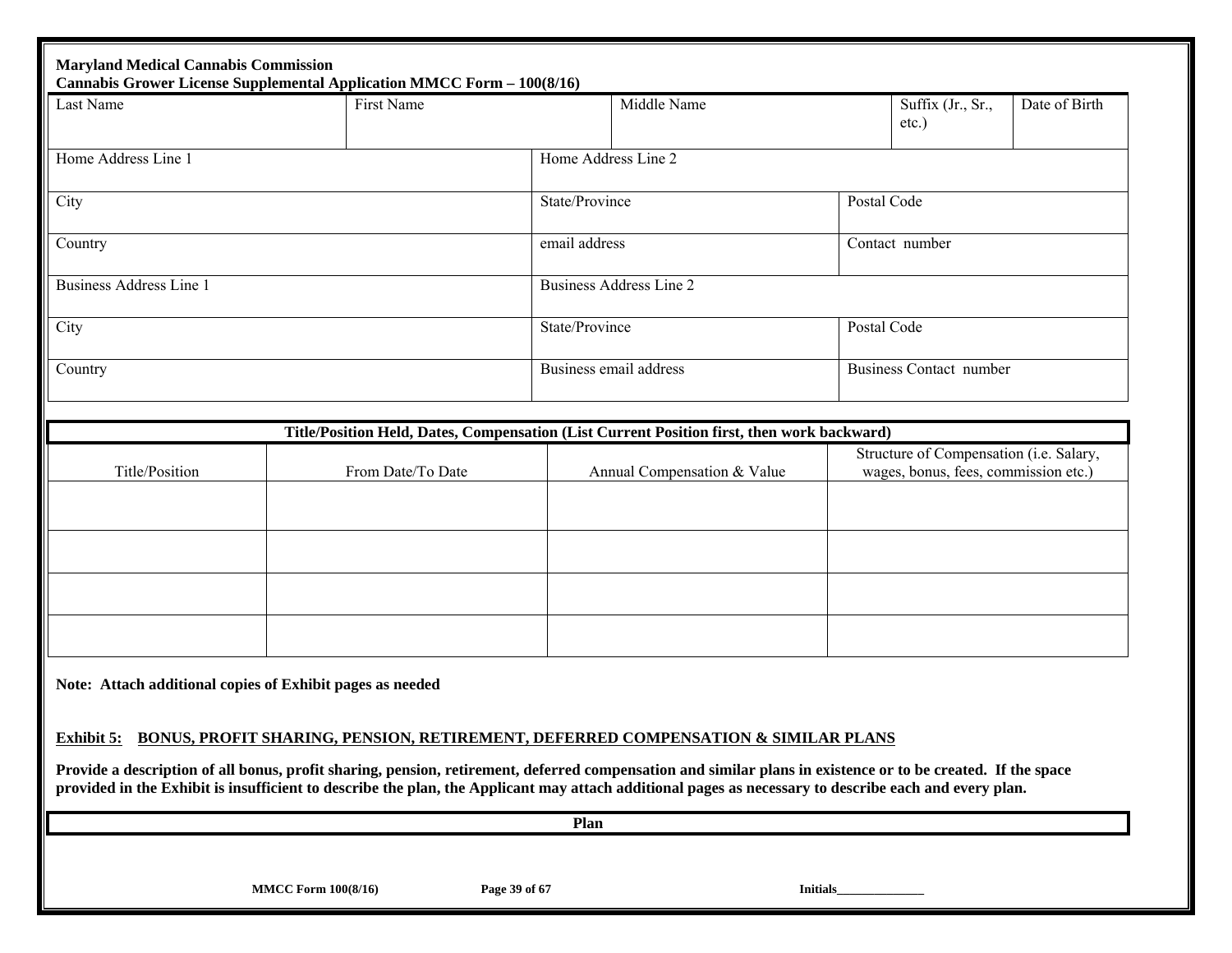| <b>Maryland Medical Cannabis Commission</b><br>Cannabis Grower License Supplemental Application MMCC Form - 100(8/16)                                              |               |                            |                                     |                       |                                                                                    |
|--------------------------------------------------------------------------------------------------------------------------------------------------------------------|---------------|----------------------------|-------------------------------------|-----------------------|------------------------------------------------------------------------------------|
| Name of Plan                                                                                                                                                       |               |                            |                                     |                       |                                                                                    |
| Trustee Name                                                                                                                                                       |               |                            |                                     |                       |                                                                                    |
| Address Line 1                                                                                                                                                     |               |                            | Address Line 2                      |                       |                                                                                    |
| City                                                                                                                                                               | State         |                            |                                     |                       | Postal Code                                                                        |
| Country                                                                                                                                                            | Email address |                            |                                     | <b>Contact Number</b> |                                                                                    |
|                                                                                                                                                                    |               | <b>Plan Specifications</b> |                                     |                       |                                                                                    |
| Method of Financing Plan                                                                                                                                           |               |                            |                                     |                       |                                                                                    |
| Class of Person in Plan                                                                                                                                            |               |                            | Number of Individuals in each Class |                       | Amount Distributed to Each Class during the Last Fiscal Year<br>Plan was in Effect |
|                                                                                                                                                                    |               |                            |                                     |                       |                                                                                    |
| Note: Attach additional copies of Exhibit pages as needed                                                                                                          |               |                            |                                     |                       |                                                                                    |
| <b>EXHIBIT 6:</b><br><b>STOCK DESCRIPTION (Corporations - C &amp; S; LLC's)</b>                                                                                    |               |                            |                                     |                       |                                                                                    |
| Provide the nature, type and number of authorized and issued shares. Provide the terms, conditions, rights and privileges of all classes of voting, non-voting and |               |                            |                                     |                       |                                                                                    |

**other stocks issued or to be issued by the Applicant or a holding, intermediary, subsidiary, affiliate and any other type similar business entity of Applicants. This should include the number of shares of each class of stock authorized or to be authorized and the number of shares of each class of stock outstanding as of this date. If the right of holders of any class of stock may be modified by less than a majority or more of outstanding shares of the class affected, voting as a class, please state which class and explain briefly.** 

**MMCC Form 100(8/16) Page 40 of 67 Initials Initials**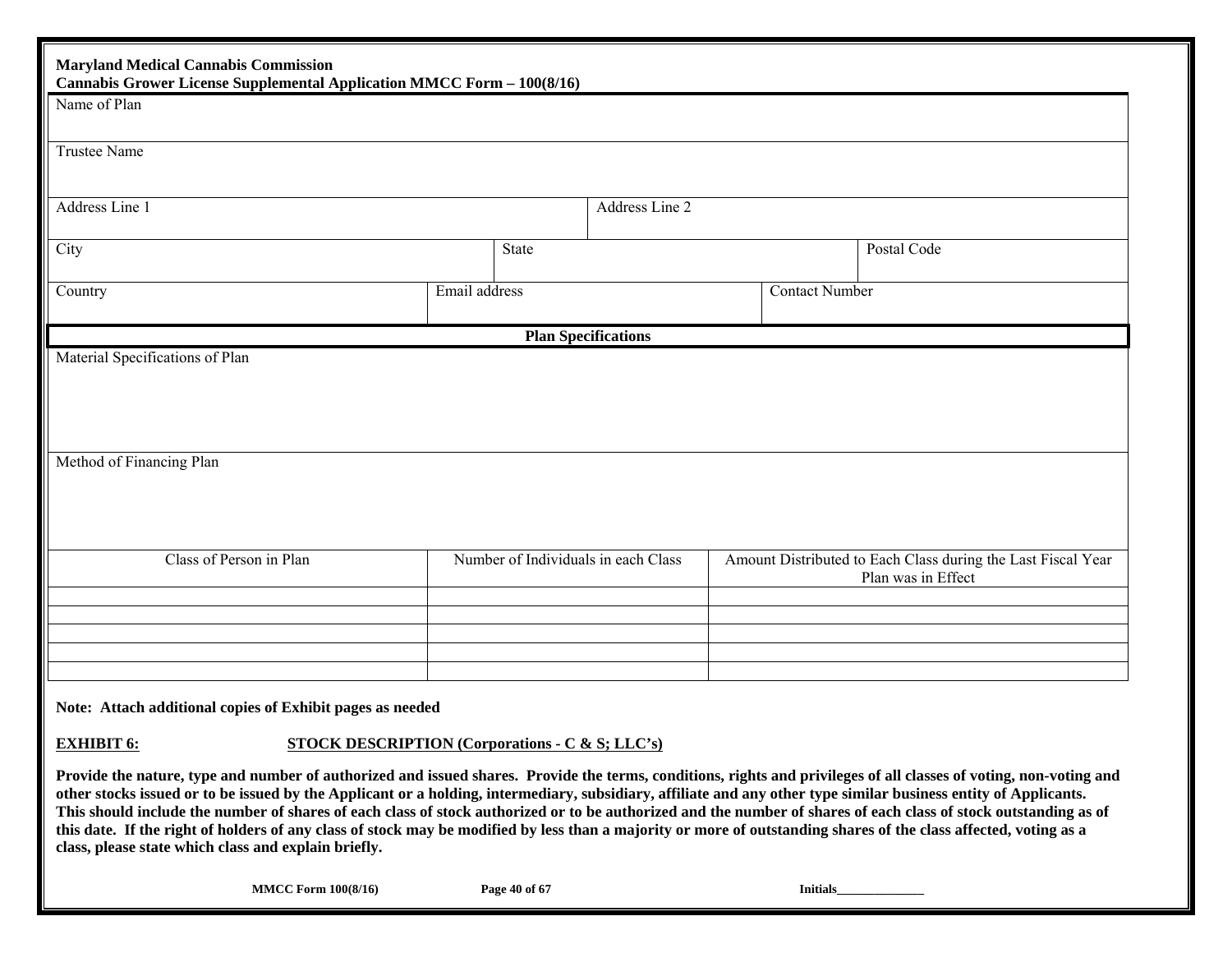|                                                           | <b>Maryland Medical Cannabis Commission</b> | Cannabis Grower License Supplemental Application MMCC Form - 100(8/16)                                                                                         |                                           |                                                                                   |                               |                                           |
|-----------------------------------------------------------|---------------------------------------------|----------------------------------------------------------------------------------------------------------------------------------------------------------------|-------------------------------------------|-----------------------------------------------------------------------------------|-------------------------------|-------------------------------------------|
|                                                           |                                             | <b>Stock Types/Classes</b>                                                                                                                                     |                                           |                                                                                   |                               |                                           |
| Stock Type/Class                                          | Number of shares<br>Authorized              | Number of Shares Issued                                                                                                                                        | Number of<br><b>Shares</b><br>Outstanding | Voting/Non-voting? (list<br>all voting stocks first and<br>then non-voting stock) |                               | Term, Conditions, Rights etc. of<br>Stock |
|                                                           |                                             |                                                                                                                                                                |                                           |                                                                                   |                               |                                           |
|                                                           |                                             |                                                                                                                                                                |                                           |                                                                                   |                               |                                           |
|                                                           |                                             |                                                                                                                                                                |                                           |                                                                                   |                               |                                           |
|                                                           |                                             |                                                                                                                                                                |                                           |                                                                                   |                               |                                           |
|                                                           |                                             |                                                                                                                                                                |                                           |                                                                                   |                               |                                           |
|                                                           |                                             | Is any right of a shareholder able to be modified by less than a majority vote of a particular class? If so, explain in the space below.                       |                                           |                                                                                   |                               |                                           |
| Note: Attach additional copies of Exhibit pages as needed |                                             |                                                                                                                                                                |                                           |                                                                                   |                               |                                           |
| <b>EXHIBIT 7a:</b>                                        |                                             | <b>VOTING SHAREHOLDERS</b>                                                                                                                                     |                                           |                                                                                   |                               |                                           |
| the date of filing the Application.                       |                                             | Provide information on each person or entity holding of record or having a beneficial interest of 5% or more in any voting stock issued by the Applicant as of |                                           |                                                                                   |                               |                                           |
|                                                           |                                             | Name, Home Address & Business Address                                                                                                                          |                                           |                                                                                   |                               |                                           |
| Last Name                                                 | First Name                                  |                                                                                                                                                                | Middle Name                               |                                                                                   | Suffix (Jr., Sr.,<br>$etc.$ ) | Date of Birth                             |
|                                                           | <b>MMCC Form 100(8/16)</b>                  | Page 41 of 67                                                                                                                                                  |                                           | Initials                                                                          |                               |                                           |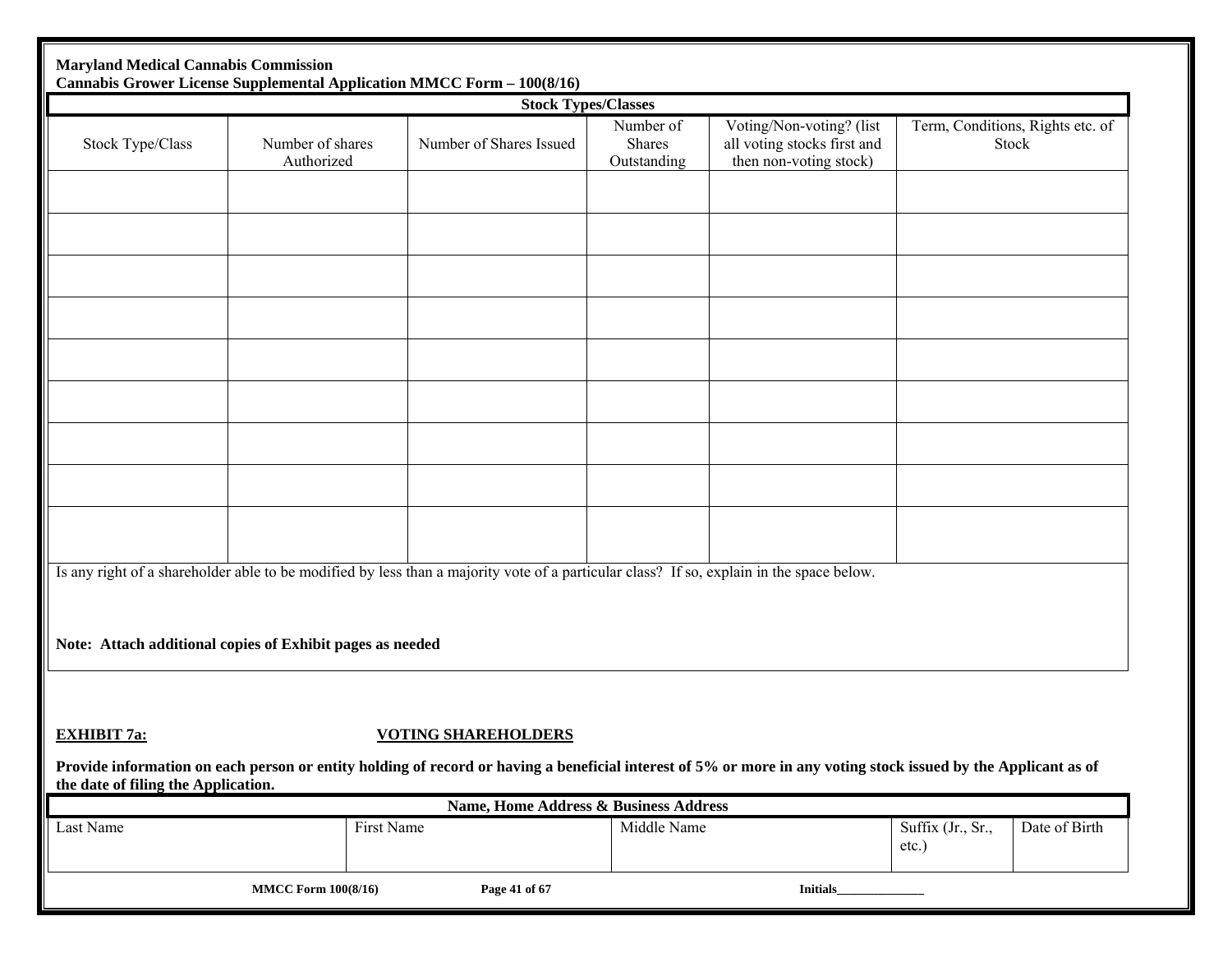| <b>Maryland Medical Cannabis Commission</b> |                                                           | Cannabis Grower License Supplemental Application MMCC Form - 100(8/16)                                                                                          |                                       |                     |                 |                                        |               |  |  |
|---------------------------------------------|-----------------------------------------------------------|-----------------------------------------------------------------------------------------------------------------------------------------------------------------|---------------------------------------|---------------------|-----------------|----------------------------------------|---------------|--|--|
| Home Address Line 1                         |                                                           |                                                                                                                                                                 |                                       | Home Address Line 2 |                 |                                        |               |  |  |
| City                                        |                                                           |                                                                                                                                                                 | State/Province                        |                     | Postal Code     |                                        |               |  |  |
| Country                                     |                                                           |                                                                                                                                                                 | email address                         |                     |                 | Contact number                         |               |  |  |
| <b>Business Address Line 1</b>              |                                                           |                                                                                                                                                                 | <b>Business Address Line 2</b>        |                     |                 |                                        |               |  |  |
| City                                        |                                                           |                                                                                                                                                                 | State/Province                        |                     | Postal Code     |                                        |               |  |  |
| Country                                     |                                                           |                                                                                                                                                                 | Business email address                |                     |                 | <b>Business Contact number</b>         |               |  |  |
|                                             |                                                           |                                                                                                                                                                 |                                       |                     |                 |                                        |               |  |  |
|                                             | Number of shares held                                     |                                                                                                                                                                 | <b>Stock Types/Classes</b>            |                     |                 |                                        |               |  |  |
| Stock Type/Class                            |                                                           | <b>Acquisition Date</b>                                                                                                                                         | % of outstanding<br>shares held       |                     |                 | Term, Conditions, Rights etc. of Stock |               |  |  |
|                                             |                                                           |                                                                                                                                                                 |                                       |                     |                 |                                        |               |  |  |
|                                             |                                                           |                                                                                                                                                                 |                                       |                     |                 |                                        |               |  |  |
|                                             |                                                           |                                                                                                                                                                 |                                       |                     |                 |                                        |               |  |  |
|                                             |                                                           |                                                                                                                                                                 |                                       |                     |                 |                                        |               |  |  |
|                                             | Note: Attach additional copies of Exhibit pages as needed |                                                                                                                                                                 |                                       |                     |                 |                                        |               |  |  |
|                                             |                                                           |                                                                                                                                                                 |                                       |                     |                 |                                        |               |  |  |
|                                             |                                                           |                                                                                                                                                                 |                                       |                     |                 |                                        |               |  |  |
| <b>EXHIBIT 7b:</b>                          |                                                           |                                                                                                                                                                 | <b>NON-VOTING SHAREHOLDERS</b>        |                     |                 |                                        |               |  |  |
| of the date of filing the Application.      |                                                           | Provide information on each person or entity holding of record or having a beneficial interest of 5% or more in any non-voting stock issued by the Applicant as |                                       |                     |                 |                                        |               |  |  |
|                                             |                                                           |                                                                                                                                                                 | Name, Home Address & Business Address |                     |                 |                                        |               |  |  |
| Last Name                                   |                                                           | First Name                                                                                                                                                      |                                       | Middle Name         |                 | Suffix (Jr., Sr.,<br>$etc.$ )          | Date of Birth |  |  |
|                                             | <b>MMCC Form 100(8/16)</b>                                | Page 42 of 67                                                                                                                                                   |                                       |                     | <b>Initials</b> |                                        |               |  |  |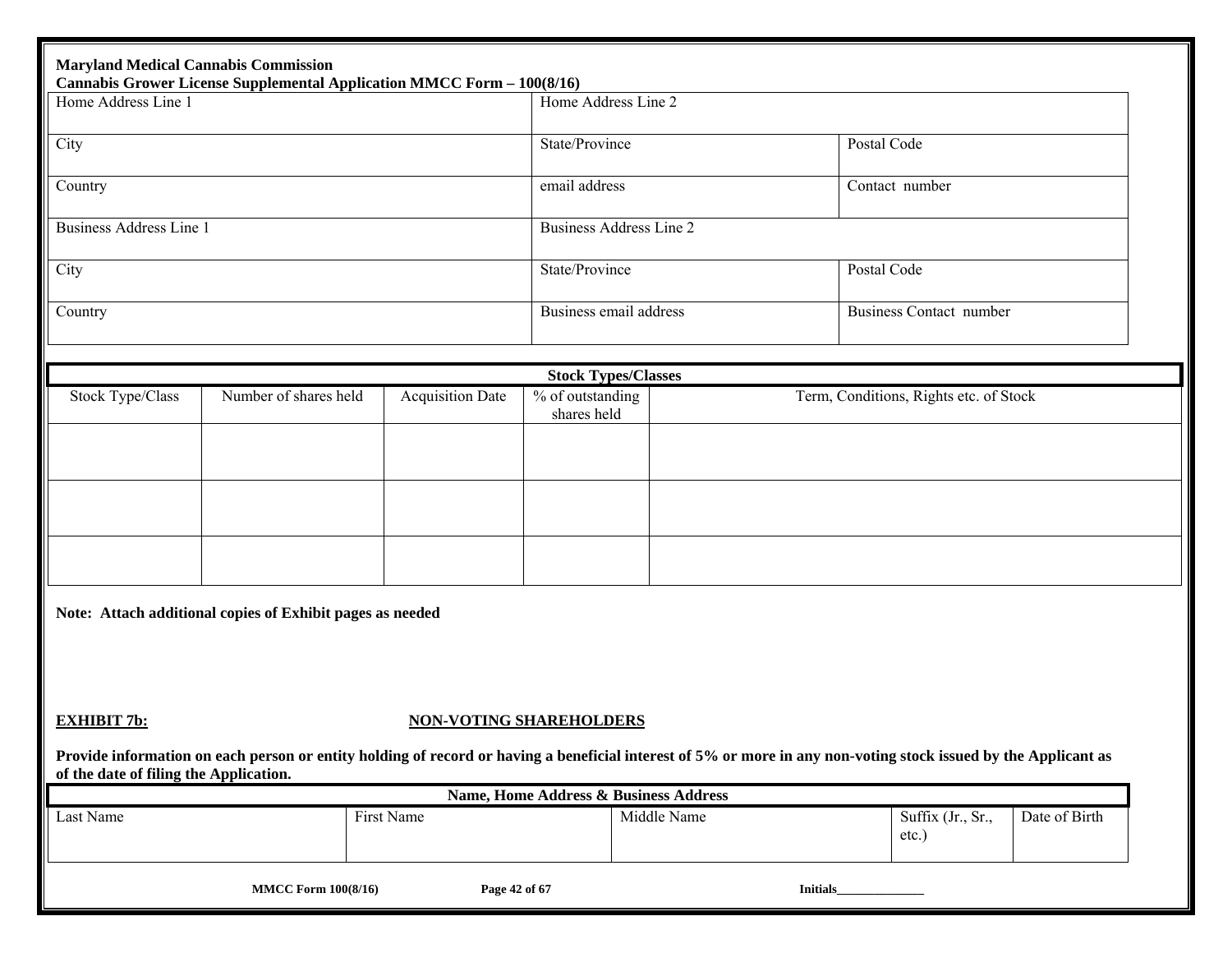| Home Address Line 1            | Cannabis Grower License Supplemental Application MMCC Form - 100(8/16) |                                     | Home Address Line 2                   |             |                                                                                                                                                                 |               |
|--------------------------------|------------------------------------------------------------------------|-------------------------------------|---------------------------------------|-------------|-----------------------------------------------------------------------------------------------------------------------------------------------------------------|---------------|
| City                           |                                                                        |                                     | State/Province                        |             | Postal Code                                                                                                                                                     |               |
| Country                        |                                                                        |                                     | email address                         |             | Contact number                                                                                                                                                  |               |
| <b>Business Address Line 1</b> |                                                                        |                                     | <b>Business Address Line 2</b>        |             |                                                                                                                                                                 |               |
| City                           |                                                                        |                                     | State/Province                        |             | Postal Code                                                                                                                                                     |               |
| Country                        |                                                                        |                                     | Business email address                |             | <b>Business Contact number</b>                                                                                                                                  |               |
|                                |                                                                        |                                     | <b>Stock Types/Classes</b>            |             |                                                                                                                                                                 |               |
| Stock Type/Class               | Number of shares held                                                  | <b>Acquisition Date</b>             | % of outstanding                      |             | Term, Conditions, Rights etc. of Stock                                                                                                                          |               |
|                                |                                                                        |                                     | shares held                           |             |                                                                                                                                                                 |               |
|                                |                                                                        |                                     |                                       |             |                                                                                                                                                                 |               |
|                                |                                                                        |                                     |                                       |             |                                                                                                                                                                 |               |
|                                |                                                                        |                                     |                                       |             |                                                                                                                                                                 |               |
|                                |                                                                        |                                     |                                       |             |                                                                                                                                                                 |               |
|                                |                                                                        |                                     |                                       |             |                                                                                                                                                                 |               |
|                                |                                                                        |                                     |                                       |             |                                                                                                                                                                 |               |
|                                | Note: Attach additional copies of Exhibit pages as needed              |                                     |                                       |             |                                                                                                                                                                 |               |
| <b>EXHIBIT 8a:</b>             |                                                                        | <b>INTEREST OF CURRENT PARTNERS</b> |                                       |             |                                                                                                                                                                 |               |
|                                |                                                                        |                                     |                                       |             |                                                                                                                                                                 |               |
|                                | the description of participation in the operation by each partner.     |                                     |                                       |             | List the Applicant's Current Partners (include all), the type of partnership, the percentage of ownership of each partner, date partner entered partnership and |               |
|                                |                                                                        |                                     | Name, Home Address & Business Address |             |                                                                                                                                                                 |               |
| Last Name                      |                                                                        | First Name                          |                                       | Middle Name | Suffix (Jr., Sr.,<br>$etc.$ )                                                                                                                                   | Date of Birth |
|                                |                                                                        |                                     |                                       |             |                                                                                                                                                                 |               |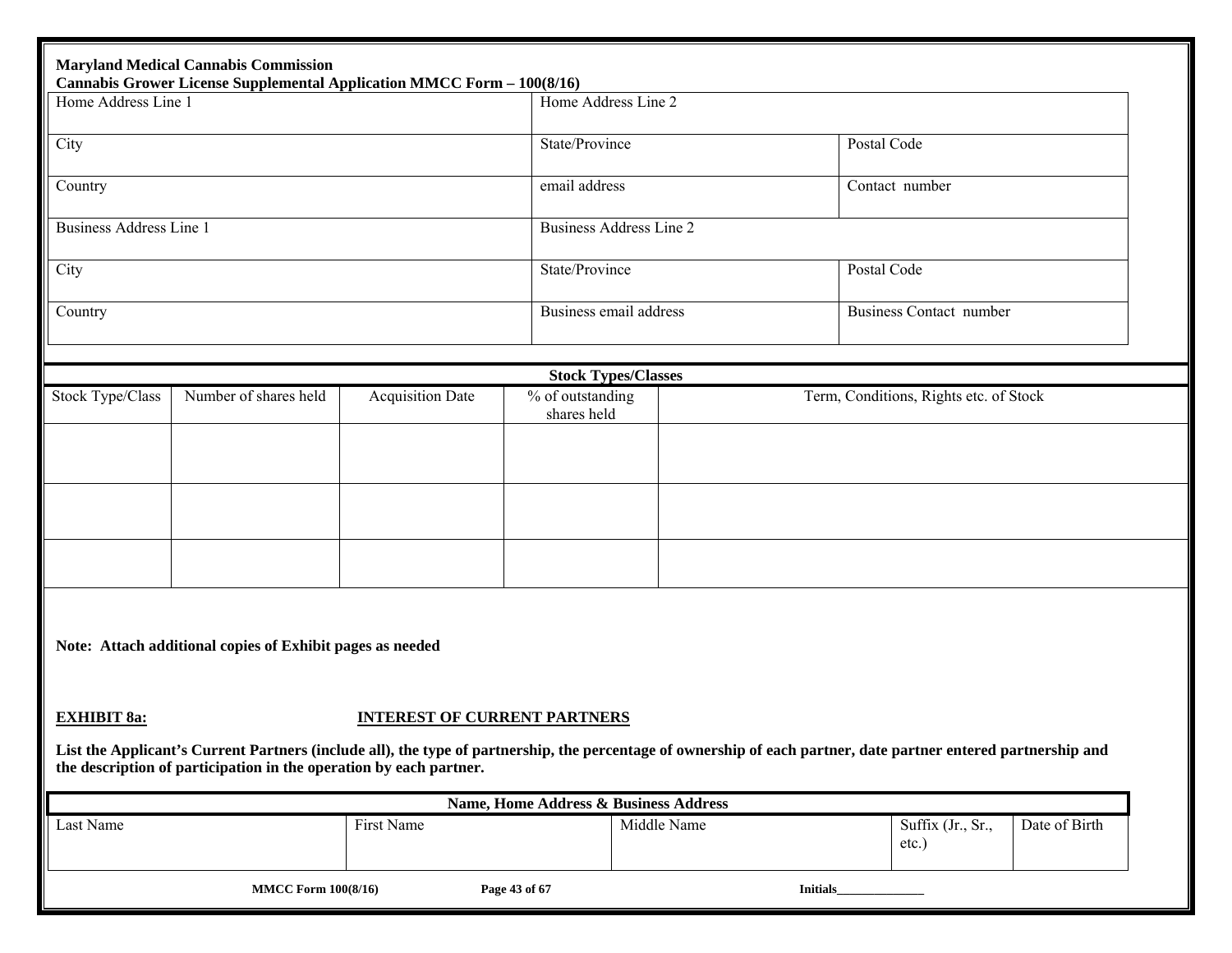| Home Address Line 1                                                                                                                                                                                                                                                                                                      |                                       | Home Address Line 2                   |             |                                                              |  |
|--------------------------------------------------------------------------------------------------------------------------------------------------------------------------------------------------------------------------------------------------------------------------------------------------------------------------|---------------------------------------|---------------------------------------|-------------|--------------------------------------------------------------|--|
| City                                                                                                                                                                                                                                                                                                                     |                                       | State/Province                        |             | Postal Code                                                  |  |
| Country                                                                                                                                                                                                                                                                                                                  |                                       | email address                         |             | Contact number                                               |  |
| <b>Business Address Line 1</b>                                                                                                                                                                                                                                                                                           |                                       | <b>Business Address Line 2</b>        |             |                                                              |  |
| City                                                                                                                                                                                                                                                                                                                     |                                       | State/Province                        | Postal Code |                                                              |  |
| Country                                                                                                                                                                                                                                                                                                                  |                                       | Business email address                |             | <b>Business Contact number</b>                               |  |
| Partner Type (place X next to type of<br>Partner)                                                                                                                                                                                                                                                                        | % of Ownership in<br><b>Applicant</b> | <b>Date Acquired interest</b>         |             | Please explain participation in Applicant's business, if any |  |
| Full/General Partner                                                                                                                                                                                                                                                                                                     |                                       |                                       |             |                                                              |  |
| □ Limited Partner                                                                                                                                                                                                                                                                                                        |                                       |                                       |             |                                                              |  |
| Dormant/Silent Partner                                                                                                                                                                                                                                                                                                   |                                       |                                       |             |                                                              |  |
| Nominal Partner                                                                                                                                                                                                                                                                                                          |                                       |                                       |             |                                                              |  |
|                                                                                                                                                                                                                                                                                                                          |                                       |                                       |             |                                                              |  |
| Note: Attach additional copies of Exhibit pages as needed                                                                                                                                                                                                                                                                |                                       |                                       |             |                                                              |  |
|                                                                                                                                                                                                                                                                                                                          |                                       |                                       |             |                                                              |  |
| <b>EXHIBIT 8b:</b>                                                                                                                                                                                                                                                                                                       | <b>INTEREST OF FORMER PARTNERS</b>    |                                       |             |                                                              |  |
| List all Former Partners. List the type of partnership, the percentage of ownership of each partner, date partner entered partnership and the description of<br>participation in the operation by each partner. Only include information concerning former partners who left the partnership in the last Ten (10) years. |                                       |                                       |             |                                                              |  |
|                                                                                                                                                                                                                                                                                                                          |                                       | Name, Home Address & Business Address |             |                                                              |  |
|                                                                                                                                                                                                                                                                                                                          |                                       |                                       |             |                                                              |  |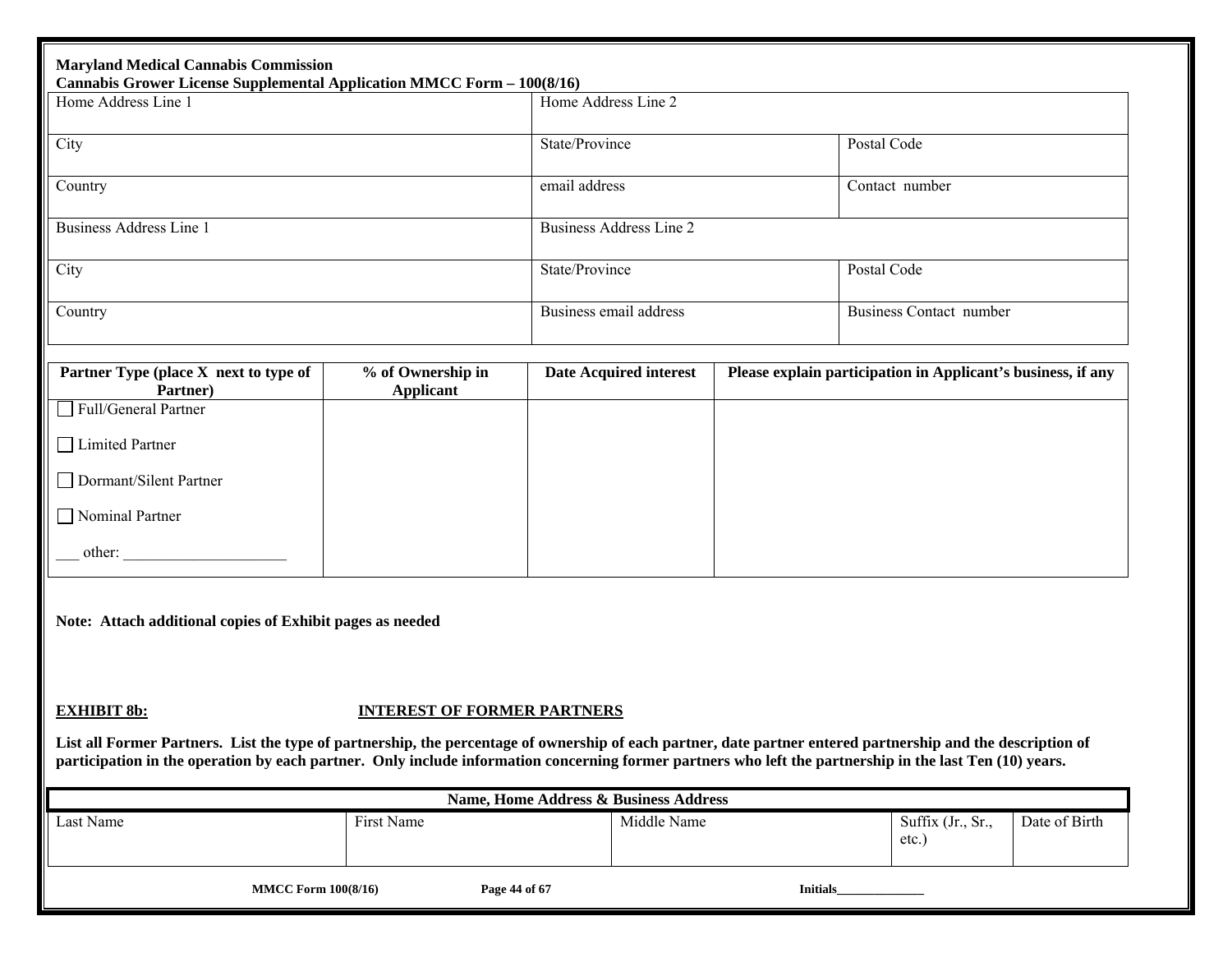| <b>Maryland Medical Cannabis Commission</b><br><b>Cannabis Grower License Supplemental Application MMCC Form - 100(8/16)</b>                                                                                                                                                                                                                                                                                                                                                                                                                                                                                                                              |                                |                                 |                                            |                                                                 |                                |                              |  |  |
|-----------------------------------------------------------------------------------------------------------------------------------------------------------------------------------------------------------------------------------------------------------------------------------------------------------------------------------------------------------------------------------------------------------------------------------------------------------------------------------------------------------------------------------------------------------------------------------------------------------------------------------------------------------|--------------------------------|---------------------------------|--------------------------------------------|-----------------------------------------------------------------|--------------------------------|------------------------------|--|--|
| Home Address Line 1                                                                                                                                                                                                                                                                                                                                                                                                                                                                                                                                                                                                                                       |                                |                                 | Home Address Line 2                        |                                                                 |                                |                              |  |  |
| City                                                                                                                                                                                                                                                                                                                                                                                                                                                                                                                                                                                                                                                      |                                |                                 | State/Province                             |                                                                 | Postal Code                    |                              |  |  |
| Country                                                                                                                                                                                                                                                                                                                                                                                                                                                                                                                                                                                                                                                   |                                |                                 |                                            |                                                                 | Contact number                 |                              |  |  |
| <b>Business Address Line 1</b>                                                                                                                                                                                                                                                                                                                                                                                                                                                                                                                                                                                                                            |                                | <b>Business Address Line 2</b>  |                                            |                                                                 |                                |                              |  |  |
| City                                                                                                                                                                                                                                                                                                                                                                                                                                                                                                                                                                                                                                                      |                                |                                 |                                            |                                                                 | Postal Code                    |                              |  |  |
| Country                                                                                                                                                                                                                                                                                                                                                                                                                                                                                                                                                                                                                                                   |                                |                                 | Business email address                     |                                                                 | <b>Business Contact number</b> |                              |  |  |
|                                                                                                                                                                                                                                                                                                                                                                                                                                                                                                                                                                                                                                                           |                                |                                 |                                            |                                                                 |                                |                              |  |  |
| Partner Type (place X next to type<br>of Partner)                                                                                                                                                                                                                                                                                                                                                                                                                                                                                                                                                                                                         | % of Ownership<br>in Applicant | <b>Held interest</b><br>To/From |                                            | Please explain participation in<br>Applicant's business, if any |                                | <b>Reason for Leaving</b>    |  |  |
| Full/General Partner                                                                                                                                                                                                                                                                                                                                                                                                                                                                                                                                                                                                                                      |                                |                                 |                                            |                                                                 |                                |                              |  |  |
| □ Limited Partner                                                                                                                                                                                                                                                                                                                                                                                                                                                                                                                                                                                                                                         |                                |                                 |                                            |                                                                 |                                |                              |  |  |
| Dormant/Silent etc. Partner                                                                                                                                                                                                                                                                                                                                                                                                                                                                                                                                                                                                                               |                                |                                 |                                            |                                                                 |                                |                              |  |  |
| Nominal Partner                                                                                                                                                                                                                                                                                                                                                                                                                                                                                                                                                                                                                                           |                                |                                 |                                            |                                                                 |                                |                              |  |  |
| $\Box$ other:                                                                                                                                                                                                                                                                                                                                                                                                                                                                                                                                                                                                                                             |                                |                                 |                                            |                                                                 |                                |                              |  |  |
|                                                                                                                                                                                                                                                                                                                                                                                                                                                                                                                                                                                                                                                           |                                |                                 |                                            |                                                                 |                                |                              |  |  |
| Note: Attach additional copies of Exhibit pages as needed                                                                                                                                                                                                                                                                                                                                                                                                                                                                                                                                                                                                 |                                |                                 |                                            |                                                                 |                                |                              |  |  |
| <b>EXHIBIT 9:</b><br>List the holder(s) and to describe the nature, type, terms, covenants, conditions and priorities of all outstanding bonds, loans, mortgages, trust deeds, notes,<br>debentures or other forms of indebtedness issued or executed (including loans made by shareholders), or to be issued or executed, by the Applicant or for<br>Applicant and the holding, intermediary, subsidiary, affiliate and any other type similar business entity of Applicants, which mature more than one (1) year<br>from the date of issuance or which, by their terms, are renewable for a period of more than one (1) year from the date of issuance. |                                |                                 | <b>EXTENT AND HOLDER OF LONG TERM DEBT</b> |                                                                 |                                |                              |  |  |
| Type of instrument<br>(Place X next to type)                                                                                                                                                                                                                                                                                                                                                                                                                                                                                                                                                                                                              | <b>Dated Issued</b>            |                                 | <b>Repayment Due</b>                       | <b>Principal Amount</b>                                         | <b>Interest Rate</b>           | <b>Renewable or Non-</b>     |  |  |
|                                                                                                                                                                                                                                                                                                                                                                                                                                                                                                                                                                                                                                                           |                                |                                 | Date                                       |                                                                 |                                | <b>Renewable (State One)</b> |  |  |
|                                                                                                                                                                                                                                                                                                                                                                                                                                                                                                                                                                                                                                                           |                                |                                 |                                            |                                                                 |                                |                              |  |  |
|                                                                                                                                                                                                                                                                                                                                                                                                                                                                                                                                                                                                                                                           | <b>MMCC Form 100(8/16)</b>     | Page 45 of 67                   |                                            | <b>Initials</b>                                                 |                                |                              |  |  |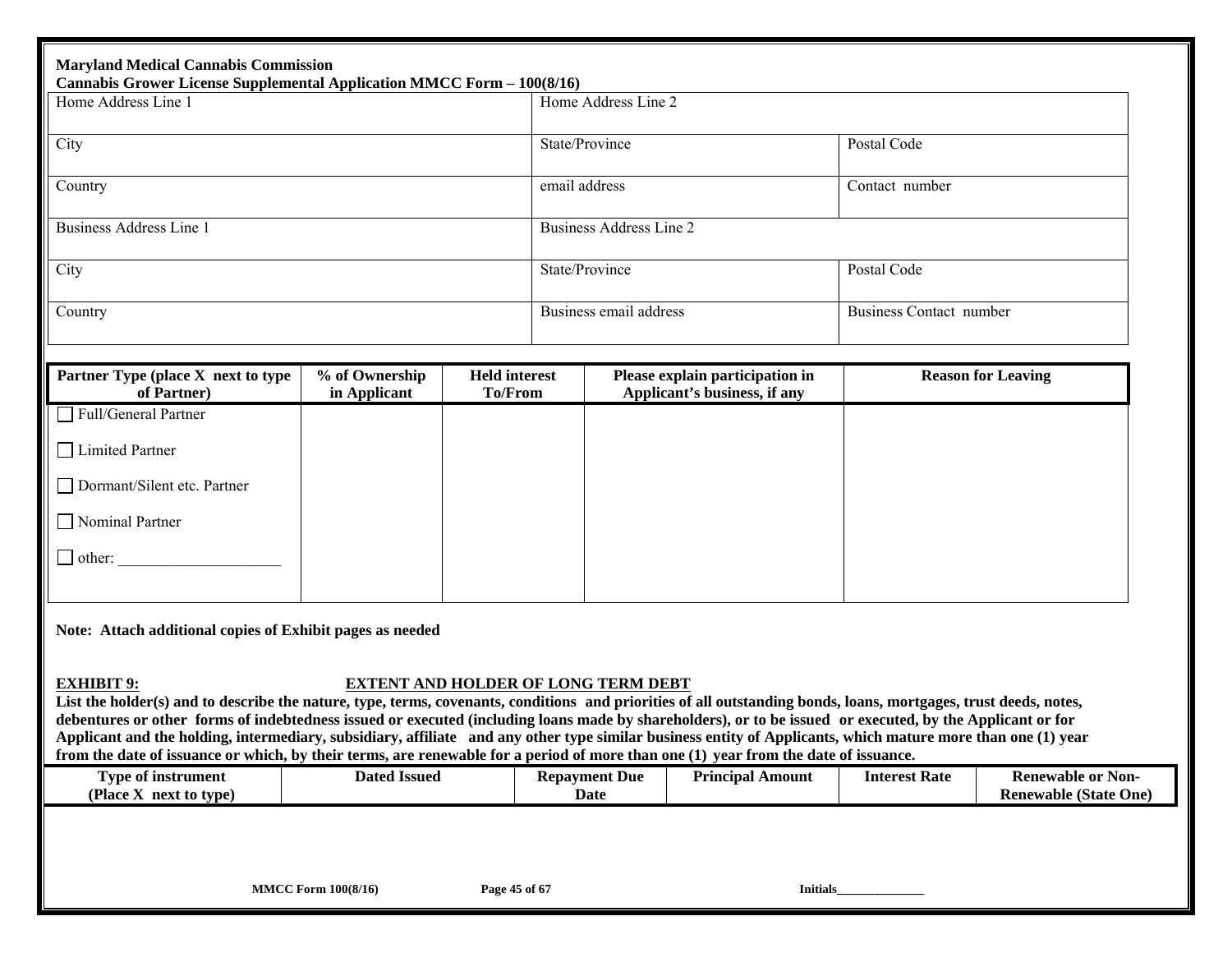| <b>Maryland Medical Cannabis Commission</b><br>Cannabis Grower License Supplemental Application MMCC Form - 100(8/16)                                                                                                                                                                                                                                                                                                                                                                                                                                                                                                                                                           |                            |                |                                                |                 |                               |               |  |
|---------------------------------------------------------------------------------------------------------------------------------------------------------------------------------------------------------------------------------------------------------------------------------------------------------------------------------------------------------------------------------------------------------------------------------------------------------------------------------------------------------------------------------------------------------------------------------------------------------------------------------------------------------------------------------|----------------------------|----------------|------------------------------------------------|-----------------|-------------------------------|---------------|--|
| Bond<br>$\Box$ Note<br>$\Box$ Loan<br>$\Box$ Credit line<br>Mortgage<br>$\Box$ Trust Deed<br>$\Box$ Debenture<br>Shareholder/Partner Loan<br>$\Box$ other<br>Explain type, class, terms, conditions and priorities etc. for the debt instrument                                                                                                                                                                                                                                                                                                                                                                                                                                 |                            |                |                                                |                 |                               |               |  |
|                                                                                                                                                                                                                                                                                                                                                                                                                                                                                                                                                                                                                                                                                 |                            |                | <b>Name and Address of Person Holding Debt</b> |                 |                               |               |  |
| Last Name                                                                                                                                                                                                                                                                                                                                                                                                                                                                                                                                                                                                                                                                       | First Name                 |                | Middle Name                                    |                 | Suffix (Jr., Sr.,<br>$etc.$ ) | Date of Birth |  |
| Home Address Line 1                                                                                                                                                                                                                                                                                                                                                                                                                                                                                                                                                                                                                                                             |                            |                | Home Address Line 2                            |                 |                               |               |  |
| City                                                                                                                                                                                                                                                                                                                                                                                                                                                                                                                                                                                                                                                                            |                            | State/Province | Postal Code                                    |                 |                               |               |  |
| Country                                                                                                                                                                                                                                                                                                                                                                                                                                                                                                                                                                                                                                                                         |                            | email address  |                                                | Contact number  |                               |               |  |
| Current balance of this debt                                                                                                                                                                                                                                                                                                                                                                                                                                                                                                                                                                                                                                                    |                            |                |                                                |                 |                               |               |  |
| Note: Attach additional copies of Exhibit pages as needed                                                                                                                                                                                                                                                                                                                                                                                                                                                                                                                                                                                                                       |                            |                |                                                |                 |                               |               |  |
| <b>EXHIBIT 10:</b><br>HOLDER AND TYPE OF OTHER INDEBTEDNESS AND SECURITY DEVICES<br>Identify the holder(s) and describe the nature, type, terms, conditions and covenants of all outstanding loans, mortgages, trust deeds, pledges, lines of credit, or<br>other evidence of indebtedness or security devices utilized by the Applicant other than those described in response to Exhibit 9 for Applicant and the holding,<br>intermediary, subsidiary, affiliate and any other similar business entity of Applicants.<br>Repayment Due Date<br>Principal Amount<br>Renewable or Non-<br>Type of Instrument<br>Dated Issued<br><b>Interest Rate</b><br>Renewable(State<br>One) |                            |                |                                                |                 |                               |               |  |
|                                                                                                                                                                                                                                                                                                                                                                                                                                                                                                                                                                                                                                                                                 | <b>MMCC Form 100(8/16)</b> | Page 46 of 67  |                                                | <b>Initials</b> |                               |               |  |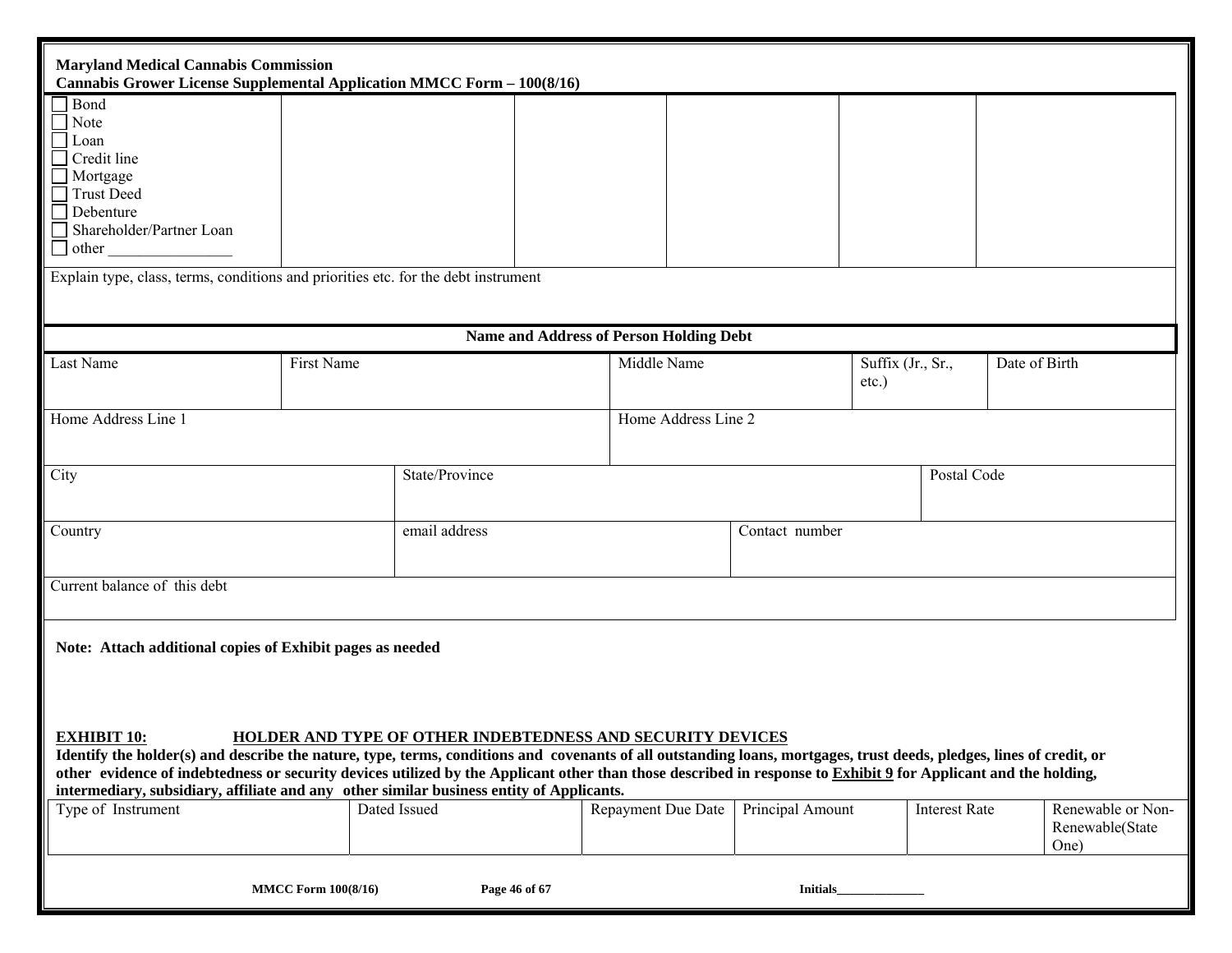| <b>Maryland Medical Cannabis Commission</b><br>Cannabis Grower License Supplemental Application MMCC Form - 100(8/16)                                                                                                                                                                                                                                                                                                                                                                                                                                                                       |                                                              |                                         |                     |                 |                               |             |               |
|---------------------------------------------------------------------------------------------------------------------------------------------------------------------------------------------------------------------------------------------------------------------------------------------------------------------------------------------------------------------------------------------------------------------------------------------------------------------------------------------------------------------------------------------------------------------------------------------|--------------------------------------------------------------|-----------------------------------------|---------------------|-----------------|-------------------------------|-------------|---------------|
|                                                                                                                                                                                                                                                                                                                                                                                                                                                                                                                                                                                             |                                                              |                                         |                     |                 |                               |             |               |
|                                                                                                                                                                                                                                                                                                                                                                                                                                                                                                                                                                                             |                                                              |                                         |                     |                 |                               |             |               |
| Explain type, class, terms, conditions and priorities etc. for the debt instrument                                                                                                                                                                                                                                                                                                                                                                                                                                                                                                          |                                                              |                                         |                     |                 |                               |             |               |
|                                                                                                                                                                                                                                                                                                                                                                                                                                                                                                                                                                                             |                                                              |                                         |                     |                 |                               |             |               |
|                                                                                                                                                                                                                                                                                                                                                                                                                                                                                                                                                                                             |                                                              |                                         |                     |                 |                               |             |               |
| Last Name                                                                                                                                                                                                                                                                                                                                                                                                                                                                                                                                                                                   | <b>Name and Address of Person Holding Debt</b><br>First Name |                                         |                     | Middle Name     | Suffix (Jr., Sr.,<br>$etc.$ ) |             | Date of Birth |
| Home Address Line 1                                                                                                                                                                                                                                                                                                                                                                                                                                                                                                                                                                         |                                                              |                                         | Home Address Line 2 |                 |                               |             |               |
| City                                                                                                                                                                                                                                                                                                                                                                                                                                                                                                                                                                                        |                                                              | State/Province                          |                     |                 |                               | Postal Code |               |
| Country                                                                                                                                                                                                                                                                                                                                                                                                                                                                                                                                                                                     |                                                              | email address                           |                     | Contact number  |                               |             |               |
| Current balance of this debt                                                                                                                                                                                                                                                                                                                                                                                                                                                                                                                                                                |                                                              |                                         |                     |                 |                               |             |               |
|                                                                                                                                                                                                                                                                                                                                                                                                                                                                                                                                                                                             |                                                              |                                         |                     |                 |                               |             |               |
|                                                                                                                                                                                                                                                                                                                                                                                                                                                                                                                                                                                             |                                                              |                                         |                     |                 |                               |             |               |
|                                                                                                                                                                                                                                                                                                                                                                                                                                                                                                                                                                                             |                                                              |                                         |                     |                 |                               |             |               |
| <b>EXHIBIT 11:</b>                                                                                                                                                                                                                                                                                                                                                                                                                                                                                                                                                                          |                                                              | <b>SECURITIES OPTIONS - DESCRIPTION</b> |                     |                 |                               |             |               |
| Provide detailed description of any options existing or to be created with respect to securities issued by the Applicant which description shall include, but not be<br>limited to the title and amount of securities subject to option, the year or years during which the options were or will be granted, the conditions under which the<br>options were or will be granted, the consideration for granting the option and the year or years during which, and the terms under which, optioned became or<br>will become, entitled to exercise the options, and when such options expire. |                                                              |                                         |                     |                 |                               |             |               |
| <b>MMCC Form 100(8/16)</b>                                                                                                                                                                                                                                                                                                                                                                                                                                                                                                                                                                  |                                                              | Page 47 of 67                           |                     | <b>Initials</b> |                               |             |               |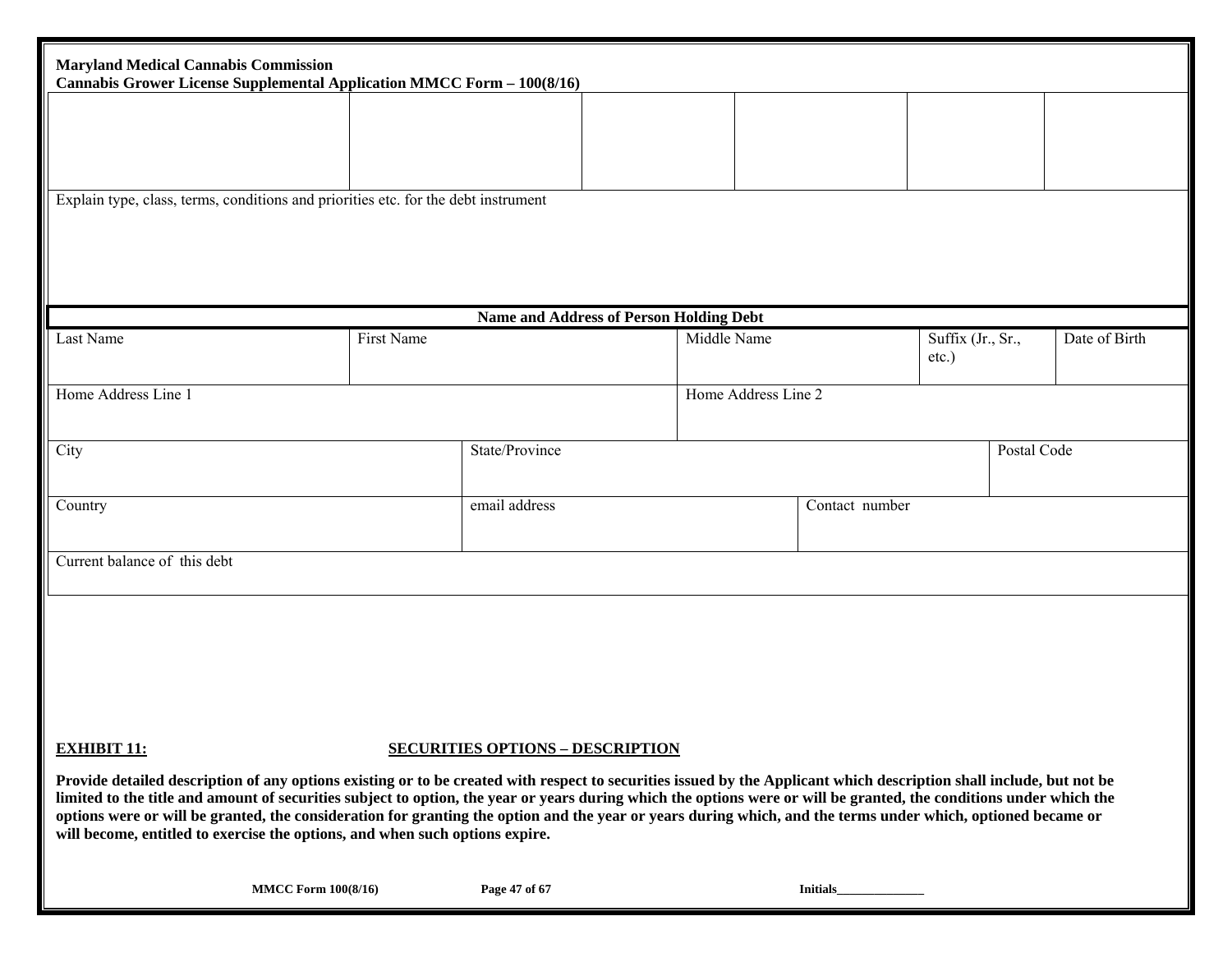| <b>Maryland Medical Cannabis Commission</b><br>Cannabis Grower License Supplemental Application MMCC Form - 100(8/16)<br>Include with Exhibit 11, copies of any outstanding option plans or proxy statements that correspond to the requested information. Submit documentation as<br>described in A.12 and A.13 |                                              |                                       |                               |  |  |  |  |  |  |  |
|------------------------------------------------------------------------------------------------------------------------------------------------------------------------------------------------------------------------------------------------------------------------------------------------------------------|----------------------------------------------|---------------------------------------|-------------------------------|--|--|--|--|--|--|--|
| <b>Option Name</b>                                                                                                                                                                                                                                                                                               | Security Type                                | <b>Option Grant Years</b>             | <b>Option Expiration Date</b> |  |  |  |  |  |  |  |
| Explain how the option holder will or may become entitled to exercise option                                                                                                                                                                                                                                     |                                              |                                       |                               |  |  |  |  |  |  |  |
|                                                                                                                                                                                                                                                                                                                  |                                              |                                       |                               |  |  |  |  |  |  |  |
|                                                                                                                                                                                                                                                                                                                  |                                              |                                       |                               |  |  |  |  |  |  |  |
| <b>Option Name</b>                                                                                                                                                                                                                                                                                               | Security Type                                | <b>Option Grant Years</b>             | <b>Option Expiration Date</b> |  |  |  |  |  |  |  |
|                                                                                                                                                                                                                                                                                                                  |                                              |                                       |                               |  |  |  |  |  |  |  |
| Explain how the option holder will or may become entitled to exercise option                                                                                                                                                                                                                                     |                                              |                                       |                               |  |  |  |  |  |  |  |
|                                                                                                                                                                                                                                                                                                                  |                                              |                                       |                               |  |  |  |  |  |  |  |
| Note: Attach additional copies of Exhibit pages as needed                                                                                                                                                                                                                                                        |                                              |                                       |                               |  |  |  |  |  |  |  |
| <b>EXHIBIT 12:</b>                                                                                                                                                                                                                                                                                               | <b>BENEFICIAL OWNERS OF SECURITY OPTIONS</b> |                                       |                               |  |  |  |  |  |  |  |
| Provide information regarding all persons holding the options described in E.15                                                                                                                                                                                                                                  |                                              | Name, Home Address & Business Address |                               |  |  |  |  |  |  |  |
|                                                                                                                                                                                                                                                                                                                  | <b>MMCC Form 100(8/16)</b><br>Page 48 of 67  | <b>Initials</b>                       |                               |  |  |  |  |  |  |  |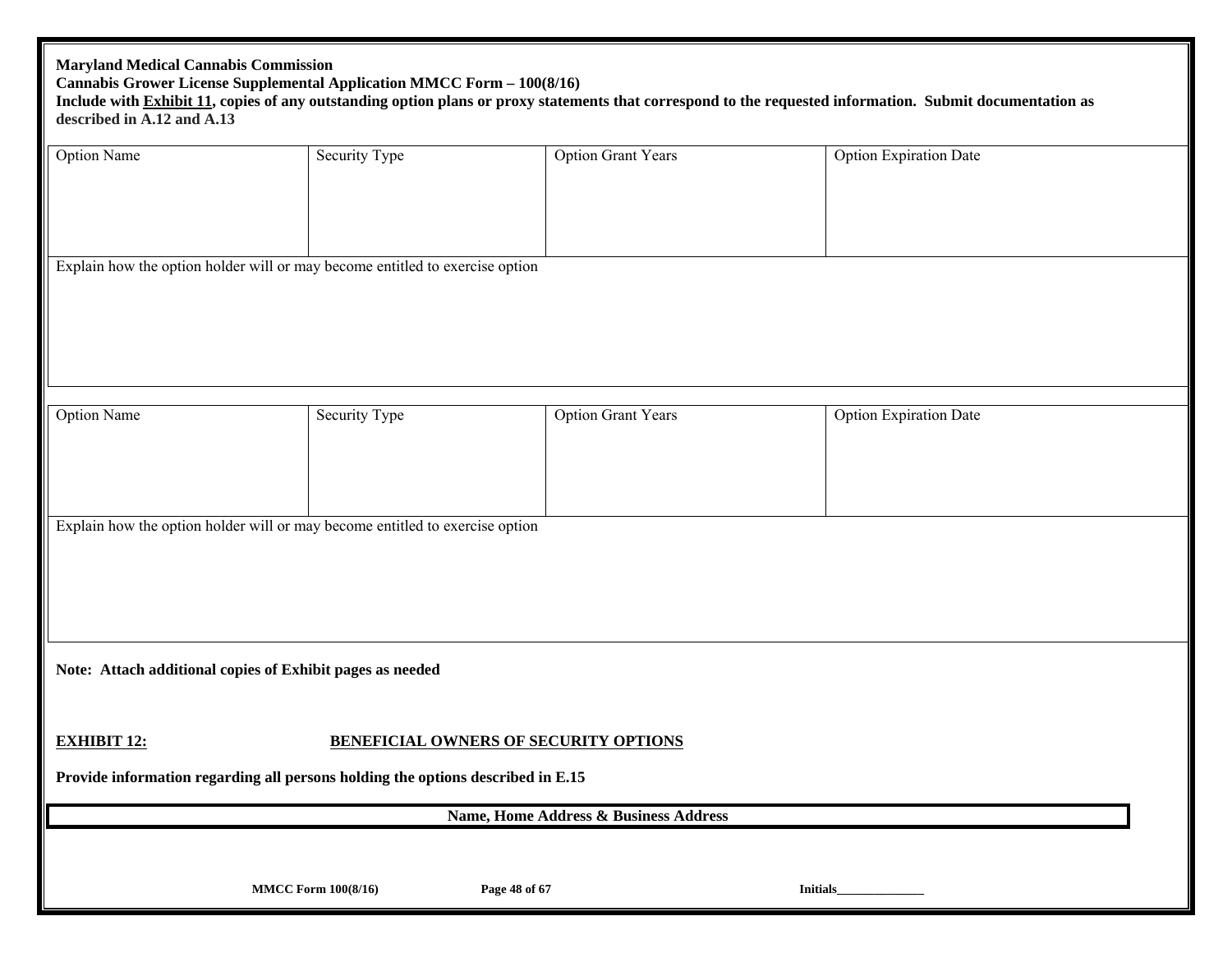|                                | <b>Maryland Medical Cannabis Commission</b><br>Cannabis Grower License Supplemental Application MMCC Form - 100(8/16) |                              |                                         |                                                                                                                                                                   |                                            |                                |                   |
|--------------------------------|-----------------------------------------------------------------------------------------------------------------------|------------------------------|-----------------------------------------|-------------------------------------------------------------------------------------------------------------------------------------------------------------------|--------------------------------------------|--------------------------------|-------------------|
| Last Name                      |                                                                                                                       | First Name                   |                                         | Middle Name                                                                                                                                                       |                                            | Suffix (Jr., Sr.,<br>$etc.$ )  | Date of Birth     |
| Home Address Line 1            |                                                                                                                       |                              | Home Address Line 2                     |                                                                                                                                                                   |                                            |                                |                   |
| City                           |                                                                                                                       |                              |                                         | State/Province                                                                                                                                                    | Postal Code                                |                                |                   |
| Country                        |                                                                                                                       |                              |                                         | email address                                                                                                                                                     |                                            | Contact number                 |                   |
| <b>Business Address Line 1</b> |                                                                                                                       |                              |                                         | <b>Business Address Line 2</b>                                                                                                                                    |                                            |                                |                   |
| City                           |                                                                                                                       |                              | State/Province                          |                                                                                                                                                                   | Postal Code                                |                                |                   |
| Country                        |                                                                                                                       |                              |                                         | Business email address                                                                                                                                            |                                            | <b>Business Contact number</b> |                   |
|                                |                                                                                                                       |                              | <b>Beneficial Owner List of Options</b> |                                                                                                                                                                   |                                            |                                |                   |
| Security Option<br>Name        | Security Type                                                                                                         | <b>Option Grant Years</b>    | <b>Option Expiration</b><br>Date        | Number of Voting<br><b>Shares Granted</b>                                                                                                                         | Number of Non-<br>voting Shares<br>Granted |                                | Value at Issuance |
|                                |                                                                                                                       |                              |                                         |                                                                                                                                                                   |                                            |                                |                   |
|                                |                                                                                                                       |                              |                                         |                                                                                                                                                                   |                                            |                                |                   |
|                                |                                                                                                                       |                              |                                         |                                                                                                                                                                   |                                            |                                |                   |
|                                |                                                                                                                       |                              |                                         |                                                                                                                                                                   |                                            |                                |                   |
|                                | Note: Attach additional copies of Exhibit pages as needed                                                             |                              |                                         |                                                                                                                                                                   |                                            |                                |                   |
|                                |                                                                                                                       |                              |                                         |                                                                                                                                                                   |                                            |                                |                   |
| <b>EXHIBIT 13:</b>             |                                                                                                                       | PRINCIPALS NOT YET DISCLOSED |                                         |                                                                                                                                                                   |                                            |                                |                   |
|                                | indirect ownership interest in the Applicant or licensee.                                                             |                              |                                         | Provide all Principals not yet disclosed in this Application. Such Principals shall include both individuals and entities that have a five (5%) percent direct or |                                            |                                |                   |
|                                |                                                                                                                       |                              |                                         | Principal Individuals or Entities not yet disclosed                                                                                                               |                                            |                                |                   |
|                                | <b>MMCC Form 100(8/16)</b>                                                                                            |                              | Page 49 of 67                           |                                                                                                                                                                   | <b>Initials</b>                            |                                |                   |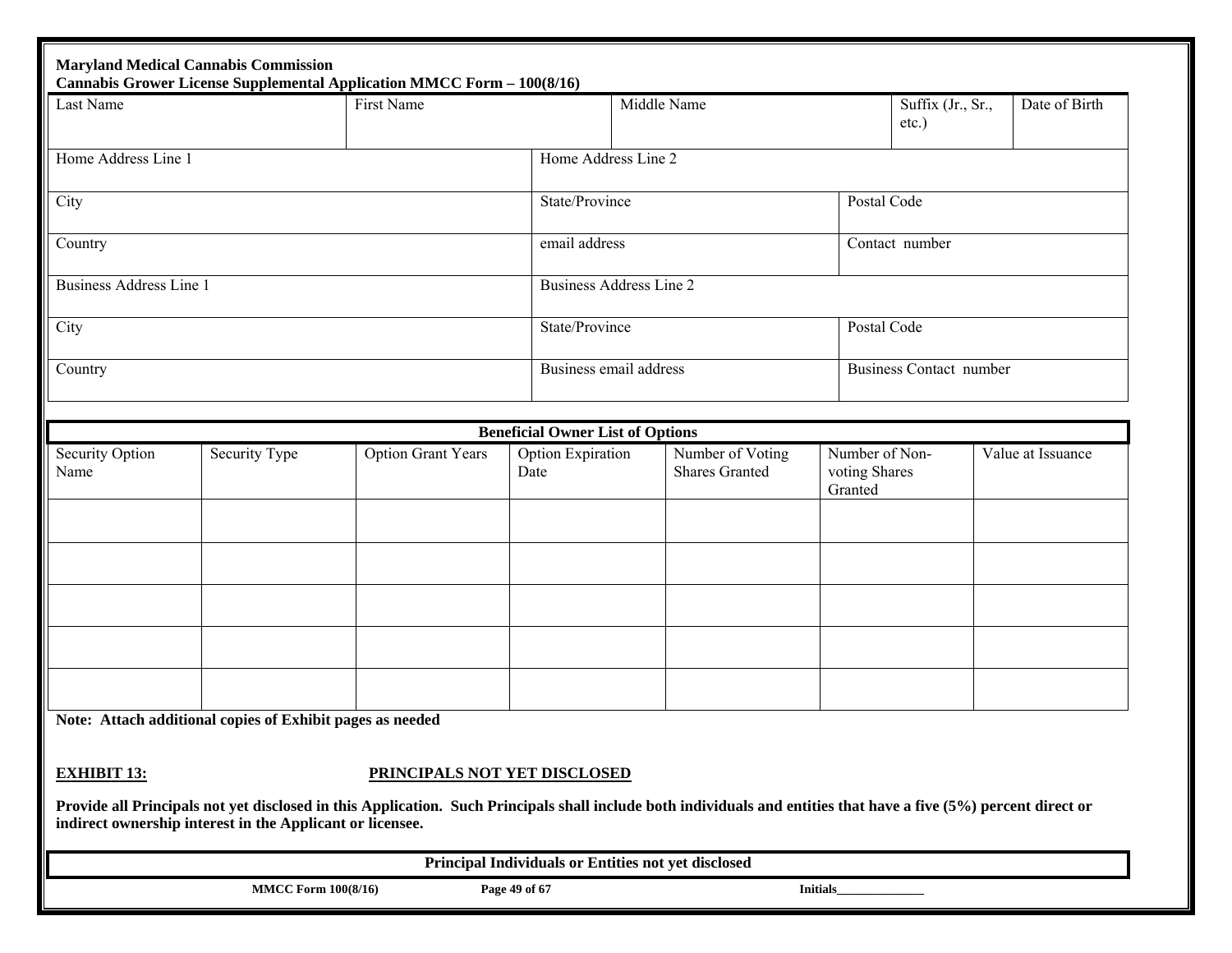| <b>Maryland Medical Cannabis Commission</b>               | Cannabis Grower License Supplemental Application MMCC Form - 100(8/16)                                                                                                                                                                                                                                                                                                                                          |                               |                                                                  |             |                               |               |
|-----------------------------------------------------------|-----------------------------------------------------------------------------------------------------------------------------------------------------------------------------------------------------------------------------------------------------------------------------------------------------------------------------------------------------------------------------------------------------------------|-------------------------------|------------------------------------------------------------------|-------------|-------------------------------|---------------|
| Last Name                                                 | First Name                                                                                                                                                                                                                                                                                                                                                                                                      |                               | Middle Name                                                      |             | Suffix (Jr., Sr.,<br>$etc.$ ) | Date of Birth |
| <b>Entity Name</b>                                        |                                                                                                                                                                                                                                                                                                                                                                                                                 |                               |                                                                  |             |                               |               |
| Address Line 1                                            |                                                                                                                                                                                                                                                                                                                                                                                                                 | Address Line 2                |                                                                  |             |                               |               |
| City                                                      |                                                                                                                                                                                                                                                                                                                                                                                                                 |                               | State/Province                                                   | Postal Code |                               |               |
| Country                                                   |                                                                                                                                                                                                                                                                                                                                                                                                                 | email address                 |                                                                  |             | Contact number                |               |
|                                                           |                                                                                                                                                                                                                                                                                                                                                                                                                 |                               | Describe Interest and Type of Interest or Control over Applicant |             |                               |               |
|                                                           |                                                                                                                                                                                                                                                                                                                                                                                                                 |                               |                                                                  |             |                               |               |
|                                                           |                                                                                                                                                                                                                                                                                                                                                                                                                 |                               |                                                                  |             |                               |               |
|                                                           |                                                                                                                                                                                                                                                                                                                                                                                                                 |                               |                                                                  |             |                               |               |
|                                                           |                                                                                                                                                                                                                                                                                                                                                                                                                 |                               |                                                                  |             |                               |               |
|                                                           |                                                                                                                                                                                                                                                                                                                                                                                                                 |                               |                                                                  |             |                               |               |
|                                                           |                                                                                                                                                                                                                                                                                                                                                                                                                 |                               |                                                                  |             |                               |               |
|                                                           |                                                                                                                                                                                                                                                                                                                                                                                                                 |                               |                                                                  |             |                               |               |
| Note: Attach additional copies of Exhibit pages as needed |                                                                                                                                                                                                                                                                                                                                                                                                                 |                               |                                                                  |             |                               |               |
|                                                           |                                                                                                                                                                                                                                                                                                                                                                                                                 |                               |                                                                  |             |                               |               |
| <b>EXHIBIT 14:</b>                                        |                                                                                                                                                                                                                                                                                                                                                                                                                 | <b>FINANCIAL INSTITUTIONS</b> |                                                                  |             |                               |               |
|                                                           | Provide information with respect to each bank, savings and loan association or other financial institution, whether domestic or foreign, in which the applicant<br>has or has had an account over the last ten (10) year period regardless of whether such account was held in the name of the Applicant, a nominee of the<br>Applicant or was otherwise under the direct or indirect control of the Applicant. |                               |                                                                  |             |                               |               |

**MMCC Form 100(8/16) Page 50 of 67 Initials\_\_\_\_\_\_\_\_\_\_\_\_\_\_**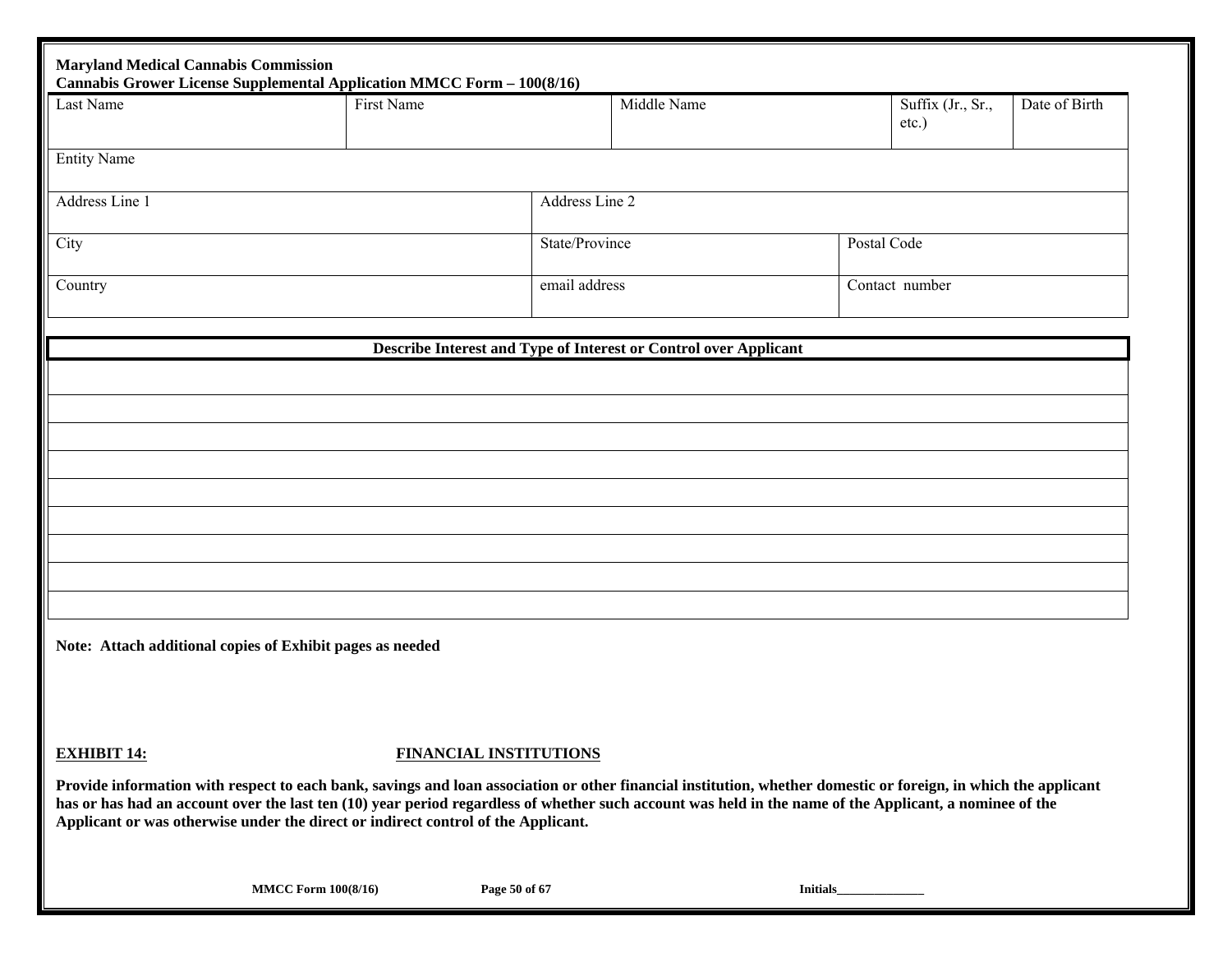| <b>Maryland Medical Cannabis Commission</b><br><b>Cannabis Grower License Supplemental Application MMCC Form - 100(8/16)</b><br>Name of Institution |              |               |                                              |                       |      | Federal Identification Number |
|-----------------------------------------------------------------------------------------------------------------------------------------------------|--------------|---------------|----------------------------------------------|-----------------------|------|-------------------------------|
| Address Line 1                                                                                                                                      |              |               | Address Line 2                               |                       |      |                               |
| City                                                                                                                                                |              |               | State/Province                               |                       | City |                               |
| Country                                                                                                                                             |              | email address |                                              | <b>Contact Number</b> |      |                               |
|                                                                                                                                                     |              |               | <b>Accounts at the Financial Institution</b> |                       |      |                               |
| Account Number                                                                                                                                      | Account Type |               | Purpose of Account                           | Purpose of Closing    |      | Date Opened and Closed        |
|                                                                                                                                                     |              |               |                                              |                       |      |                               |
|                                                                                                                                                     |              |               |                                              |                       |      |                               |
|                                                                                                                                                     |              |               |                                              |                       |      |                               |
|                                                                                                                                                     |              |               |                                              |                       |      |                               |
|                                                                                                                                                     |              |               |                                              |                       |      |                               |
|                                                                                                                                                     |              |               |                                              |                       |      |                               |
|                                                                                                                                                     |              |               |                                              |                       |      |                               |

**EXHIBIT 15:**

#### **CONTRACTS**

**Provide information with respect to all contracts or Agreements, written or oral, that the Applicant has entered into. This includes all contracts or agreements of \$100,000 or more in value or from whom the corporation has received \$100,000 or more in goods or services in the past six months. Contracts or Agreements already furnished as part of this application do not need to be provided as part of this Exhibit.**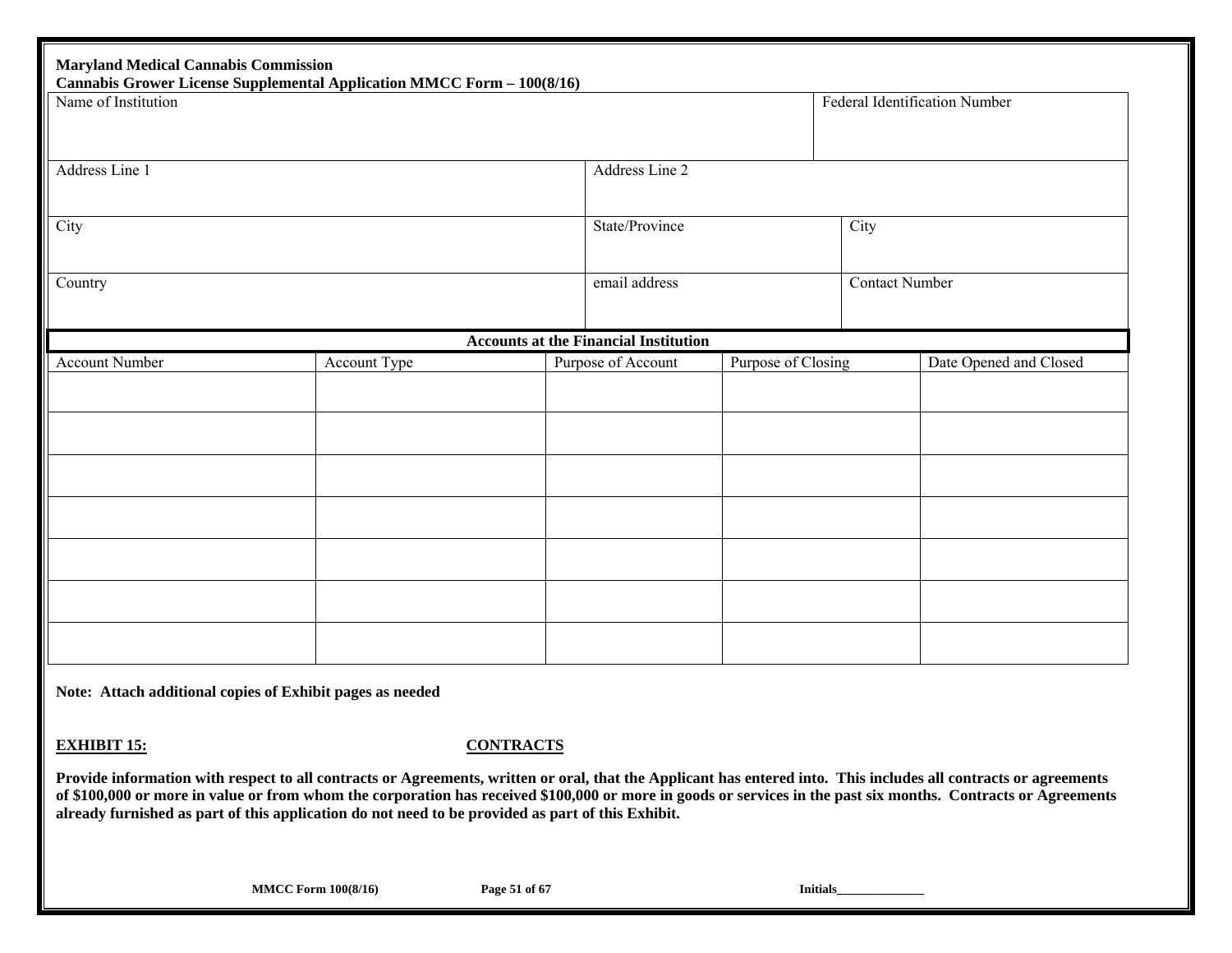| Name of Business or Vendor | Cannabis Grower License Supplemental Application MMCC Form - 100(8/16)     |                                 |                | Federal Identification Number/Social Security Number/Tax<br><b>Identification Number</b> |      |                       |  |
|----------------------------|----------------------------------------------------------------------------|---------------------------------|----------------|------------------------------------------------------------------------------------------|------|-----------------------|--|
| Address Line 1             |                                                                            |                                 | Address Line 2 |                                                                                          |      |                       |  |
| City                       |                                                                            |                                 | State/Province |                                                                                          | City |                       |  |
| Country                    | email address                                                              |                                 |                | <b>Contact Person</b>                                                                    |      | <b>Contact Number</b> |  |
|                            | Description of Contract and Goods and Services to be provided              |                                 |                | Compensation and Method of Payment                                                       |      |                       |  |
|                            |                                                                            |                                 |                |                                                                                          |      |                       |  |
|                            |                                                                            |                                 |                |                                                                                          |      |                       |  |
|                            |                                                                            |                                 |                |                                                                                          |      |                       |  |
|                            |                                                                            |                                 |                |                                                                                          |      |                       |  |
|                            |                                                                            |                                 |                |                                                                                          |      |                       |  |
|                            |                                                                            |                                 |                |                                                                                          |      |                       |  |
|                            |                                                                            |                                 |                |                                                                                          |      |                       |  |
|                            |                                                                            |                                 |                |                                                                                          |      |                       |  |
|                            |                                                                            |                                 |                |                                                                                          |      |                       |  |
|                            | Note: Attach additional copies of Exhibit pages as needed                  |                                 |                |                                                                                          |      |                       |  |
|                            |                                                                            | <b>APPLICANT STOCK HOLDINGS</b> |                |                                                                                          |      |                       |  |
|                            | Provide information about each company in which the Applicant holds stock. |                                 |                |                                                                                          |      |                       |  |
| <b>EXHIBIT 16:</b>         |                                                                            |                                 |                |                                                                                          |      |                       |  |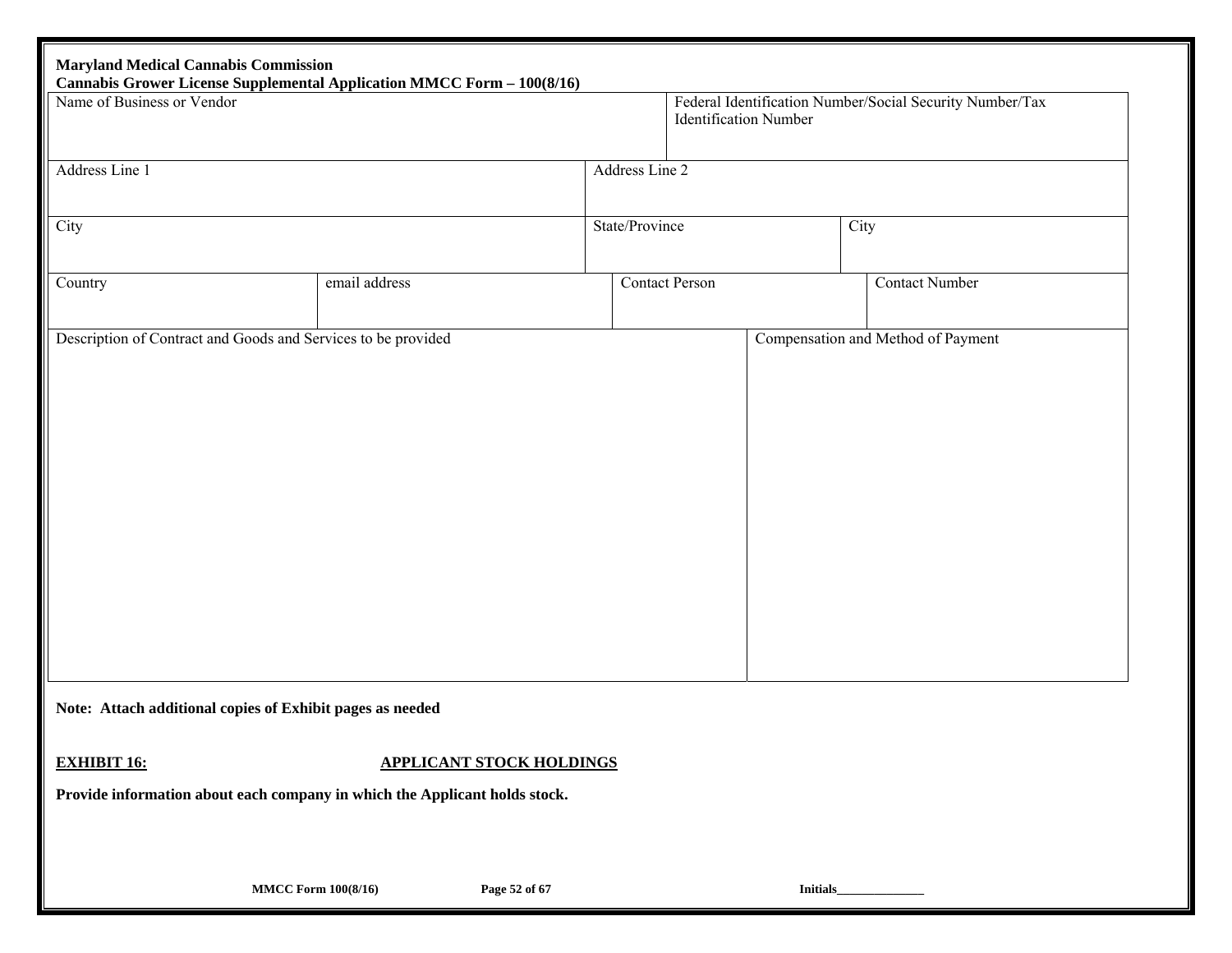| <b>Maryland Medical Cannabis Commission</b><br><b>Cannabis Grower License Supplemental Application MMCC Form - 100(8/16)</b> |                    |                                    |                                 |                              |                                                                    |  |  |  |  |
|------------------------------------------------------------------------------------------------------------------------------|--------------------|------------------------------------|---------------------------------|------------------------------|--------------------------------------------------------------------|--|--|--|--|
| NAME AND ADDRESS<br>OF COMPANY                                                                                               | TYPE OF STOCK HELD | PURCHASE PRICE PER<br><b>SHARE</b> | NUMBER OF SHARES<br><b>HELD</b> | % OF OWNERSHIP<br>5% OR MORE | VOTING OR NON-<br><b>VOTING STOCK (List</b><br>Voting Stock First) |  |  |  |  |
|                                                                                                                              |                    |                                    |                                 |                              |                                                                    |  |  |  |  |
|                                                                                                                              |                    |                                    |                                 |                              |                                                                    |  |  |  |  |
|                                                                                                                              |                    |                                    |                                 |                              |                                                                    |  |  |  |  |
|                                                                                                                              |                    |                                    |                                 |                              |                                                                    |  |  |  |  |
|                                                                                                                              |                    |                                    |                                 |                              |                                                                    |  |  |  |  |
|                                                                                                                              |                    |                                    |                                 |                              |                                                                    |  |  |  |  |
|                                                                                                                              |                    |                                    |                                 |                              |                                                                    |  |  |  |  |
|                                                                                                                              |                    |                                    |                                 |                              |                                                                    |  |  |  |  |

**EXHIBIT 17:**

**INSIDER TRANSACTIONS** 

**Provide information for each change that occurred within the last five (5) years, prior to this application, in the beneficial ownership of the equity securities of the Applicant on the part of any person who is indirectly or directly a beneficial owner of more than five percent (5%) of any class of an equity security of the Applicant or who is or was within that period a director or officer of the corporation. Include changes resulting from (a) gift, (b) purchase, (c) sale, (d) exercise of an option to purchase (e) exercise of an option to sell, (f) grant or receipt of a put or (g) grant or receipt of a call.** 

**MMCC Form 100(8/16)** Page 53 of 67 **Initials**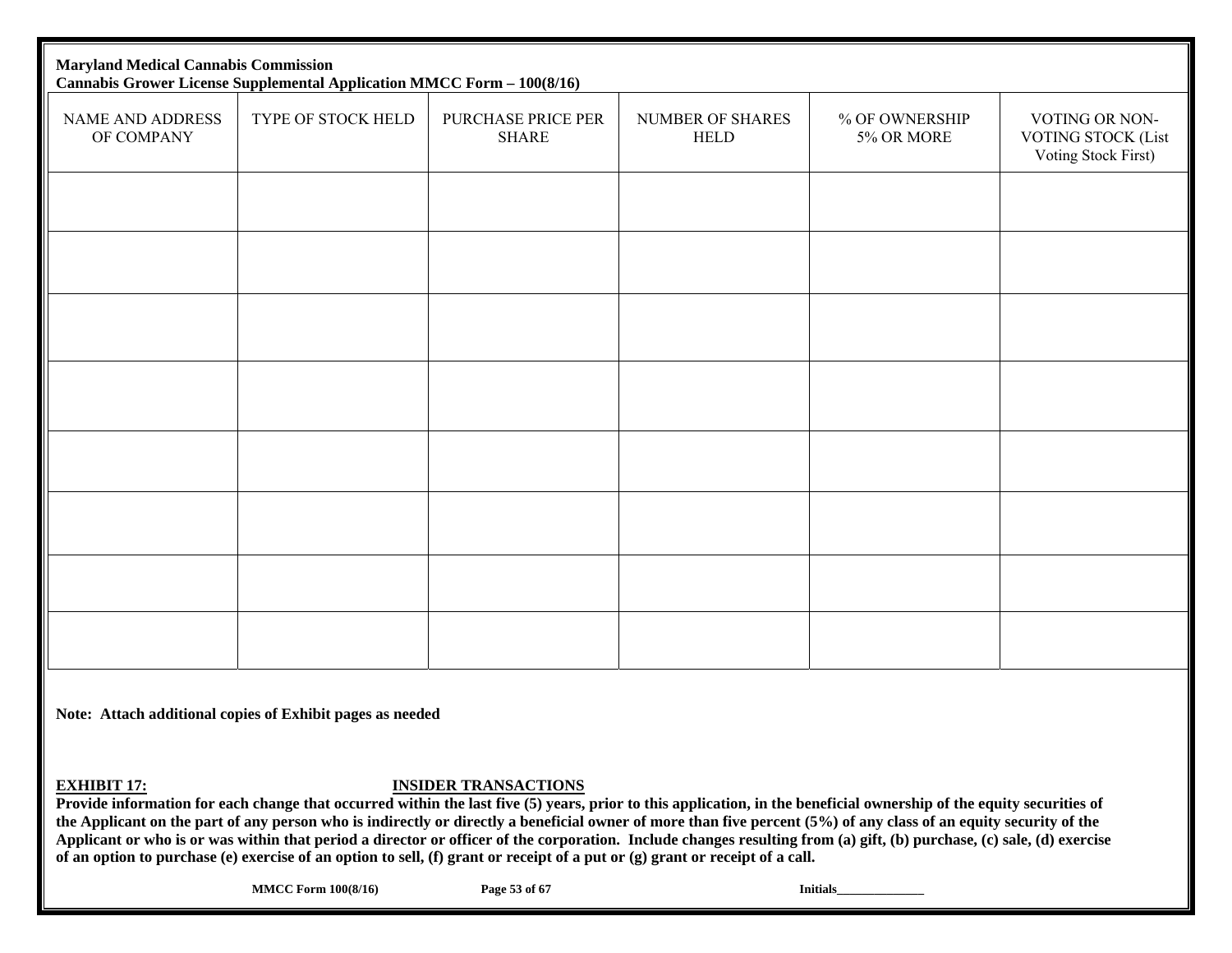|                                          | <b>Maryland Medical Cannabis Commission</b><br>Cannabis Grower License Supplemental Application MMCC Form - 100(8/16)                                                                                                                                                                                                                                                                                            |                         |                                                                                                                            |                                        |           |                |                                |
|------------------------------------------|------------------------------------------------------------------------------------------------------------------------------------------------------------------------------------------------------------------------------------------------------------------------------------------------------------------------------------------------------------------------------------------------------------------|-------------------------|----------------------------------------------------------------------------------------------------------------------------|----------------------------------------|-----------|----------------|--------------------------------|
|                                          |                                                                                                                                                                                                                                                                                                                                                                                                                  |                         |                                                                                                                            | Name, Home Address & Business Address* |           |                |                                |
| First Name                               | Middle Name                                                                                                                                                                                                                                                                                                                                                                                                      |                         |                                                                                                                            | Suffix (Jr., Sr., etc.)                |           | Date of Birth  |                                |
| Home Address Line 1                      |                                                                                                                                                                                                                                                                                                                                                                                                                  |                         |                                                                                                                            | Home Address Line 2                    |           |                |                                |
| City                                     |                                                                                                                                                                                                                                                                                                                                                                                                                  |                         | State/Province                                                                                                             |                                        |           | Postal Code    |                                |
| Country                                  |                                                                                                                                                                                                                                                                                                                                                                                                                  |                         | email address                                                                                                              |                                        |           | Contact number |                                |
| <b>Business Address Line 1</b>           |                                                                                                                                                                                                                                                                                                                                                                                                                  |                         |                                                                                                                            | <b>Business Address Line 2</b>         |           |                |                                |
| City                                     |                                                                                                                                                                                                                                                                                                                                                                                                                  |                         | State/Province                                                                                                             |                                        |           | Postal Code    |                                |
| Country                                  |                                                                                                                                                                                                                                                                                                                                                                                                                  |                         |                                                                                                                            | Business email address                 |           |                | <b>Business Contact number</b> |
| <b>DATE OF</b><br><b>TRANSACTION</b>     | NATURE OF TRANSACTION                                                                                                                                                                                                                                                                                                                                                                                            |                         | <b>PARTIES TO</b><br><b>NUMBER OF SECURITIES</b><br><b>TRANSACTION</b><br><b>INVOLVED</b><br>(INCLUDE Name &<br>POSITIONS) |                                        |           |                | DOLLAR VALUE OF TRANSACTION    |
|                                          |                                                                                                                                                                                                                                                                                                                                                                                                                  |                         |                                                                                                                            |                                        |           |                |                                |
|                                          |                                                                                                                                                                                                                                                                                                                                                                                                                  |                         |                                                                                                                            |                                        |           |                |                                |
| <b>EXHIBIT 18:</b><br>Has the Applicant; | Note: Attach additional copies of Exhibit pages as needed<br>Have any of the Applicant's subsidiaries;<br>Have any of the Principal Employees, (Directors, Partners, Officers, Trustees, Owners) ever been indicted, arrested, charged with, or convicted of, a criminal<br>offense or been a party to or named as an unindicted conspirator in any criminal proceeding in this state or any other jurisdiction? | <b>CRIMINAL HISTORY</b> |                                                                                                                            |                                        |           |                |                                |
|                                          |                                                                                                                                                                                                                                                                                                                                                                                                                  |                         |                                                                                                                            |                                        |           |                | NAME OF                        |
|                                          | <b>MMCC Form 100(8/16)</b>                                                                                                                                                                                                                                                                                                                                                                                       | Page 54 of 67           |                                                                                                                            |                                        | Initials_ |                |                                |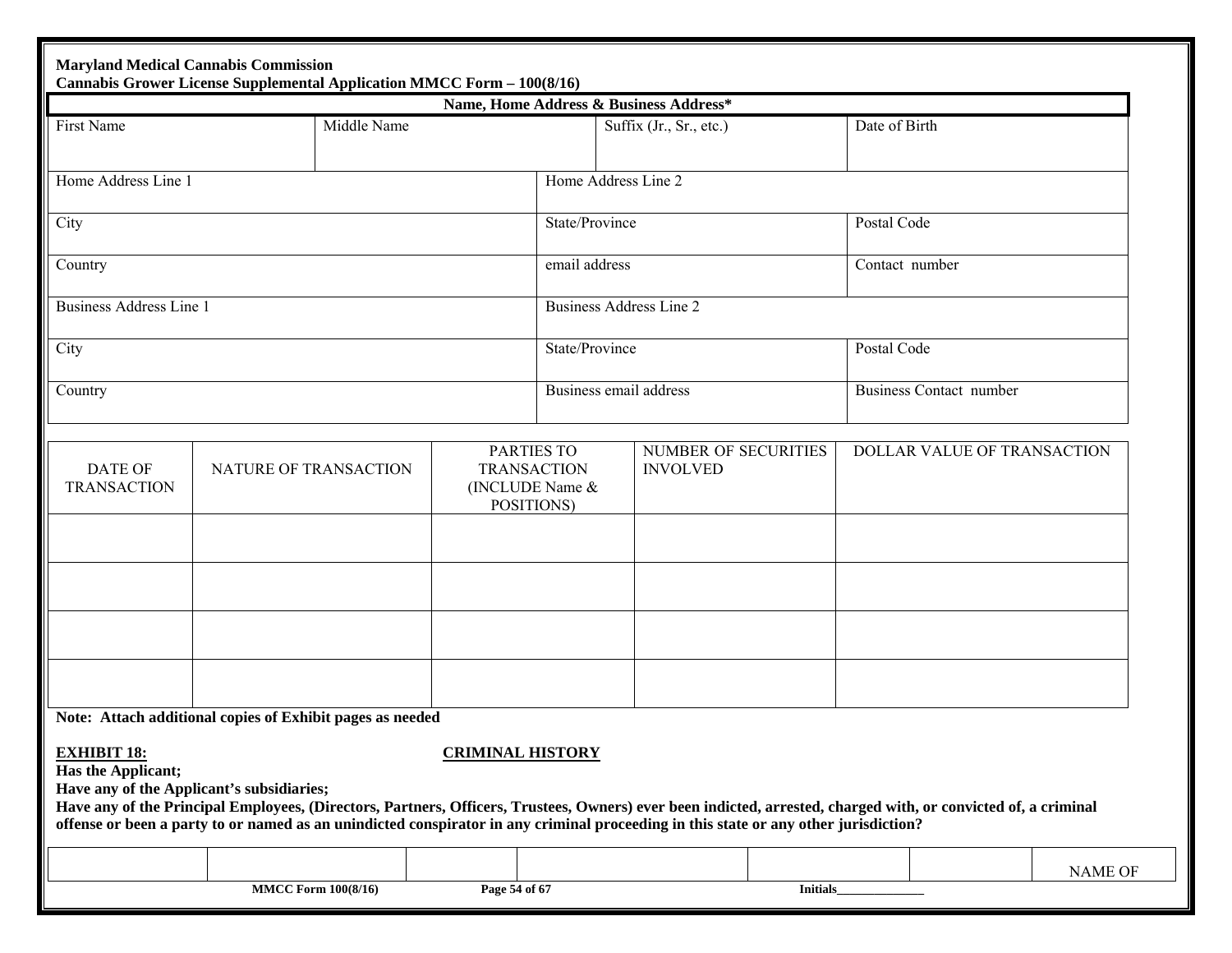| <b>Maryland Medical Cannabis Commission</b><br>Cannabis Grower License Supplemental Application MMCC Form - 100(8/16) |                                         |                                                        |                                                                                     |                                                                    |                 |                                                       |  |  |  |
|-----------------------------------------------------------------------------------------------------------------------|-----------------------------------------|--------------------------------------------------------|-------------------------------------------------------------------------------------|--------------------------------------------------------------------|-----------------|-------------------------------------------------------|--|--|--|
| NAME OF CASE<br>AND DOCKET<br><b>NUMBER</b>                                                                           | NATURE OF CHARGE OR<br><b>COMPLAINT</b> | <b>DATE OF</b><br><b>CHARGE OR</b><br><b>COMPLAINT</b> | NAME AND ADDRESS OF<br>LAW ENFORCEMENT<br><b>AGENCY OR COURT</b><br><b>INVOLVED</b> | <b>DISPOSITON</b><br>(ACQUITTED,<br>CONVICTED,<br>DISMISSED, ETC.) | <b>SENTENCE</b> | DIRECTOR,<br>PARTNER,<br>OFFICER OR<br><b>TRUSTEE</b> |  |  |  |
|                                                                                                                       |                                         |                                                        |                                                                                     |                                                                    |                 |                                                       |  |  |  |
|                                                                                                                       |                                         |                                                        |                                                                                     |                                                                    |                 |                                                       |  |  |  |
|                                                                                                                       |                                         |                                                        |                                                                                     |                                                                    |                 |                                                       |  |  |  |
|                                                                                                                       |                                         |                                                        |                                                                                     |                                                                    |                 |                                                       |  |  |  |
|                                                                                                                       |                                         |                                                        |                                                                                     |                                                                    |                 |                                                       |  |  |  |
|                                                                                                                       |                                         |                                                        |                                                                                     |                                                                    |                 |                                                       |  |  |  |
|                                                                                                                       |                                         |                                                        |                                                                                     |                                                                    |                 |                                                       |  |  |  |
|                                                                                                                       |                                         |                                                        |                                                                                     |                                                                    |                 |                                                       |  |  |  |
|                                                                                                                       |                                         |                                                        |                                                                                     |                                                                    |                 |                                                       |  |  |  |
|                                                                                                                       |                                         |                                                        |                                                                                     |                                                                    |                 |                                                       |  |  |  |

#### **EXHIBIT 19:INVESTIGATIONS, TESTIMONY OR POLYGRAPHS**

**Has the Applicant, any of its subsidiaries, principals, directors, partners, trustees or officers ever been called to testify before, been the subject of an investigation conducted by, or requested to take a polygraph exam by any governmental agency, court, committee, grand jury or investigatory body (municipal, state, county, provincial, federal national, etc.) other than in response to minor traffic related offenses?** 

**MMCC Form 100(8/16)** Page 55 of 67 **Initials**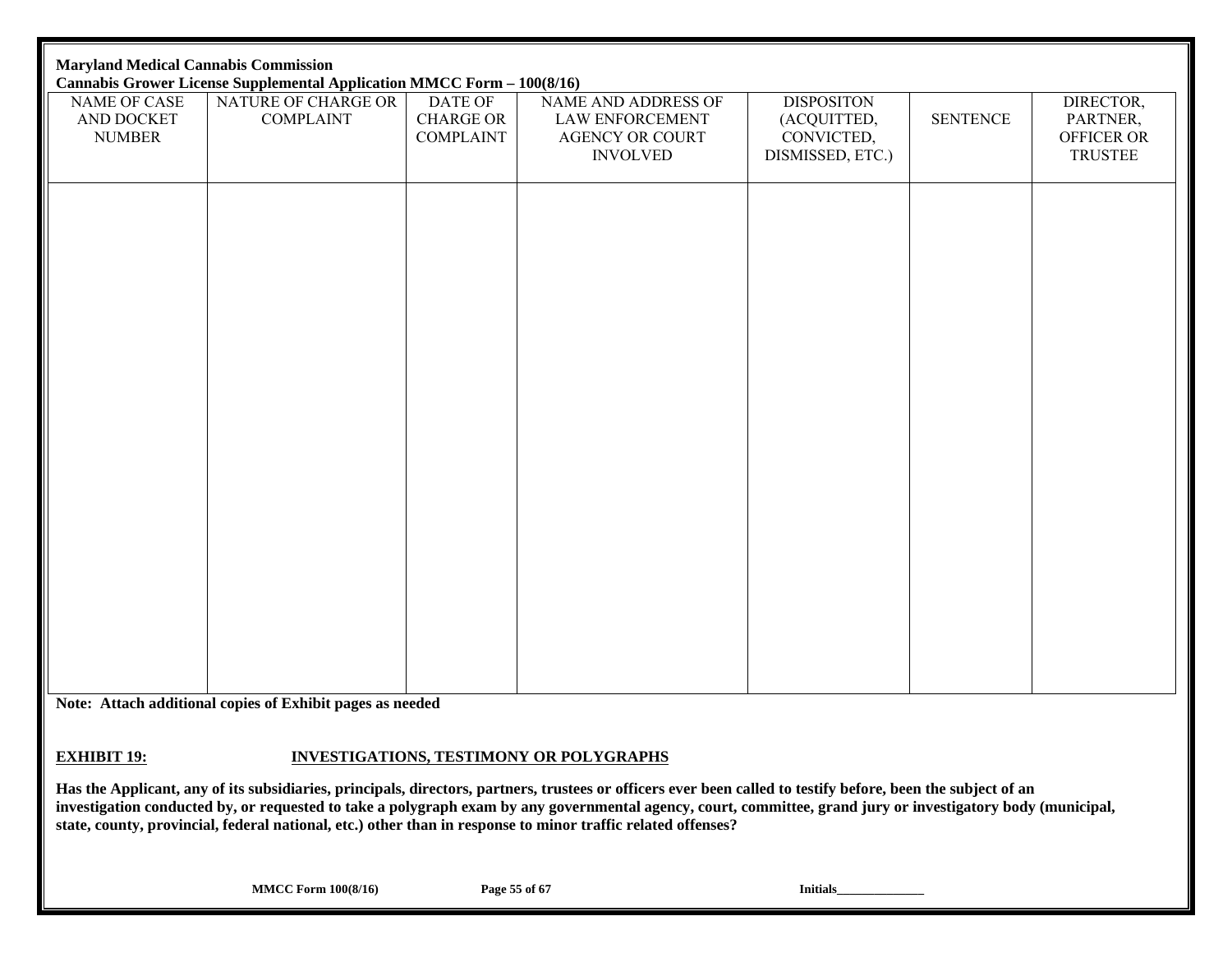| <b>Maryland Medical Cannabis Commission</b>               | Cannabis Grower License Supplemental Application MMCC Form - 100(8/16)                                                                                                                                                                                                                                                                                                                                                                                                                                                     |                                               |                                                                  |                                                                     |                                                              |
|-----------------------------------------------------------|----------------------------------------------------------------------------------------------------------------------------------------------------------------------------------------------------------------------------------------------------------------------------------------------------------------------------------------------------------------------------------------------------------------------------------------------------------------------------------------------------------------------------|-----------------------------------------------|------------------------------------------------------------------|---------------------------------------------------------------------|--------------------------------------------------------------|
| NAME AND ADDRESS OF<br><b>COURT OR OTHER AGENCY</b>       | NATURE OF PROCEEDINGS<br>OR INVESTIGATION                                                                                                                                                                                                                                                                                                                                                                                                                                                                                  | <b>WAS TESTIMONY</b><br>GIVEN?<br>(Yes or No) | <b>DATES ON</b><br>WHICH<br><b>TESTIMONY WAS</b><br><b>GIVEN</b> | <b>APPROXIMATE</b><br>TIME PERIOD OF<br><b>INVESTIGATION</b>        | DIRECTOR,<br>PARTNER,<br><b>OFFICER OR</b><br><b>TRUSTEE</b> |
| Type of Proceeding or Investigation                       |                                                                                                                                                                                                                                                                                                                                                                                                                                                                                                                            |                                               |                                                                  |                                                                     |                                                              |
|                                                           |                                                                                                                                                                                                                                                                                                                                                                                                                                                                                                                            |                                               |                                                                  |                                                                     |                                                              |
| <b>NAME AND ADDRESS OF</b><br>COURT OR OTHER AGENCY       | NATURE OF PROCEEDINGS<br>OR INVESTIGATION                                                                                                                                                                                                                                                                                                                                                                                                                                                                                  | <b>WAS TESTIMONY</b><br>GIVEN?<br>(Yes or No) | <b>DATES ON</b><br>WHICH<br><b>TESTIMONY WAS</b><br><b>GIVEN</b> | <b>APPROXIMATE</b><br><b>TIME PERIOD OF</b><br><b>INVESTIGATION</b> | DIRECTOR,<br>PARTNER,<br><b>OFFICER OR</b><br><b>TRUSTEE</b> |
|                                                           |                                                                                                                                                                                                                                                                                                                                                                                                                                                                                                                            |                                               |                                                                  |                                                                     |                                                              |
| Type of Proceeding or Investigation                       |                                                                                                                                                                                                                                                                                                                                                                                                                                                                                                                            |                                               |                                                                  |                                                                     |                                                              |
| Note: Attach additional copies of Exhibit pages as needed |                                                                                                                                                                                                                                                                                                                                                                                                                                                                                                                            |                                               |                                                                  |                                                                     |                                                              |
| <b>EXHIBIT 20:</b>                                        |                                                                                                                                                                                                                                                                                                                                                                                                                                                                                                                            | <b>EXISTING LITIGATION</b>                    |                                                                  |                                                                     |                                                              |
| judgments. List most recent litigation first.             | Describe all existing civil litigation or any settled or closed legal action over the past three (3) years to which the Applicant, its parent, affiliate, holding or any<br>subsidiary is or was a party whether in this state or in another jurisdiction. This description must include the title and docket number of the litigation, the name<br>and location of the court before which it is pending, the identity of all parties to the litigation, the general nature of all claims being made and the nature of any |                                               |                                                                  |                                                                     |                                                              |
|                                                           | <b>MMCC Form 100(8/16)</b>                                                                                                                                                                                                                                                                                                                                                                                                                                                                                                 | Page 56 of 67                                 |                                                                  |                                                                     |                                                              |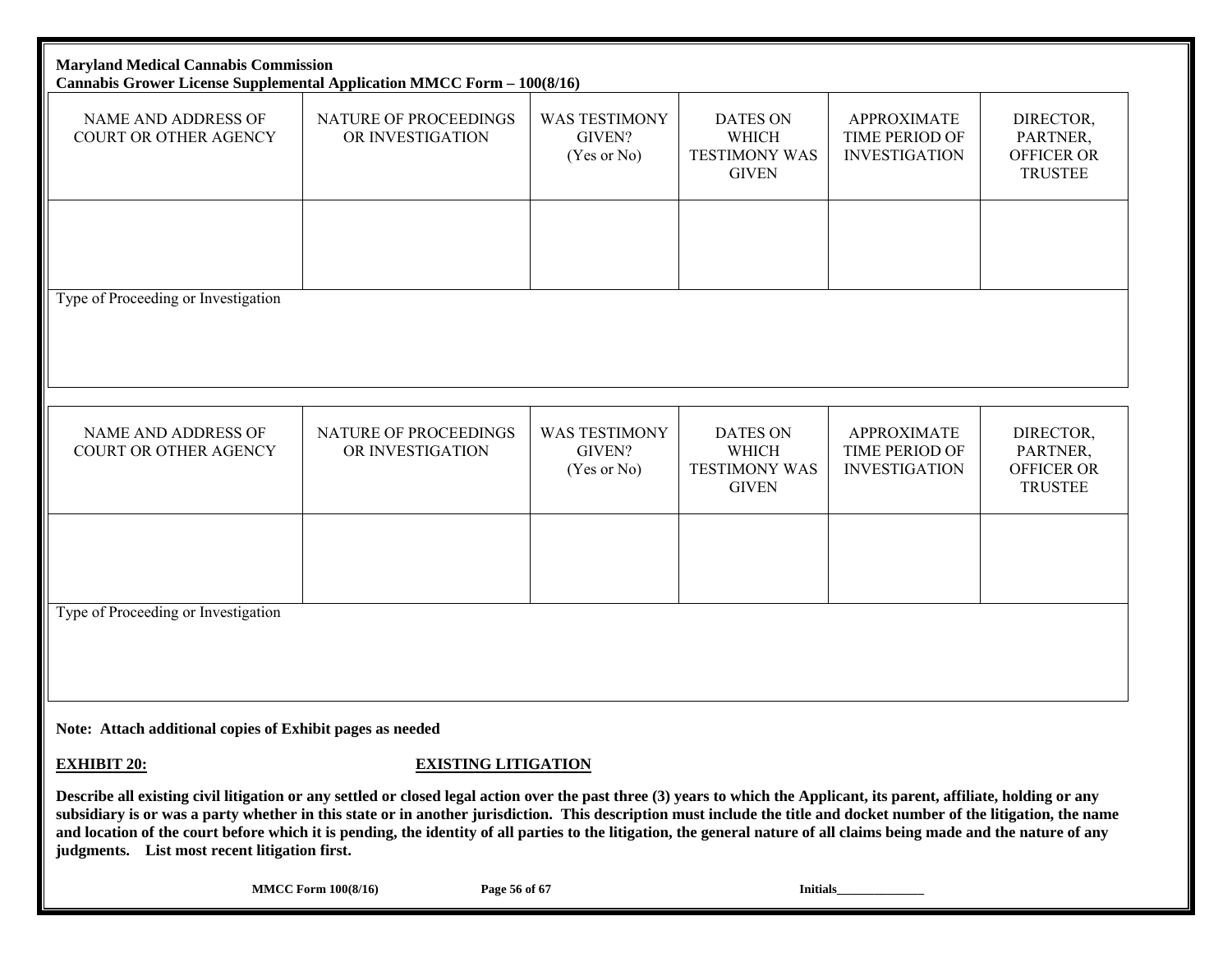| Name of case and docket number | <b>Cannabis Grower License Supplemental Application MMCC Form - 100(8/16)</b><br>Name and address of law court<br>involved in litigation | Name of all parties involved in<br>litigation | Nature of Claim(s) and judgment (if judgment<br>has been rendered) |
|--------------------------------|------------------------------------------------------------------------------------------------------------------------------------------|-----------------------------------------------|--------------------------------------------------------------------|
|                                |                                                                                                                                          |                                               |                                                                    |
|                                |                                                                                                                                          |                                               |                                                                    |
|                                |                                                                                                                                          |                                               |                                                                    |
|                                |                                                                                                                                          |                                               |                                                                    |
|                                |                                                                                                                                          |                                               |                                                                    |
|                                |                                                                                                                                          |                                               |                                                                    |
|                                |                                                                                                                                          |                                               |                                                                    |
|                                |                                                                                                                                          |                                               |                                                                    |
|                                |                                                                                                                                          |                                               |                                                                    |
|                                |                                                                                                                                          |                                               |                                                                    |
|                                |                                                                                                                                          |                                               |                                                                    |

#### **EXHIBIT 21: ANTITRUST, TRADE REGULATION AND SECURITIES JUDGMENTS; STATUTORY AND REGULATORY VIOLATIONS**

**Has the corporation ever had a judgment, order, consent decree or consent order pertaining to a violation or alleged violation of the federal antitrust, trade regulation or securities laws, or similar laws of any state, province or country entered against it?** 

**In the past ten years, has the corporation had a judgment, order, consent decree or consent order pertaining to any state or federal statute, regulation or code that resulted in a fine or penalty of \$10,000 or more entered against it?** 

**MMCC Form 100(8/16)** Page 57 of 67 **Initials**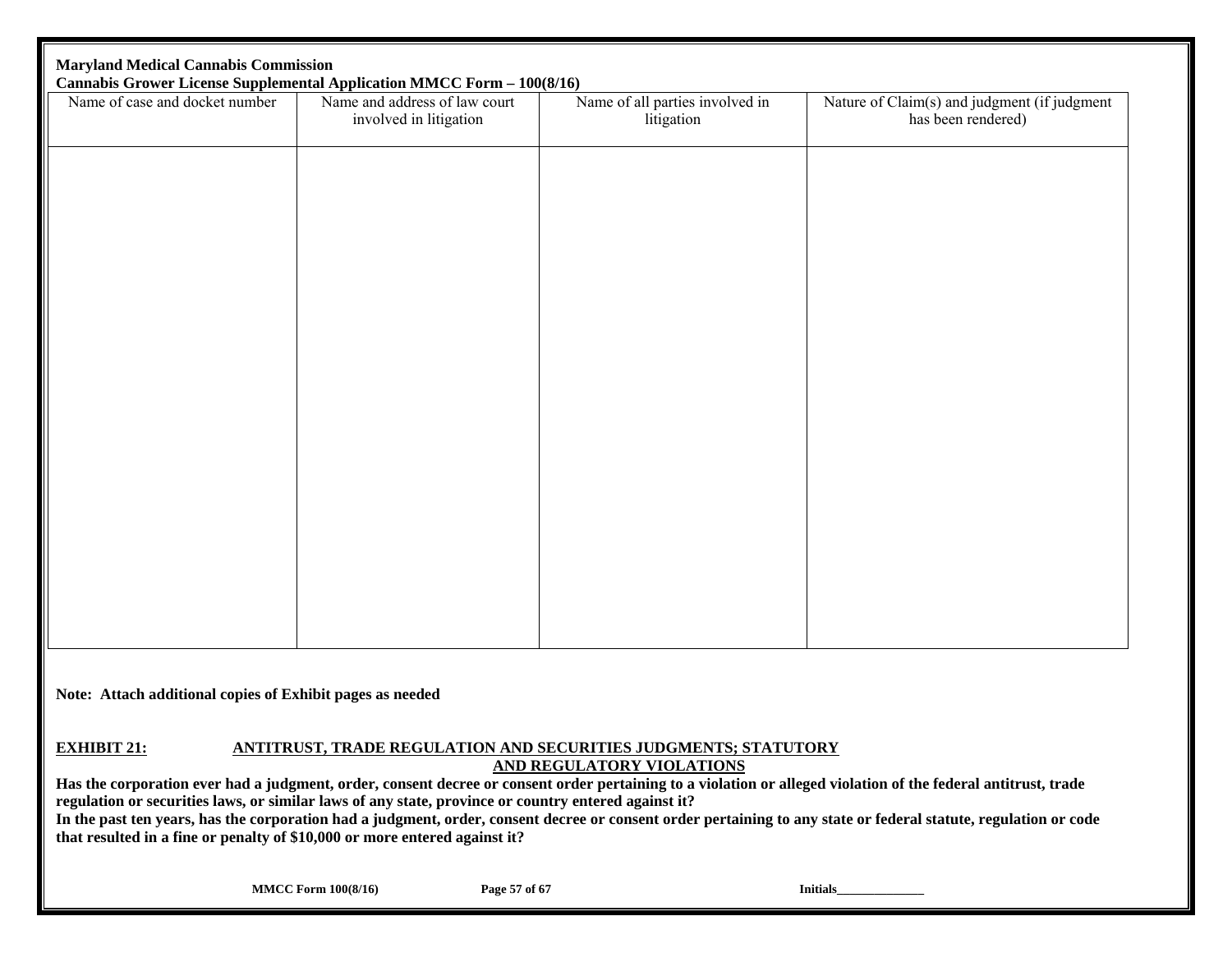| <b>Maryland Medical Cannabis Commission</b><br><b>Cannabis Grower License Supplemental Application MMCC Form - 100(8/16)</b> |                                     |                 |
|------------------------------------------------------------------------------------------------------------------------------|-------------------------------------|-----------------|
| Title Or Case And Docket Number                                                                                              | Name And Address Of Court Or Agency | Date Of Offense |
|                                                                                                                              |                                     |                 |
|                                                                                                                              |                                     |                 |
|                                                                                                                              |                                     |                 |
| Nature Of Offense                                                                                                            |                                     |                 |
|                                                                                                                              |                                     |                 |
| Disposition of Action                                                                                                        |                                     |                 |
|                                                                                                                              |                                     |                 |
|                                                                                                                              |                                     |                 |
| Nature Of Judgment, Decree Or Order                                                                                          |                                     |                 |
|                                                                                                                              |                                     |                 |
|                                                                                                                              |                                     |                 |
|                                                                                                                              |                                     |                 |
| Title Or Case And Docket Number                                                                                              | Name And Address Of Court Or Agency | Date Of Offense |
|                                                                                                                              |                                     |                 |
|                                                                                                                              |                                     |                 |
| Nature Of Offense                                                                                                            |                                     |                 |
|                                                                                                                              |                                     |                 |
|                                                                                                                              |                                     |                 |
| Disposition                                                                                                                  |                                     |                 |
|                                                                                                                              |                                     |                 |
| Nature Of Judgment, Decree Or Order                                                                                          |                                     |                 |
|                                                                                                                              |                                     |                 |
|                                                                                                                              |                                     |                 |
|                                                                                                                              |                                     |                 |
| Note: Attach additional copies of Exhibit pages as needed                                                                    |                                     |                 |
|                                                                                                                              |                                     |                 |
|                                                                                                                              |                                     |                 |
|                                                                                                                              |                                     |                 |
|                                                                                                                              |                                     |                 |
|                                                                                                                              |                                     |                 |
|                                                                                                                              |                                     |                 |
| <b>MMCC Form 100(8/16)</b>                                                                                                   | Page 58 of 67                       | Initials_       |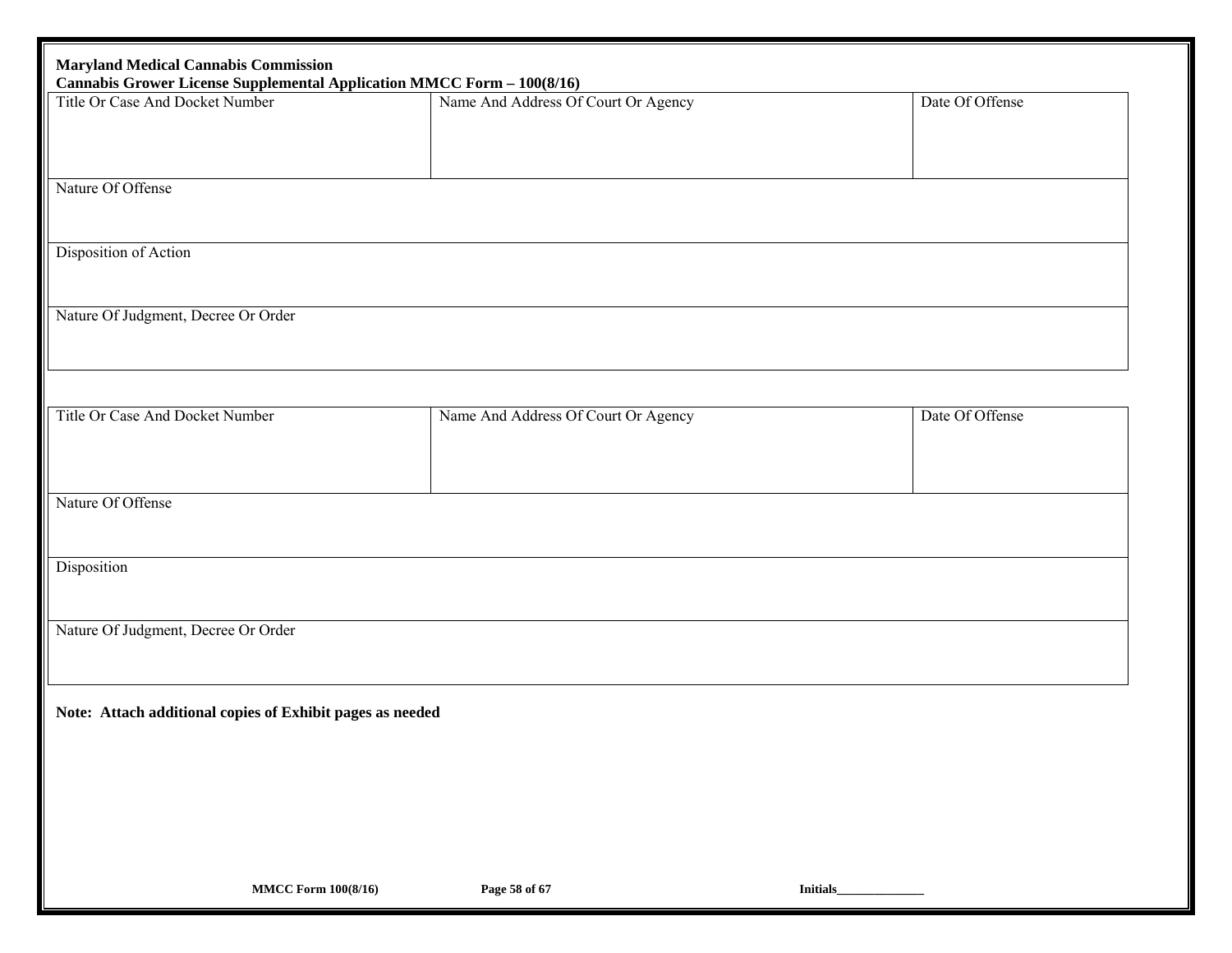|  | <b>Maryland Medical Cannabis Commission</b> |  |  |        |
|--|---------------------------------------------|--|--|--------|
|  |                                             |  |  | $   -$ |

**Cannabis Grower License Supplemental Application MMCC Form – 100(8/16)** 

#### **EXHIBIT 22:**

#### **BANKRUPTCY OR INSOLVENCY PROCEEDINGS**

**Has the Applicant, or any affiliate, intermediary, subsidiary or holding company had any petition under any provision of the Federal Bankruptcy Code or under any state insolvency law filed by or against it in the last ten year period?** 

**Has the Applicant, or any affiliate, intermediary, subsidiary or holding company sought relief under any provision of the Federal Bankruptcy Code or under any state insolvency law in the last ten year period?** 

Has any receiver, fiscal agent, trustee, reorganization trustee, or similar officer been appointed in the last ten year period by a court for the business or **property of the Applicant, or any affiliate, intermediary, subsidiary or holding companies?** 

| Date Petition Filed Or Relief<br>Sought                                                                                                             | Title Of Case And Docket Number | Name And Address Of Court Or Agency                                   |
|-----------------------------------------------------------------------------------------------------------------------------------------------------|---------------------------------|-----------------------------------------------------------------------|
| Date Judgment Entered<br>$\mathbf{A}$ $\mathbf{F}$ $\mathbf{A}$<br>$\mathbf{C}$ $\mathbf{I}$ $\mathbf{I}$ $\mathbf{I}$<br>$\mathbf{D}$ $\mathbf{P}$ |                                 | Name and Date Appointed of Court Appointed Receiver, Agent or Trustee |

Nature of Judgment or Relief

**Note: Attach additional copies of Exhibit pages as needed**

**MMCC Form 100(8/16) Page 59 of 67 Initials Initials**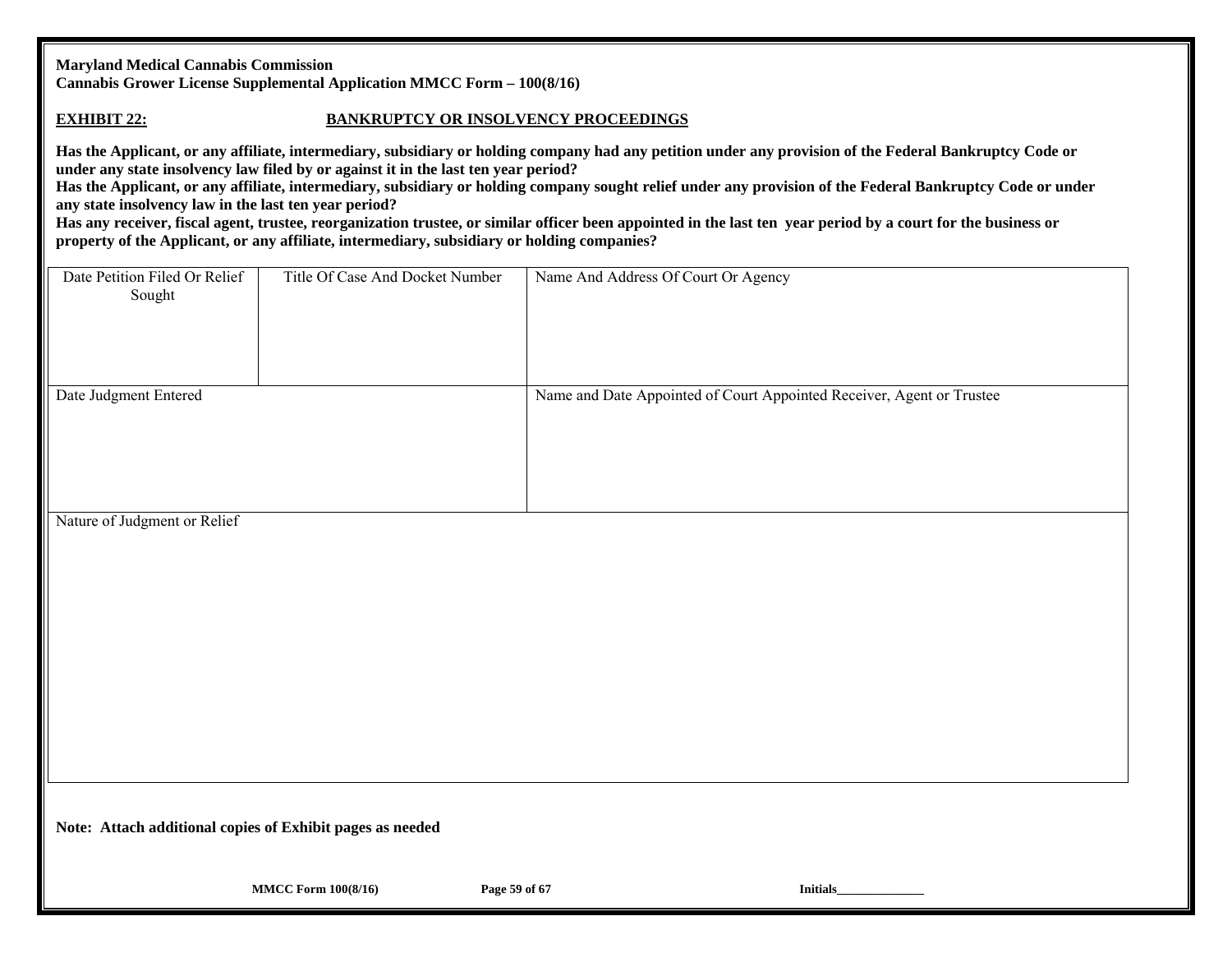#### **Maryland Medical Cannabis Commission Cannabis Grower License Supplemental Application MMCC Form – 100(8/16) EXHIBIT 23:LICENSES (Medical Cannabis Grower License)**

**Has the Applicant, or any affiliate, intermediary, subsidiary or holding company ever applied in any jurisdiction, including but not limited to, any federal, state, local or Native American governments for a license, permit or other authorization to participate in lawful growing, processing and dispensary operations, etc.)? Has the Applicant, or any affiliate, intermediary, subsidiary or holding company ever had any license application, license, permit or other authorization issued by a government agency in this state or any other jurisdiction denied, suspended or revoked in last ten year period?** 

| Type Of License Or<br>Permit | Name And Location Of<br>Governmental Agency | Application<br>Number | Disposition (i.e.<br>Granted, Denied,<br>Pending, Expired,<br>Suspended, Revoked<br>Withdrawn etc.) | <b>Disposition Date</b> | If Issued, Give Appropriate License, Permit<br>Or Other Such Number And Expiration<br>Date. If Denied, Pending, Expired,<br>Suspended, Conditioned, Withdrawn Or<br>Revoked, Provide Why |
|------------------------------|---------------------------------------------|-----------------------|-----------------------------------------------------------------------------------------------------|-------------------------|------------------------------------------------------------------------------------------------------------------------------------------------------------------------------------------|
|                              |                                             |                       |                                                                                                     |                         |                                                                                                                                                                                          |
|                              |                                             |                       |                                                                                                     |                         |                                                                                                                                                                                          |
|                              |                                             |                       |                                                                                                     |                         |                                                                                                                                                                                          |
|                              |                                             |                       |                                                                                                     |                         |                                                                                                                                                                                          |

**Note: Attach additional copies of Exhibit pages as needed** 

**EXHIBIT 24:**

**MMCC Form 100(8/16)** Page 60 of 67 **Initials CONTRIBUTIONS AND DISBURSEMENTS**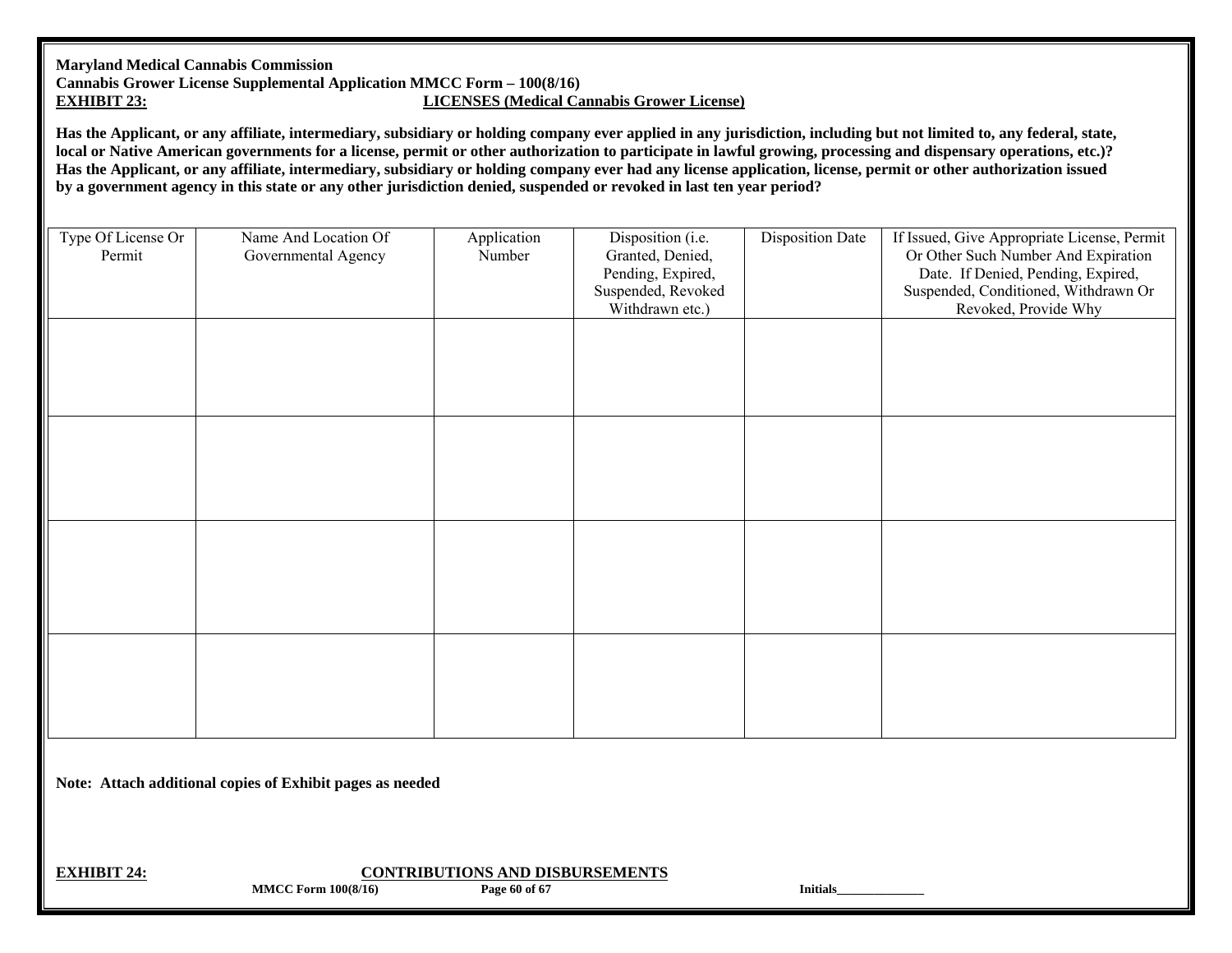**Maryland Medical Cannabis Commission** 

**Cannabis Grower License Supplemental Application MMCC Form – 100(8/16)** 

**During the last ten year period, has the Applicant, or any affiliate, intermediary, subsidiary or holding company, director, officer, or employee or any third party acting for or on behalf of the corporation made any bribes or kickbacks or made any payments alleged to have been bribes or kickbacks to any employee, company or organization to obtain favorable treatment?** 

**Has the Applicant, or any affiliate, intermediary, subsidiary or holding company, director, officer or employee or any third party acting for or on behalf of the corporation made any bribes or kickbacks or made any payments alleged to have been bribes or kickbacks to any government official, domestic or foreign to obtain favorable treatment in the last ten year period?** 

**In the last ten (10) years, has Applicant, or any affiliate, intermediary, subsidiary or holding company maintained any bank account, domestic or foreign, not reflected on the Applicant's books or records?** 

**During the last ten year period, has the Applicant, or any affiliate, intermediary, subsidiary or holding company, maintained any numbered accounts or any account in the name of a nominee for the Applicant?** 

| <b>Last Name</b>                                          | <b>First Name</b>                   | Middle Name    |                 |             | Suffix (Jr., Sr.,<br>etc.)    | Date of Birth |
|-----------------------------------------------------------|-------------------------------------|----------------|-----------------|-------------|-------------------------------|---------------|
| <b>Entity Name</b>                                        |                                     |                |                 |             |                               |               |
| Address Line 1                                            |                                     | Address Line 2 |                 |             |                               |               |
| City                                                      |                                     |                | State/Province  |             | Postal Code                   |               |
| Country                                                   |                                     | email address  |                 |             | Contact number                |               |
| Last Name                                                 | First Name                          |                | Middle Name     |             | Suffix (Jr., Sr.,<br>$etc.$ ) | Date of Birth |
| <b>Entity Name</b>                                        |                                     |                |                 |             |                               |               |
| Address Line 1                                            |                                     | Address Line 2 |                 |             |                               |               |
| City                                                      |                                     | State/Province |                 | Postal Code |                               |               |
| Country                                                   |                                     | email address  |                 |             | Contact number                |               |
| Note: Attach additional copies of Exhibit pages as needed |                                     |                |                 |             |                               |               |
| <b>EXHIBIT 25:</b>                                        | REQUIRED ATTACHMENTS - EXPLANATIONS |                |                 |             |                               |               |
| <b>MMCC Form 100(8/16)</b>                                | Page 61 of 67                       |                | <b>Initials</b> |             |                               |               |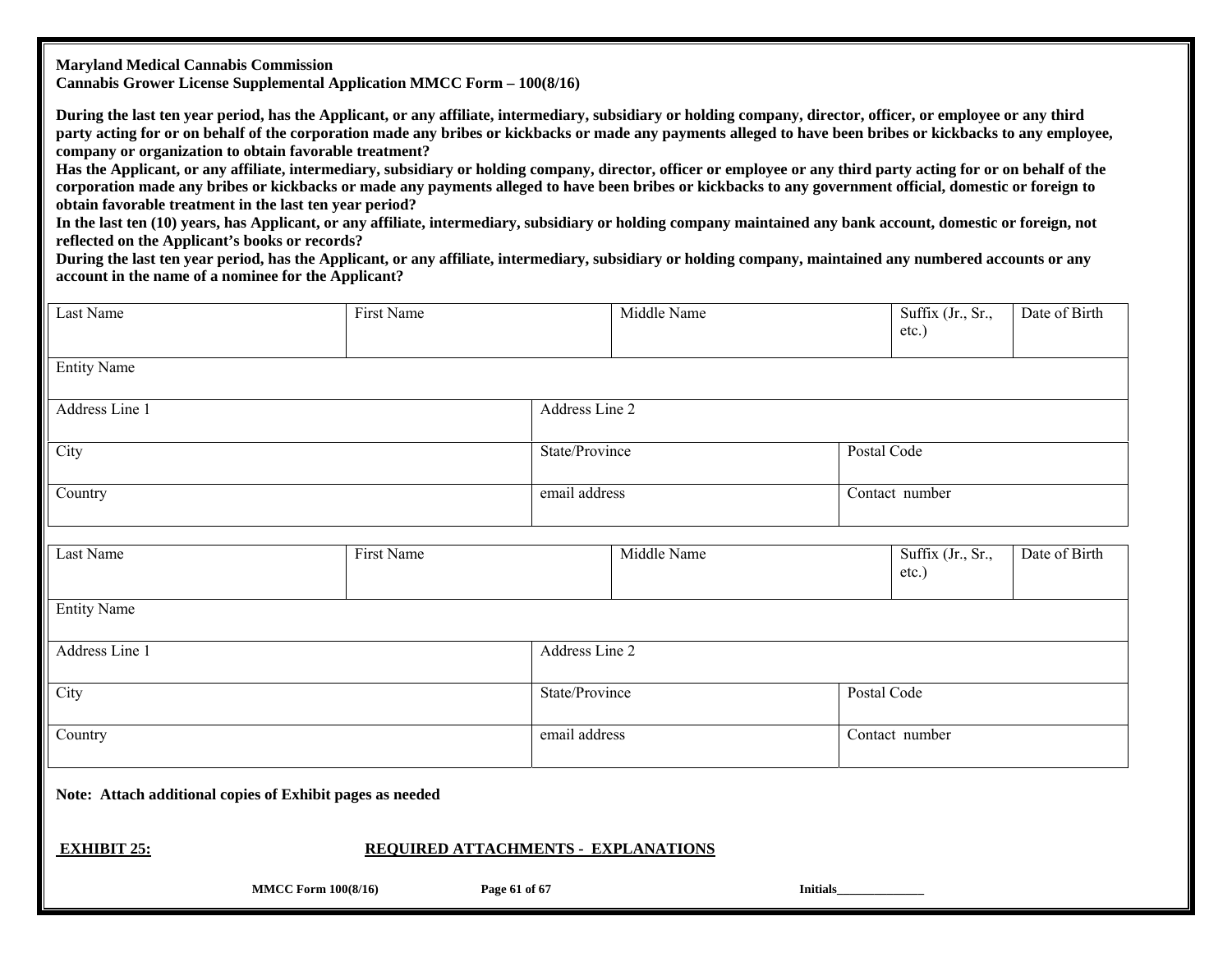**Maryland Medical Cannabis Commission Cannabis Grower License Supplemental Application MMCC Form – 100(8/16) If an attachment is not applicable to the applicant, indicate "N/A", then explain why it is not applicable.** 

**All information shall be provided** *in addition* **to the exhibits that are to be submitted.** 

| <b>Attachment</b> | <b>Explanation</b>                                        |
|-------------------|-----------------------------------------------------------|
|                   |                                                           |
|                   |                                                           |
|                   |                                                           |
|                   |                                                           |
|                   |                                                           |
|                   |                                                           |
|                   |                                                           |
|                   |                                                           |
|                   |                                                           |
|                   |                                                           |
|                   |                                                           |
|                   |                                                           |
|                   |                                                           |
|                   |                                                           |
|                   |                                                           |
|                   |                                                           |
|                   |                                                           |
|                   |                                                           |
|                   |                                                           |
|                   |                                                           |
|                   |                                                           |
|                   | Note: Attach additional copies of Exhibit pages as needed |
|                   |                                                           |
|                   |                                                           |
|                   |                                                           |

**MMCC Form 100(8/16)** Page 62 of 67 **Initials**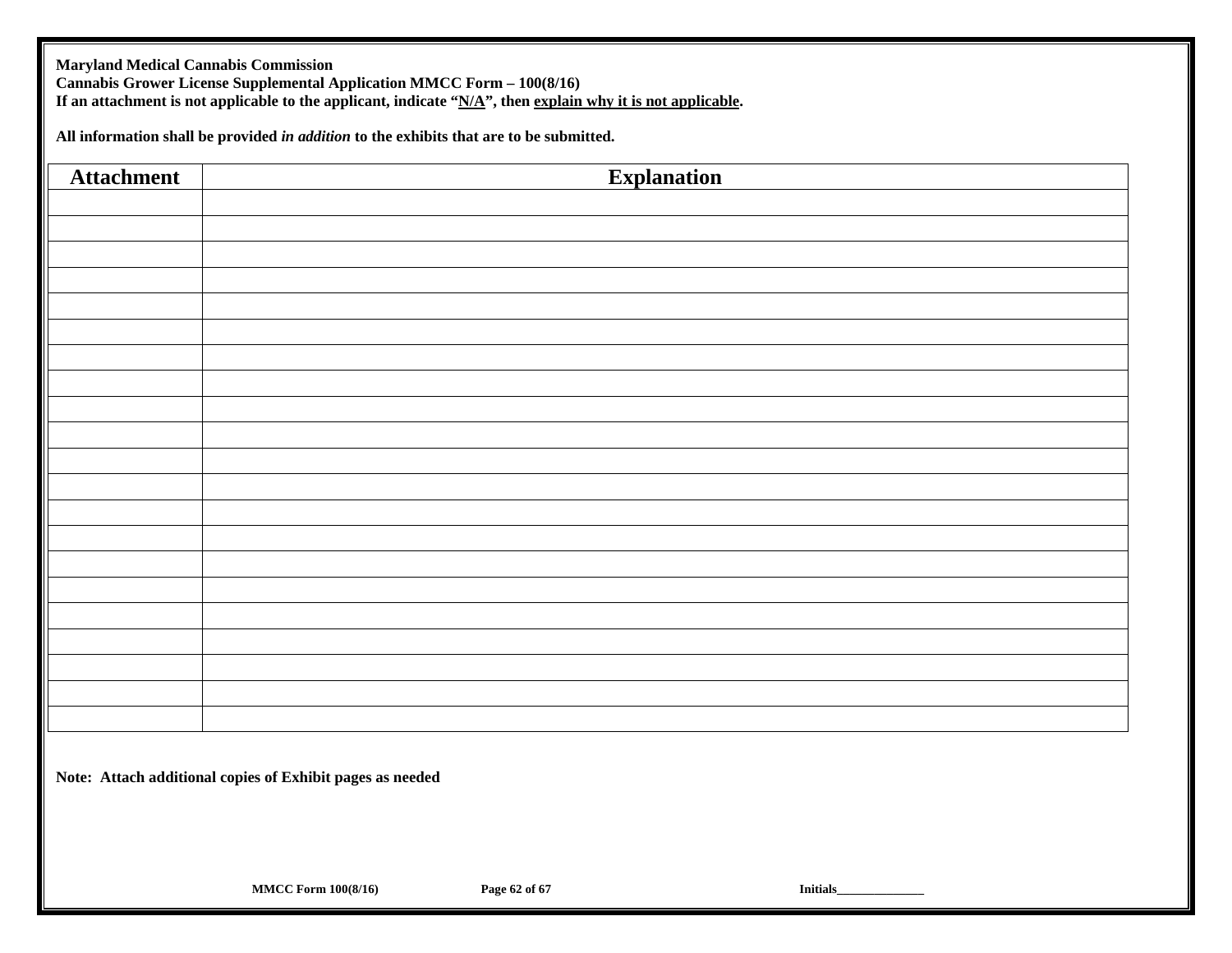

*LARRY HOGAN*  Governor *BOYD K. RUTHERFORD*  Lieutenant Governor

*DAVID R. BRINKLEY*  Secretary *MARC L. NICOLE* 

## **EXHIBIT 26 Deputy Secretary AUTHORIZATION FOR RELEASE OF INFORMATION**

**TO: \_\_\_\_\_\_\_\_\_\_\_\_\_\_\_\_\_\_\_\_\_\_\_\_\_\_\_\_\_\_\_\_\_\_\_\_\_\_\_\_\_\_\_\_\_\_\_\_\_\_\_\_\_\_\_\_\_\_\_\_\_\_\_\_\_\_\_** 

**FROM:**

#### **\_\_\_\_\_\_\_\_\_\_\_\_\_\_\_\_\_\_\_\_\_\_\_\_\_\_\_\_\_\_\_\_\_\_\_\_\_\_\_\_\_\_\_\_\_\_\_\_\_\_\_\_\_\_\_\_\_\_\_\_\_\_\_\_ (Printed Name of Applicant Entity)**

I am the authorized representative of an Applicant for a Maryland Medical Cannabis Grower License in the State of Maryland.

The Maryland Medical Cannabis Commission ("Commission") is required by law to conduct an investigation of an applicant for a Maryland Medical Cannabis License. That investigation requires the Commission to collect and evaluate information about the entity that I represent. On behalf of the entity, I irrevocably give consent to the Commission, and persons authorized by the Commission, to: (1) verify all information provided in the license application documents; (2) conduct a background investigation of the entity; and to have access to any and all information that the entity has provided to any other jurisdiction seeking a similar license in that jurisdiction, as well as the information obtained by that other jurisdiction during the course of any investigation that it may have conducted about the entity.

By executing this Authorization, I authorize any of the following entities to release to the Commission any and all information about the entity that the Commission requests: local, State or federal government unit; commercial or business enterprise; non-profit entity; individual; or any other public or private entity. The requested information may be released in written, verbal, electronic, or any other form.

With respect to any claims or liability arising from the release of the requested information to the Commission, on behalf of the entity, I expressly waive, release, discharge and forever hold harmless and agree to indemnify, the unit, entity, or individual that releases information to the Commission under the authority of this Authorization. Photo, facsimile, or electronic copy of this signed and dated Authorization shall be equally effective as an original.

 $\mathcal{L}_\text{max}$  , and the set of the set of the set of the set of the set of the set of the set of the set of the set of the set of the set of the set of the set of the set of the set of the set of the set of the set of the

Signature of Individual Completing Form Date

Printed Name Title

### **NOTARY PUBLIC**

| The undersigned, a Notary Public in and for the County of |        |  |    |                                        | in the State of                                                                                              |
|-----------------------------------------------------------|--------|--|----|----------------------------------------|--------------------------------------------------------------------------------------------------------------|
|                                                           |        |  |    |                                        | certifies that the above named individual appeared in person, and before me, either                          |
|                                                           |        |  |    |                                        | known to me or satisfactorily proven to be the individual whose name subscribed to the within instrument and |
| signed the Authorization and Notification.                |        |  |    |                                        |                                                                                                              |
| This                                                      | day of |  | 20 | and to which witness my hand and seal. |                                                                                                              |

Notary Public

*45 Calvert Street Annapolis, MD 21401-1907* 

 $\mathcal{L}_\text{max} = \mathcal{L}_\text{max} = \frac{1}{2} \sum_{i=1}^{n} \frac{1}{2} \sum_{i=1}^{n} \frac{1}{2} \sum_{i=1}^{n} \frac{1}{2} \sum_{i=1}^{n} \frac{1}{2} \sum_{i=1}^{n} \frac{1}{2} \sum_{i=1}^{n} \frac{1}{2} \sum_{i=1}^{n} \frac{1}{2} \sum_{i=1}^{n} \frac{1}{2} \sum_{i=1}^{n} \frac{1}{2} \sum_{i=1}^{n} \frac{1}{2} \sum_{i=1}^{n} \frac{1}{2} \sum$ 

*Tel: (410) 260-7570 Fax: (410) 974-3274 Toll Free: 1 (800) 705-3493 TTY Users: call via Maryland Relay http://www.dbm.maryland.go*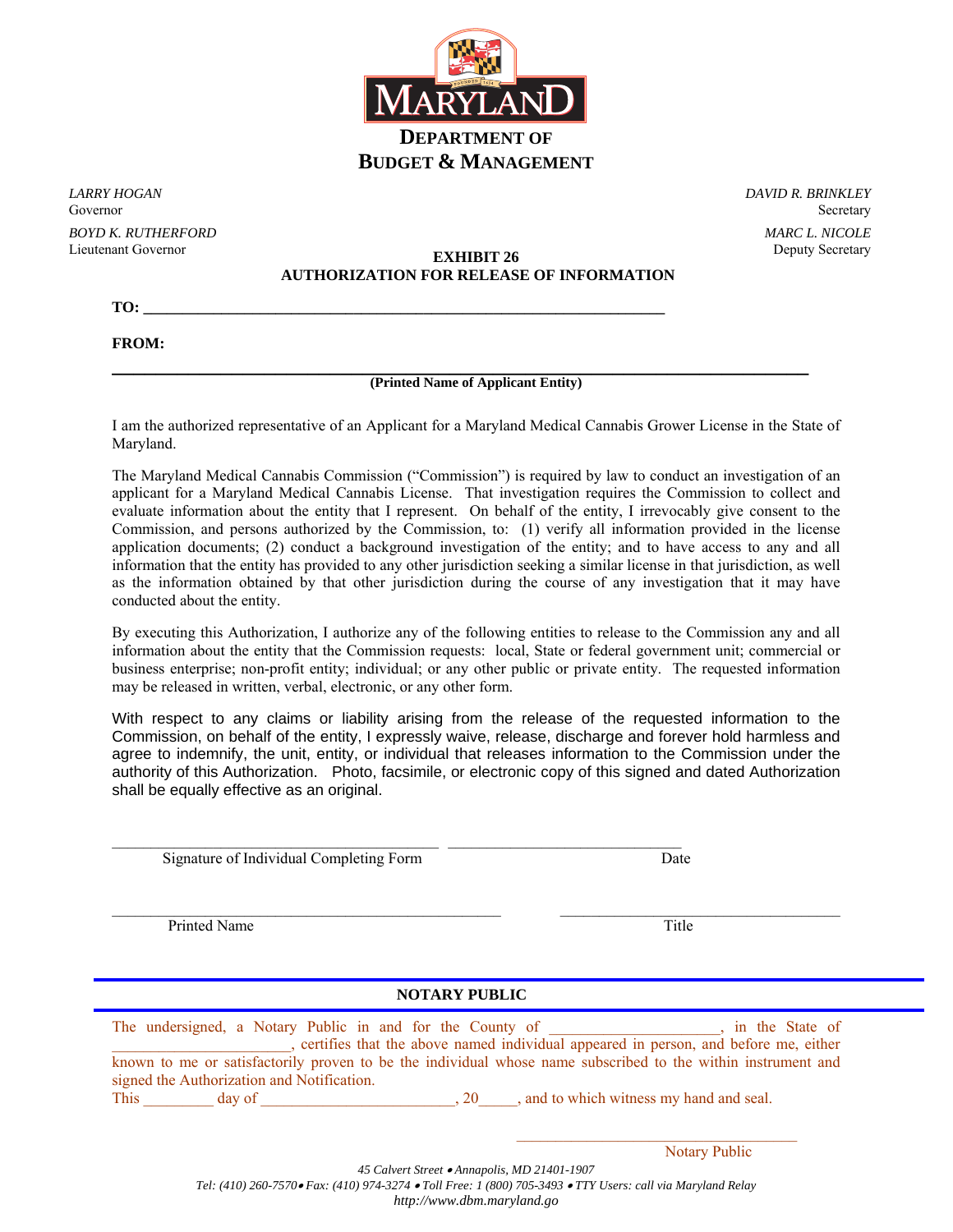**Stamp or Seal Printed Name Printed Name Printed Name Printed Name Printed Name Printed Name Printed Name Printed Name Printed Name Printed Name Printed Name Printed Name Printed Name Printed Name Printed Name Printed Name** 

20\_\_\_\_\_

| <b>Printed Name</b> |  |
|---------------------|--|
|                     |  |

My commission expires \_\_\_\_\_\_\_\_\_\_\_\_\_,

 $\mathcal{L}_\text{max} = \mathcal{L}_\text{max} = \frac{1}{2} \sum_{i=1}^{n} \frac{1}{2} \sum_{i=1}^{n} \frac{1}{2} \sum_{i=1}^{n} \frac{1}{2} \sum_{i=1}^{n} \frac{1}{2} \sum_{i=1}^{n} \frac{1}{2} \sum_{i=1}^{n} \frac{1}{2} \sum_{i=1}^{n} \frac{1}{2} \sum_{i=1}^{n} \frac{1}{2} \sum_{i=1}^{n} \frac{1}{2} \sum_{i=1}^{n} \frac{1}{2} \sum_{i=1}^{n} \frac{1}{2} \sum$ 

## **EXHIBIT 27 AFFIDAVIT OF REPRESENTATIVE OF APPLICANT**

(printed name), am authorized to complete and execute this Maryland Medical Cannabis License Application on behalf of (printed name of Applicant). I am also authorized to provide all of the information requested on this Form to the Maryland Medical Cannabis Commission, its employees, agents, and vendors (collectively, "the Commission"), and to make the representations set forth in this Affidavit.

I have read, and understand, every page of this Application. To the best of my knowledge, information, and belief, the information that I have provided on, or attached to, this Application is accurate, complete, and not misleading. I understand that any misrepresentation or omission may lead to the delay or denial of an application for a license, or may result in the Commission imposing sanctions against the Applicant, up to and including revocation of its license if it has been awarded or issued a license. I understand that any misrepresentation or omission on this Application may also subject me, or the manufacturer that I represent, to civil or criminal liability. I understand and acknowledge that the manufacturer has an ongoing duty to promptly notify the Commission if any information it provides the Commission changes.

By a separate Authorization for Release of Information, I am authorizing any entity or individual that has information about the Applicant that I represent, to release that information to the Commission for purposes of its investigation of an applicant for a Maryland Medical Cannabis Grower License. .

On behalf of the Applicant and its successors and assigns, I expressly waive, release, discharge, and forever hold harmless and agree to indemnify, the Commission, the State of Maryland, and their employees, agents, and representatives, from liability for any and all claims or legal action arising from any actions that the Commission or the State of Maryland may take related to the collection of information from the Applicant and the use of that information in connection with investigating an Institutional Investor.

 $\_$  , and the set of the set of the set of the set of the set of the set of the set of the set of the set of the set of the set of the set of the set of the set of the set of the set of the set of the set of the set of th SIGNATURE OF AUTHORIZED REPRESENTATIVE DATE

 $\mathcal{L}_\mathcal{L} = \left\{ \begin{array}{ll} \mathcal{L}_\mathcal{L} = \mathcal{L}_\mathcal{L} & \mathcal{L}_\mathcal{L} = \mathcal{L}_\mathcal{L} \\ \mathcal{L}_\mathcal{L} = \mathcal{L}_\mathcal{L} & \mathcal{L}_\mathcal{L} = \mathcal{L}_\mathcal{L} \end{array} \right. \nonumber$ PRINTED NAME OF AUTHORIZED REPRESENTATIVE TITLE

\_\_\_\_\_\_\_\_\_\_\_\_\_\_\_\_\_\_\_\_\_\_\_\_\_\_\_\_\_\_\_\_\_\_\_\_\_\_\_\_\_\_\_\_\_\_\_\_\_\_

#### **NOTARY PUBLIC**

| The undersigned, a Notary Public in and for the County of<br>signed the Authorization and Notification. |     | in the State of<br>, certifies that the above named individual appeared in person, and before me, either<br>known to me or satisfactorily proven to be the individual whose name subscribed to the within instrument and |
|---------------------------------------------------------------------------------------------------------|-----|--------------------------------------------------------------------------------------------------------------------------------------------------------------------------------------------------------------------------|
| day of<br>This                                                                                          | .20 | and to which witness my hand and seal.                                                                                                                                                                                   |
|                                                                                                         |     | <b>Notary Public</b>                                                                                                                                                                                                     |
| <b>Stamp or Seal</b>                                                                                    |     | <b>Printed Name</b>                                                                                                                                                                                                      |
|                                                                                                         |     | My commission expires                                                                                                                                                                                                    |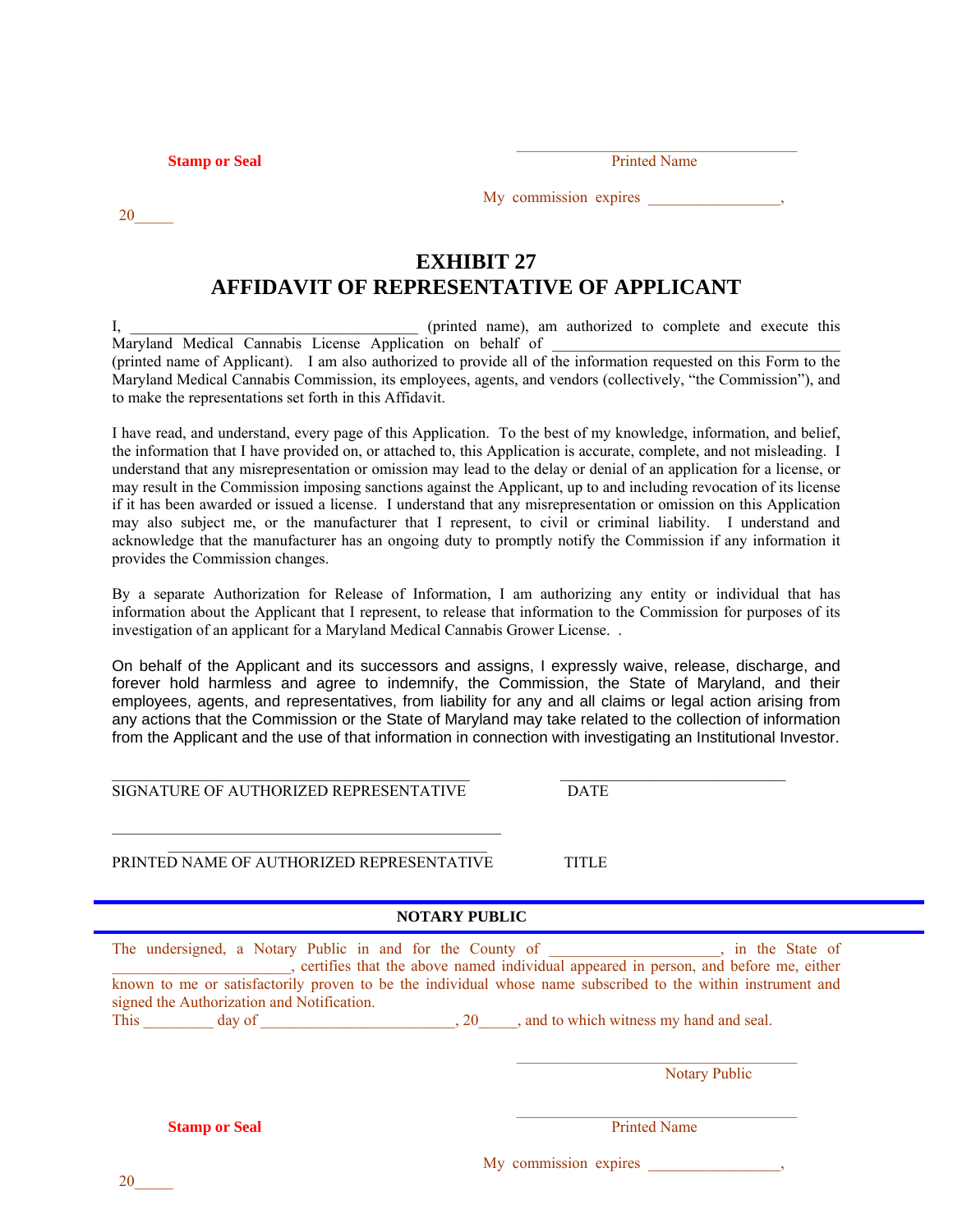### **EXHIBIT 28 ACKNOWLEGEMENT AND DISCLOSURE**

I understand and acknowledge the following:

I am a representative of the Applicant the contract of the Applicant (printed name of Applicant), who is applying to the Maryland Medical Cannabis Commission ("Commission") for a Maryland Medical Cannabis Grower License. The Applicant cannot conduct business as a Maryland Medical Cannabis Grower unless the Commission finds that the Applicant meets the legal requirements for licensure. The Commission, through its employees, agents and vendors, is required by law to conduct a background investigation of each Applicant for a license.

During the investigation, the Commission is required to collect and evaluate various kinds of information or reports to determine if applicants meet the eligibility requirements for licensure. The background investigation will include, but not be limited to, information or reports about the Applicant's: character; general reputation; personal characteristics, including honesty and integrity; financial stability; debts to State agencies; criminal records, records of involvement with federal, state or other law enforcement agencies as specified in the application, or record of involvement with any litigation. As a representative, I have the right to request a complete and accurate disclosure of the nature and scope of the investigation and a copy of a summary of the Applicant's rights under federal credit reporting law.

I am requesting that the Commission, through its employees, agents or vendors, obtain this information about the Applicant to evaluate their eligibility for a license. I acknowledge that this disclosure and authorization remain in effect during the time the application is pending and during the time of any Maryland Medical Cannabis Grower license that may be granted.

By separate Authorization for Release of Information, I am authorizing any entity or individual that has information about the Applicant that I represent, to release that information to the Commission for purposes of its investigation of an applicant for a Maryland Medical Cannabis Grower License.

| Signature                                  | Date | <b>Printed Name</b>                                                                                                                                                                                                                                                                                                                                                      |
|--------------------------------------------|------|--------------------------------------------------------------------------------------------------------------------------------------------------------------------------------------------------------------------------------------------------------------------------------------------------------------------------------------------------------------------------|
|                                            |      | <b>NOTARY PUBLIC</b>                                                                                                                                                                                                                                                                                                                                                     |
| signed the Authorization and Notification. |      | The undersigned, a Notary Public in and for the County of _______________, in the State of _______________, certifies that the above named individual appeared in person, and before me, either<br>known to me or satisfactorily proven to be the individual whose name subscribed to the within instrument and<br>This day of 20 and to which witness my hand and seal. |
|                                            |      | <b>Notary Public</b>                                                                                                                                                                                                                                                                                                                                                     |
| <b>Stamp or Seal</b>                       |      | <b>Printed Name</b>                                                                                                                                                                                                                                                                                                                                                      |
| 20                                         |      | My commission expires by the state of the state of the state of the state of the state of the state of the state of the state of the state of the state of the state of the state of the state of the state of the state of th                                                                                                                                           |
|                                            |      | <b>SECTION G - APPENDICES</b>                                                                                                                                                                                                                                                                                                                                            |

## **Grower Application and Disclosure Information Form**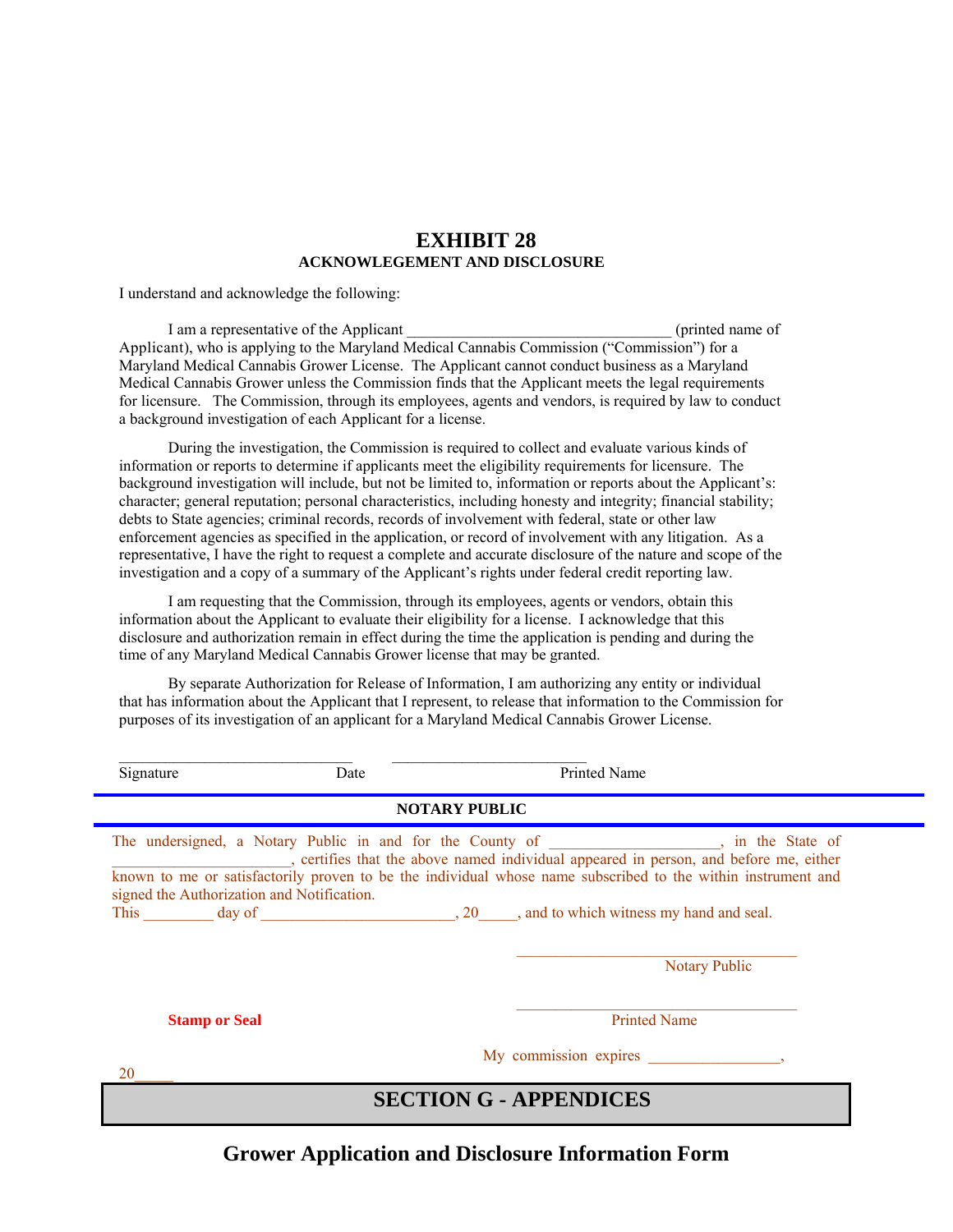# **APPENDICES**

Attachments are appendices you are to provide or create. Attachments do not contain corresponding questions, exhibits or charts. Each document provided as an attachment must be presented in the same order as listed below provided to the Commission in the manner described above in **A.12** and **A.13**  (separated, secure and labeled).

If an attachment is not applicable to the applicant, indicate "**N/A**", then use **Exhibit 25** to explain why it is not applicable. All information shall be provided *in addition* to the exhibits that are to be submitted.

| Appendix       | <b>Appendix Description</b>                                                                      | <b>X</b> IF ATTACHED |
|----------------|--------------------------------------------------------------------------------------------------|----------------------|
|                |                                                                                                  | (ALL FORMS ARE       |
|                |                                                                                                  | MANDATORY)           |
| $\mathbf{1}$   | Description of all bonus, profit sharing, pension, retirement, deferred compensation and         |                      |
|                | similar plans.                                                                                   |                      |
| $\overline{2}$ | Description of long term debt for Applicant and for the holding, intermediary, subsidiary,       |                      |
|                | affiliate and any other type of business entity of Applicants. Provide this information in       |                      |
|                | addition to both Exhibit 9 &10.                                                                  |                      |
| $\overline{3}$ | Description of other indebtedness and security devices for Applicant and for the holding,        |                      |
|                | intermediary, subsidiary, affiliate and any other type of business entity of Applicants.         |                      |
|                | Provide this information in addition to both Exhibit 11 &12.                                     |                      |
|                | Description of Security Options for Applicant and for the holding, intermediary, subsidiary,     |                      |
| $\overline{4}$ | affiliate and any other type of business entity of Applicants. Provide this information in       |                      |
|                | addition to both Exhibit 13 &14.                                                                 |                      |
| 5              | Description of Existing Litigation. Description of any settled or closed litigation against the  |                      |
|                | Applicant for the past three (3) years. Also describe any existing or settled or closed          |                      |
|                | litigation for the past three (3) years for any holding, intermediary, subsidiary or affiliate.  |                      |
|                | A description of any judgments against Applicant, holding, intermediary, subsidiary or           |                      |
|                | affiliate for the past five (5) years. Describe if any judgments were covered by insurance       |                      |
|                | and if so the insurance company. Provide this information in addition to both <b>Exhibits 20</b> |                      |
|                | & 22.                                                                                            |                      |
| 6              | Audited financial statements for the last five years for Applicant and Applicant's holding,      |                      |
|                | intermediary, subsidiary, affiliate and any other type of business entity, including the last    |                      |
|                | fiscal year. If audited financial statement do not exist, then provide unaudited financial       |                      |
|                | statements.                                                                                      |                      |
| $\overline{7}$ | Annual reports for the last five years for Applicant and for the holding, intermediary,          |                      |
|                | subsidiary, affiliate and any other type of business entity of Applicants.                       |                      |
| 8              | Annual reports prepared on the SEC's form 10K for the last 5 years.                              |                      |
|                |                                                                                                  |                      |
| 9              | A copy of the last quarterly unaudited financial statement for Applicant and for the             |                      |
|                | holding, intermediary, subsidiary, affiliate and any other type of business entity of            |                      |
|                | Applicants.                                                                                      |                      |
| 10             | Copy of any interim report for Applicant and for the holding, intermediary, subsidiary,          |                      |
|                | affiliate and any other type of business entity of Applicants.                                   |                      |
| 11             | A copy of the last definitive proxy or information statement (SEC).                              |                      |
|                |                                                                                                  |                      |
| 12             | A copy of all registration statements for the last five years filed in accordance with the       |                      |
|                | Securities Act of 1933.                                                                          |                      |
|                | Copies of all other reports prepared in the last five years by independent auditors for the      |                      |
| 13             | Applicant and for the holding, intermediary, subsidiary, affiliate and any other type of         |                      |
|                | business entity of Applicants.                                                                   |                      |
|                |                                                                                                  |                      |
|                | Certified copies of the Articles of Incorporation, Charter and By-laws, and all amendments       |                      |
| 14             | and proposed amendments for Applicant and for the holding, intermediary, subsidiary,             |                      |
|                | affiliate and any other type of business entity of Applicants.                                   |                      |
| 15             | Current ownership table of organization for the Applicant.                                       |                      |
|                |                                                                                                  |                      |
| 16             | Current organizational chart for all holding, intermediaries, subsidiaries, affiliates or any    |                      |
|                | other type of business entity of the Applicant.                                                  |                      |